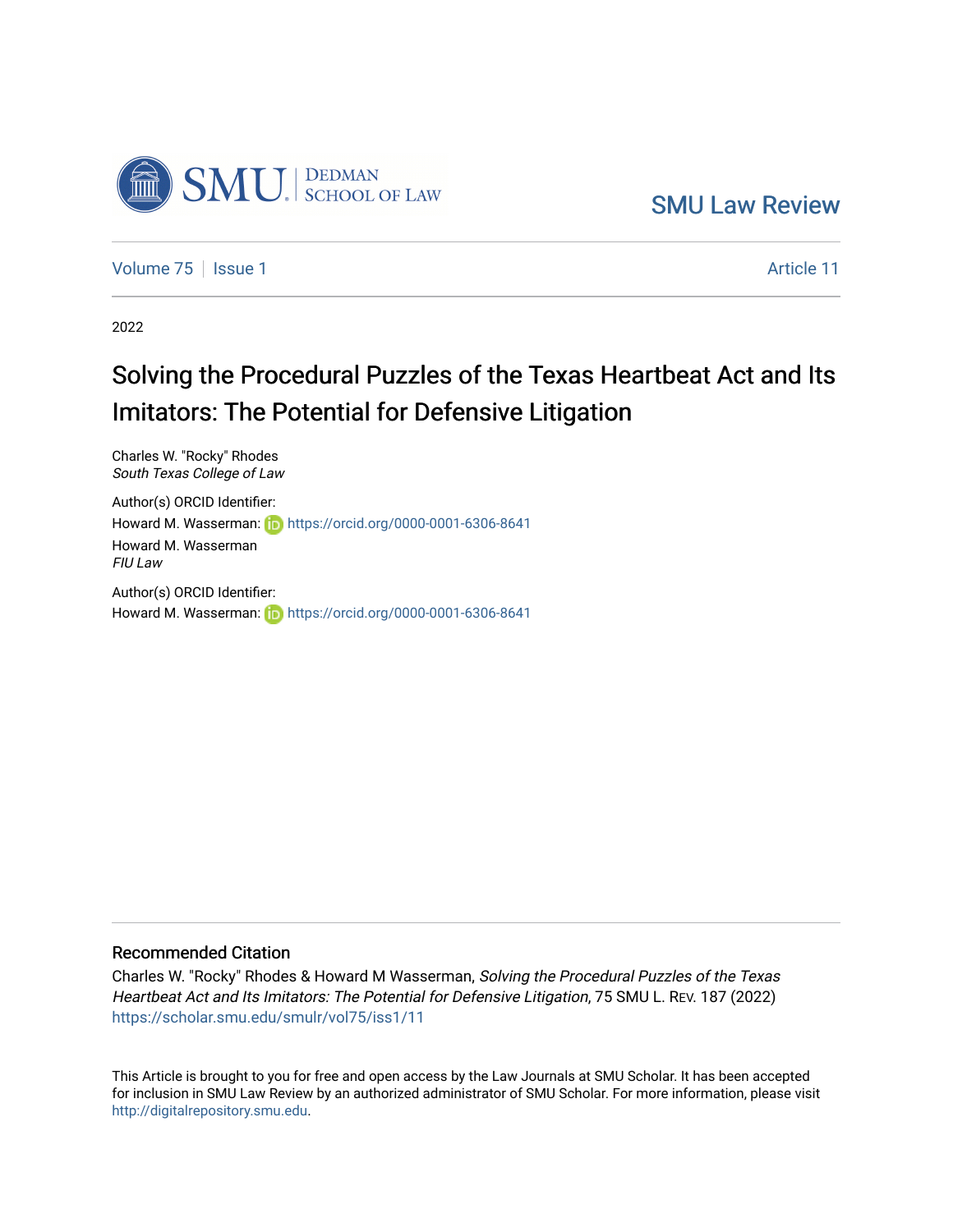## SOLVING THE PROCEDURAL PUZZLES OF THE TEXAS HEARTBEAT ACT AND ITS IMITATORS: THE POTENTIAL FOR DEFENSIVE LITIGATION

*Charles W. "Rocky" Rhodes*\* & *Howard M. Wasserman*\*\*

## ABSTRACT

*The Texas Heartbeat Act (SB8) prohibits abortions following detection of a fetal heartbeat, a constitutionally invalid ban under current Supreme Court precedent. But the law adopts a unique enforcement scheme—it prohibits enforcement by government officials in favor of private civil actions brought by "any person," regardless of injury. Texas sought to burden reproductive-health providers and rights advocates with costly litigation and potentially crippling liability.*

*In a series of articles, we explore how SB8's exclusive reliance on private enforcement creates procedural and jurisdictional hurdles to challenging the law's constitutional validity and obtaining judicial review. This piece explores defensive litigation, in which a rights holder violates the law, gets sued (usually in state court), and raises the law's constitutional invalidity as a defense, asking the court to dismiss the enforcement action. The article compares numerous similar situations in which constitutional rights must be litigated defensively. It then examines the processes through which SB8 challenges can be litigated defensively; these include how providers might trigger a lawsuit, the role of "friendly" plaintiffs in bringing suit, limitations on state standing, and avenues to reach the Supreme Court of the United States for final review.*

## TABLE OF CONTENTS

|                                              | 189 |
|----------------------------------------------|-----|
| II. A HISTORY OF THE TEXAS HEARTBEAT ACT 193 |     |

<sup>\*</sup> Professor of Law and Charles Weigel II Research Professor of State & Federal Constitutional Law, South Texas College of Law Houston.

<sup>\*\*</sup> Professor of Law, FIU College of Law. Thanks to Josh Blackman, Elaine Carlson, Arthur Hellman, James Pfander, Lawrence Sager, Suzanna Sherry, Ilya Somin, Eugene Volokh and participants in the Civil Procedure Profs and ConLaw Profs listservs for comments, suggestions, and the exchange of ideas that helped improve this article. Thanks to participants in the Civil Procedure Unavailability Workshop, October 2021; Civil Procedure Workshop, August 2021; Civil Procedure Discussion Group, Southeastern Association of Law Schools Annual Meeting, August 2021; Works-in-Progress Group, Southeastern Association of Law Schools Annual Meeting, August 2021; and FIU/UM Summer Brown Bag, July 2021.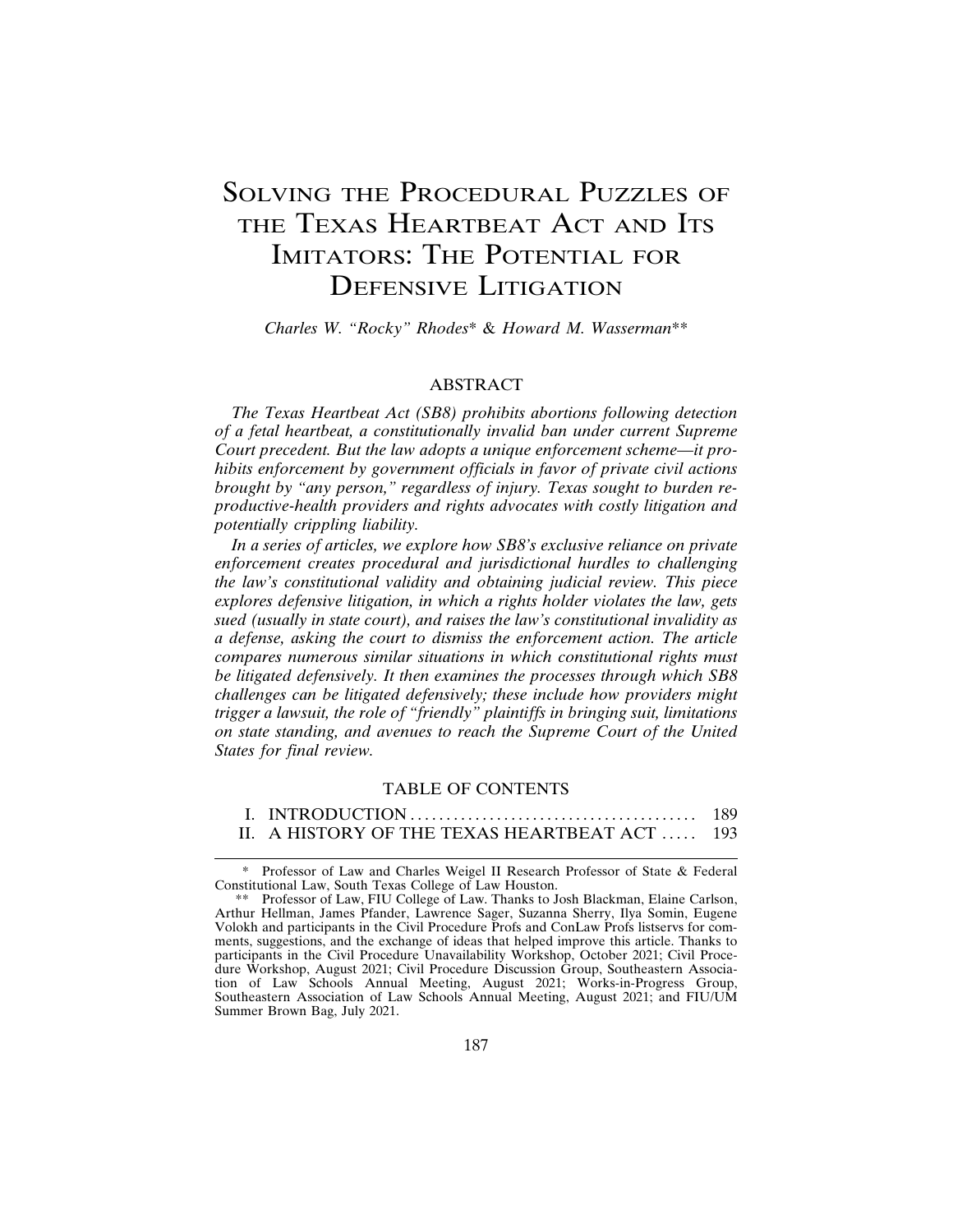188 *SMU LAW REVIEW* [Vol. 75

|     |                                      |                                                          | 194 |  |  |  |  |  |
|-----|--------------------------------------|----------------------------------------------------------|-----|--|--|--|--|--|
|     |                                      | Substantive Provisions<br>1.                             | 194 |  |  |  |  |  |
|     |                                      | 2.                                                       | 195 |  |  |  |  |  |
|     |                                      | 3.                                                       | 195 |  |  |  |  |  |
|     |                                      | Procedural Limitations<br>4.                             | 195 |  |  |  |  |  |
|     |                                      | 5.<br>Limitations on Defenses                            | 196 |  |  |  |  |  |
|     | B.                                   |                                                          | 197 |  |  |  |  |  |
| HI. | LITIGATING CONSTITUTIONAL RIGHTS     |                                                          |     |  |  |  |  |  |
|     | $\mathsf{A}$ .                       | SB8 AND ITS CRITICS                                      | 199 |  |  |  |  |  |
|     | B.                                   | OFFENSIVE LITIGATION AND DEFENSIVE LITIGATION            | 201 |  |  |  |  |  |
|     |                                      | Offensive Litigation<br>I.                               | 202 |  |  |  |  |  |
|     |                                      | 2.                                                       | 202 |  |  |  |  |  |
|     |                                      | Judgments and Opinions<br>3.                             | 203 |  |  |  |  |  |
|     | $C_{\cdot}$                          | DEFENSIVE LITIGATION AS ORDINARY MECHANISM OF            |     |  |  |  |  |  |
|     |                                      | FEDERAL JUDICIAL REVIEW                                  | 204 |  |  |  |  |  |
|     |                                      | 7.                                                       | 205 |  |  |  |  |  |
|     |                                      | 2.                                                       | 207 |  |  |  |  |  |
|     |                                      | 3.<br>From Offense to Defense                            | 209 |  |  |  |  |  |
|     |                                      | The Story of Connecticut's Contraception Ban<br>a.       |     |  |  |  |  |  |
|     |                                      | .                                                        | 209 |  |  |  |  |  |
|     |                                      | The Story of Masterpiece Cakeshop<br>b.                  | 210 |  |  |  |  |  |
|     |                                      | $\overline{4}$ .                                         | 212 |  |  |  |  |  |
|     |                                      | Direct Imitators<br>a.                                   | 212 |  |  |  |  |  |
|     |                                      | h.                                                       | 213 |  |  |  |  |  |
|     |                                      | Growing Demand for Offensive Litigation<br>5.            | 215 |  |  |  |  |  |
| IV. |                                      | DEFENSIVE LITIGATION                                     | 219 |  |  |  |  |  |
|     |                                      | A. LOOKING FOR A LAWSUIT                                 | 219 |  |  |  |  |  |
|     | No Litigation, Just the Threat<br>1. |                                                          |     |  |  |  |  |  |
|     |                                      | Medical Practice as Usual<br>2.                          |     |  |  |  |  |  |
|     | 3.                                   |                                                          |     |  |  |  |  |  |
|     |                                      | Single Abortion, Friendly Plaintiffs<br>$\overline{4}$ . | 222 |  |  |  |  |  |
|     |                                      | Friendly Plaintiffs<br>a.                                | 222 |  |  |  |  |  |
|     |                                      | Limiting the Friendly Plaintiff<br>b.                    | 223 |  |  |  |  |  |
|     | B.                                   | DEFENDING IN FEDERAL COURT?                              | 224 |  |  |  |  |  |
|     |                                      | Federal Question Jurisdiction<br>1.                      | 225 |  |  |  |  |  |
|     |                                      | 2.                                                       | 226 |  |  |  |  |  |
|     |                                      | 3.                                                       | 227 |  |  |  |  |  |
|     |                                      | C. DEFENDING IN STATE COURT                              | 229 |  |  |  |  |  |
|     |                                      | Standing in State Court<br>1.                            | 229 |  |  |  |  |  |
|     |                                      | a.                                                       | 229 |  |  |  |  |  |
|     |                                      | State Standing and SB8<br>$\mathbf{b}$ .                 | 231 |  |  |  |  |  |
|     |                                      | The Checking Function of Private<br>i.                   |     |  |  |  |  |  |
|     |                                      |                                                          | 232 |  |  |  |  |  |
|     |                                      | Exclusivity of Enforcement<br>ii.                        | 232 |  |  |  |  |  |
|     |                                      | iii. Non-Texan Enforcement of Texas Law                  | 233 |  |  |  |  |  |
|     |                                      | iv.                                                      | 233 |  |  |  |  |  |
|     |                                      | Defending in State Court<br>2.                           | 234 |  |  |  |  |  |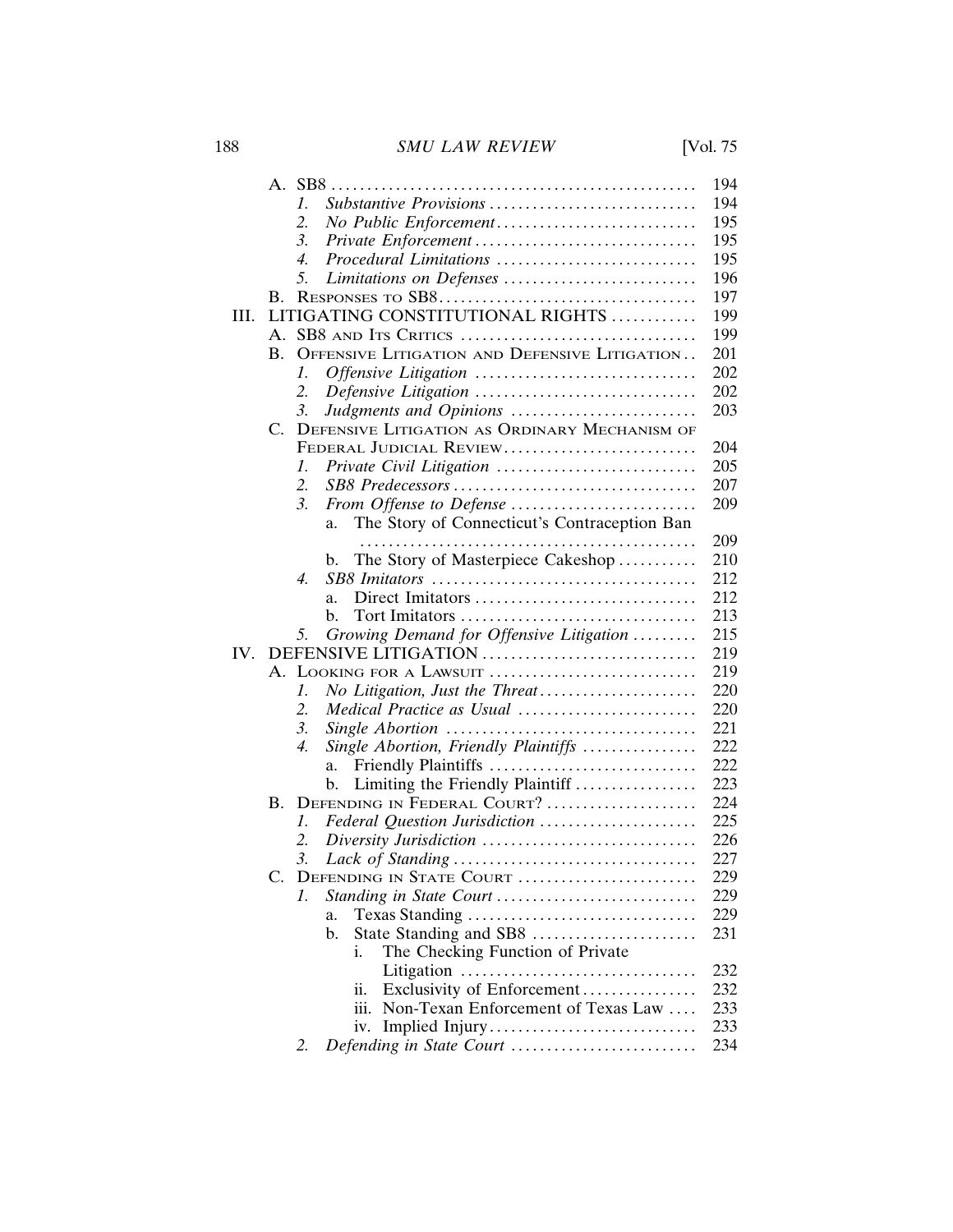|    |                                            |    | a.             |                                                                             | 234 |  |
|----|--------------------------------------------|----|----------------|-----------------------------------------------------------------------------|-----|--|
|    |                                            |    | b.             | Appellate Review of the Motion to Dismiss                                   | 235 |  |
|    |                                            |    |                | Granting Dismissal<br>i.                                                    | 235 |  |
|    |                                            |    |                | Denying Dismissal<br>11.                                                    | 235 |  |
|    |                                            |    | $c_{\cdot}$    | Abatement of Multiple Suits                                                 | 237 |  |
|    |                                            |    | d.             |                                                                             | 237 |  |
|    |                                            | 3. |                | Raising Defenses in State Court                                             | 238 |  |
|    |                                            | 4. |                | Review in the Supreme Court of the United States                            | 239 |  |
|    |                                            |    | a <sub>z</sub> | Time and Risk $\dots \dots \dots \dots \dots \dots \dots \dots \dots \dots$ | 239 |  |
|    |                                            |    | $b_{1}$        |                                                                             | 239 |  |
|    |                                            |    | $c_{\cdot}$    |                                                                             | 241 |  |
|    |                                            |    | d.             | Standing in the Supreme Court                                               | 243 |  |
|    |                                            |    |                | D. THE LIMITED SCOPE OF DEFENSIVE LITIGATION                                | 245 |  |
|    | THE PROBLEM OF NON-MUTUAL PRECLUSION<br>Е. |    |                |                                                                             |     |  |
|    | $\mathbf{F}$                               |    |                | THE CONSTITUTIONAL VALIDITY OF FETAL-                                       |     |  |
|    |                                            |    |                |                                                                             | 248 |  |
| V. |                                            |    |                | <b>CONCLUSION: THE BENEFITS OF DEFENSIVE</b>                                |     |  |
|    |                                            |    |                |                                                                             | 249 |  |

#### I. INTRODUCTION

THE Texas Heartbeat Act,<sup>1</sup> enacted in 2021 as Texas Senate Bill 8 (SB8), prohibits abortions after detection of a fetal-heartbeat.<sup>2</sup> This effectively prohibits abortions after five to six weeks of pregnancy (often before (SB8), prohibits abortions after detection of a fetal-heartbeat.<sup>2</sup> This effectively prohibits abortions after five to six weeks of pregprising as much as 90% of prior abortions in the state.3 The law is clearly constitutionally invalid under the Supreme Court's prevailing reproductive-freedom jurisprudence, under which states cannot prohibit abortions prior to fetal viability,<sup>4</sup> at twenty-three to twenty-six weeks.<sup>5</sup> Unless the Supreme Court overrules *Roe v. Wade*6 and *Planned Parenthood of Southeastern Pennsylvania v. Casey*7 or modifies the scope of reproductive freedom—as the Court was asked in October Term 20218—this is not

6. 410 U.S. 113 (1973).

<sup>1.</sup> *See* Texas Heartbeat Act, 87th Leg., R.S., S.B. 8 (Tex. 2021) (codified at TEX. HEALTH & SAFETY CODE ANN. §§ 171.201–171.212).

<sup>2.</sup> *See* HEALTH & SAFETY § 171.203.

<sup>3.</sup> Complaint for Declaratory and Injunctive Relief - Class Action ¶¶ 61–62, 91, Whole Woman's Health v. Jackson, No. 1:21-CV-616-RP, 2021 WL 3821062 (W.D. Tex. Aug. 25, 2021), *aff'd in part & rev'd in part*, 142 S. Ct. 522; *see also* Christina Caron, *What Does It Really Mean to Be 6 Weeks Pregnant?*, N.Y. TIMES (May 18, 2019), https:// www.nytimes.com/2019/05/18/parenting/abortion-six-weeks-pregnant.html [https:// perma.cc/7C3K-S4PE].

<sup>4.</sup> Planned Parenthood of Se. Pa. v. Casey, 505 U.S. 833, 846 (1992); Roe v. Wade, 410 U.S. 113, 163 (1973).

<sup>5.</sup> *See* Matthew A. Rysavy et al., *Between-Hospital Variation in Treatment and Outcomes in Extremely Preterm Infants*, 372 NEW ENGL. J. MED. 1801, 1804–07 (2015).

<sup>7. 505</sup> U.S. 833 (1992).

<sup>8.</sup> *See* Dobbs v. Jackson Women's Health Org., 945 F.3d 265 (5th Cir. 2019), *cert. granted*, 141 S. Ct. 2619 (mem.) (2021) (No. 19-1392); Transcript of Oral Argument at 9–11, *Dobbs*, 945 F.3d 265 (No. 19-1392) [hereinafter *Dobbs* Transcript of Oral Argument],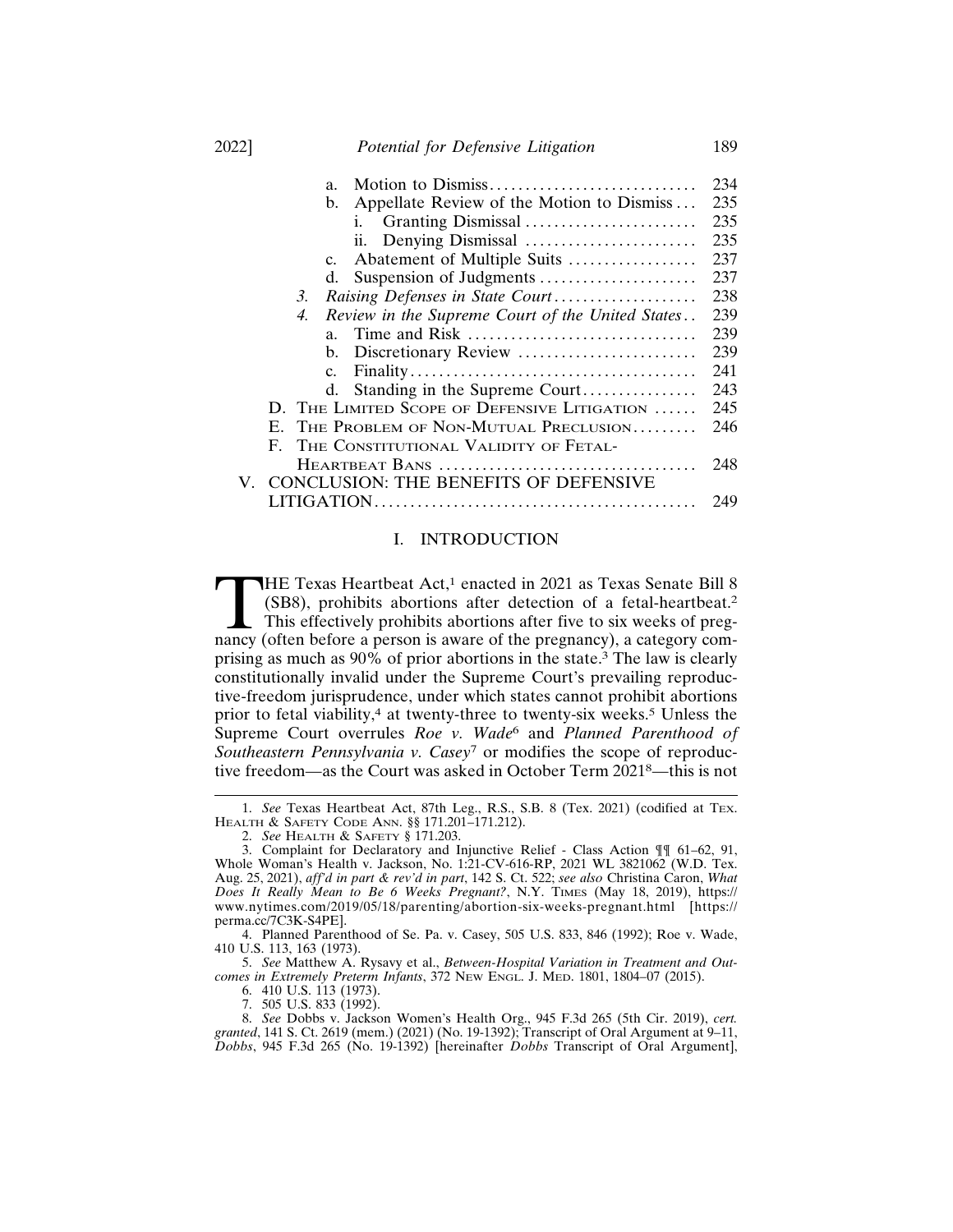a close constitutional question as a matter of judicial precedent.

But courts cannot answer that not-close substantive question without solving a series of procedural puzzles. SB8 prohibits public enforcement of the new ban—no state government or officer can bring an enforcement proceeding.9 The law creates a private cause of action empowering "any person," regardless of injury, stake, or personal connection to any abortion, to sue a provider or other person who performs or aids or abets any post-heartbeat abortion. "Any person" can recover statutory damages of not less than \$10,000 per prohibited abortion, attorney's fees, and injunctive relief.10 The law imposes crippling financial consequences on reproductive-health providers and reproductive-freedom advocates who assist pregnant people in obtaining abortion services by providing information, funding, and other support. The actual or threatened financial burden through money judgments and the cost of defending a wave of litigation—prompts them to stop providing and supporting abortion services on the risk of financial liability and bankruptcy, making it difficult for patients to obtain abortion services and information in the state.<sup>11</sup>

Courts adjudicate constitutional questions, and decide on a law's constitutional validity, in two postures: offensive (which we might label preenforcement, preemptive, or anticipatory) or defensive (which we might label enforcement or coercive). Challenges to most abortion regulations follow an offensive path. Reproductive-health providers (doctors, nurses, clinics), patients, reproductive-rights advocacy organizations, or reproductive-freedom supporters<sup>12</sup> sue in federal district court as soon as, if not before, an abortion restriction takes effect; the defendant is the state executive officer responsible for enforcing the law (such as the attorney general or the head of the state's department of health and human services); and the suit seeks a declaratory judgment that the law is constitutionally invalid and an injunction prohibiting the defendant officer from enforcing the law against the plaintiff.<sup>13</sup>

SB8 upended that strategy. In July 2021—after the law's enactment but before its effective date—a collection of reproductive-health providers, doctors, and reproductive-rights advocates led by Texas-founded Whole Woman's Health pursued the ordinary litigation strategy, suing numerous government officials and others in federal court. Following a series of

https://www.supremecourt.gov/oral\_arguments/argument\_transcripts/2021/19- 1392\_4425.pdf [https://perma.cc/U998-3LNP].

<sup>9.</sup> TEX. HEALTH & SAFETY CODE ANN. § 171.207(a).

<sup>10.</sup> *See id.* § 171.208(a)–(b).

<sup>11.</sup> *See* Whole Woman's Health v. Jackson, 142 S. Ct. 522, 545, 547–48 (2021) (Sotomayor, J., concurring in the judgment in part and dissenting in part); MARY ZIEGLER, ABORTION AND THE LAW IN AMERICA: <sup>R</sup>OE <sup>V</sup>. WADE TO THE PRESENT 207 (2020).

<sup>12.</sup> For simplicity, we use "providers" to cover reproductive-health providers, patients, rights holders, and reproductive-freedom advocates and supporters who might be subject to SB8 suits and who might seek to challenge the constitutional validity of the heartbeat ban.

<sup>13.</sup> June Med. Servs. LLC v. Russo, 140 S. Ct. 2103, 2112–13, 2117 (2020); Whole Woman's Health v. Hellerstedt, 136 S. Ct. 2292, 2300–01 (2016).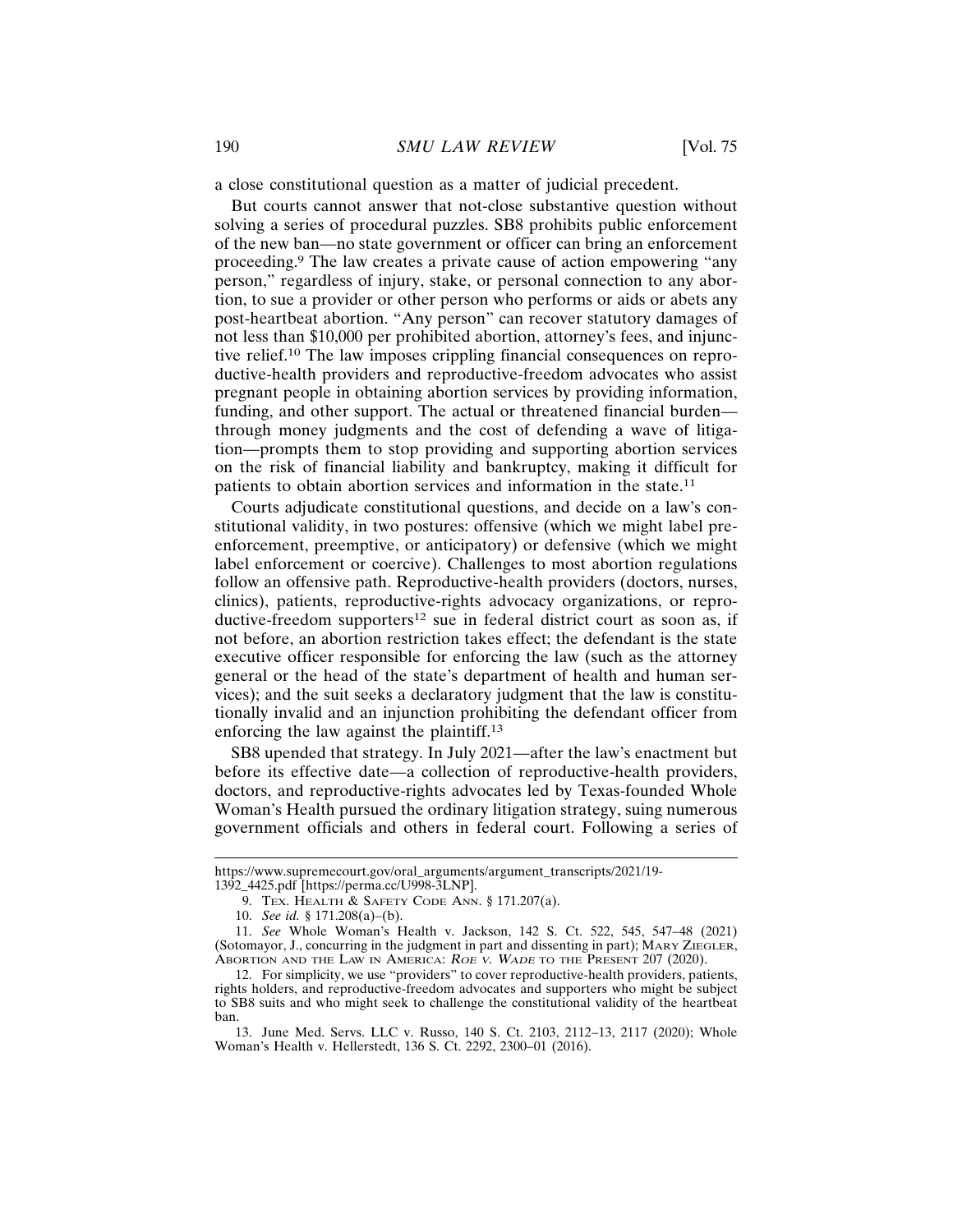procedural rulings through multiple levels of the federal judiciary, a grant of certiorari before judgment, and expedited briefing and argument, a divided Supreme Court in *Whole Woman's Health v. Jackson* allowed limited offensive claims against one set of government officials while rejecting others.<sup>14</sup>

Critics argue that SB8 prevents federal courts from performing their essential function of stopping "Texas's brazen defiance of the rule of law and the federal constitutional rights to which Texans are entitled."15 SB8 stymies "traditional mechanisms of federal judicial review,"16 evades "effective judicial protection of rights in federal and state court,"17 and strips "citizens of the ability to invoke the power of the federal courts to vindicate their rights."18 The law represents a "deliberate attempt to thwart ordinary mechanisms of federal judicial review,"19 while "transform[ing] the state courts from a forum for the protection of rights into a mechanism for nullifying them."<sup>20</sup>

The *Whole Woman's Health* dissenters furthered these themes. Chief Justice Roberts complained that "Texas has employed an array of stratagems designed to shield its unconstitutional law from judicial review,"<sup>21</sup> with its purpose and effect to "nullify this Court's rulings."<sup>22</sup> Justice Sotomayor argued that SB8 "is structured to thwart review and result in 'a denial of a hearing.'"23 And she criticized the majority for "reward[ing] the State's efforts at nullification,"24 thereby "betray[ing] not only the citizens of Texas, but also our constitutional system of government."<sup>25</sup>

It overstates the matter to claim SB8 insulates itself from constitutional challenge. The heightened rhetoric surrounding the law illustrates how providers, advocates, and reproductive-rights supporters—and the Supreme Court dissenters—have been "hypnotized" by the law's procedural challenges,26 conflating the law's obvious substantive defects with valid, if complex, procedural rules. In the first article in this series, we explain

19. Motion for Preliminary Injunction at 24–25, United States v. Texas, 2021 WL 4593319 (No. 1:21-CV-796-RP).

20. Transcript of Oral Argument, *supra* note 17, at 4.

21. Whole Woman's Health v. Jackson, 142 S. Ct. at 543 (Roberts, C.J., concurring in part and dissenting in part).

<sup>14.</sup> Whole Woman's Health v. Jackson, 142 S. Ct. at 531, 538–39; *infra* notes 65–68 and accompanying text.

<sup>15.</sup> Complaint for Declaratory and Injunctive Relief - Class Action, *supra* note 3, ¶¶ 18–19.

<sup>16.</sup> Complaint ¶ 4, United States v. Texas, No. 1:21-CV-796-RP, 2021 WL 4593319 (W.D. Tex. Oct. 6, 2021), *cert. dismissed as improvidently granted*, 142 S. Ct. 522.

<sup>17.</sup> Transcript of Oral Argument at 3, Whole Woman's Health v. Jackson, 142 S. Ct. 522 (2021) (No. 21-463), https://www.supremecourt.gov/oral\_arguments/argument\_transcripts/2021/21-463\_8758.pdf [https://perma.cc/DQ4M-2CVJ].

<sup>18.</sup> Complaint, *supra* note 16, ¶ 15.

<sup>22.</sup> *Id.* at 545.

<sup>23.</sup> *Id.* at 548 (Sotomayor, J., concurring in the judgment in part and dissenting in part).

<sup>24.</sup> *Id.* at 551.

<sup>25.</sup> *Id.* at 546.

<sup>26.</sup> Anthony J. Colangelo, *Suing Texas Senate Bill 8 Plaintiffs Under Federal Law for Violations of Constitutional Rights*, 74 SMU L. REV. F. 136, 137 (2021).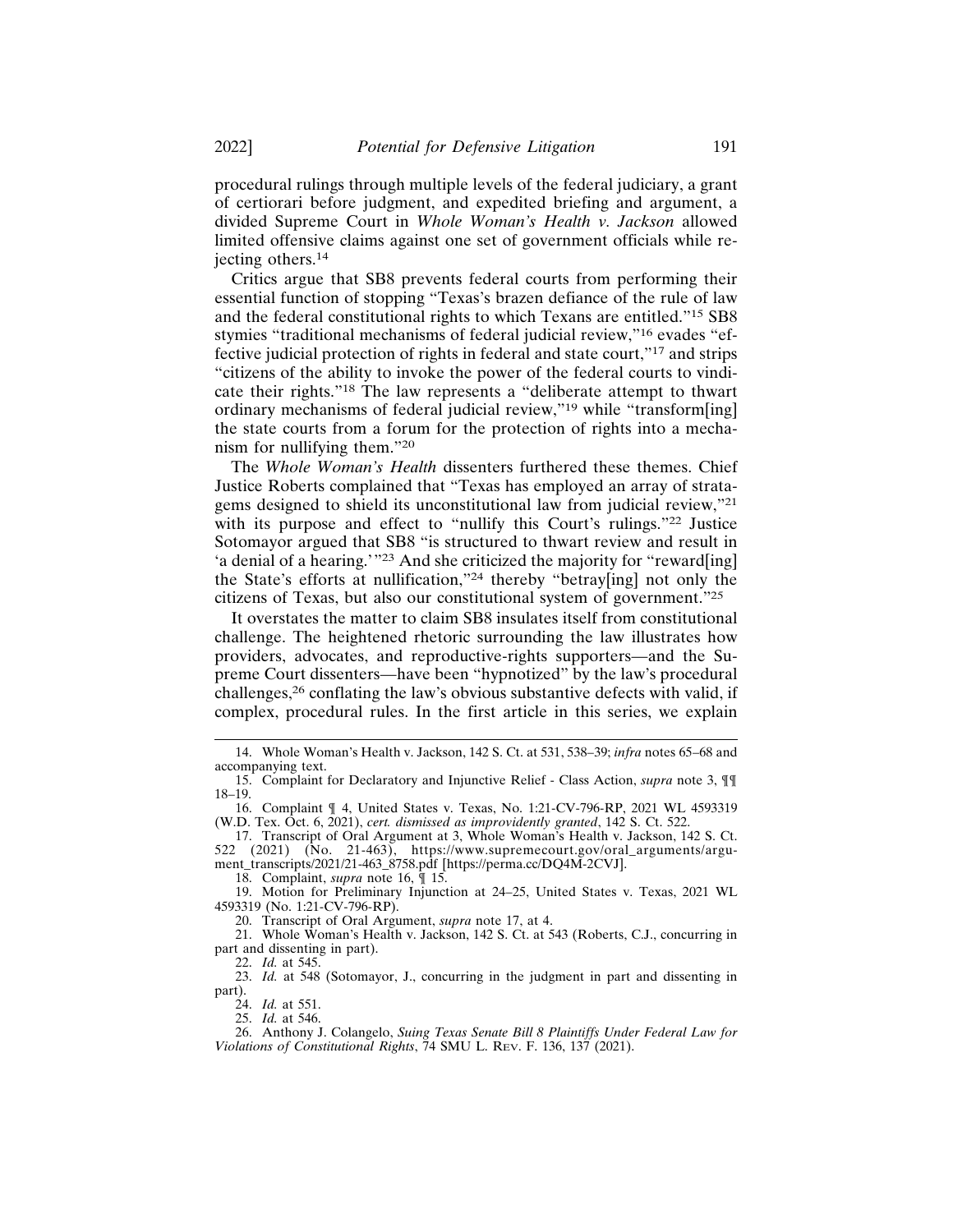why the *Whole Woman's Health* majority was correct in rejecting most (but not all) offensive challenges to SB8, while suggesting other targets and strategies for offensive litigation having potential but requiring some patience.27 SB8 limits, but does not prevent, providers from obtaining offensive pre-enforcement relief in federal court. But "those seeking to challenge the constitutionality of state laws are not always able to pick and choose the timing and preferred forum for their arguments."<sup>28</sup>

The solution is defensive litigation, a common, often required, available, and sufficient posture for vindicating some constitutional rights.29 A provider performs or enables a statutorily prohibited abortion; "any person" sues that provider in state court; and the provider defends that SB8's prohibition on post-heartbeat abortions is constitutionally invalid and an invalid law cannot provide the basis for civil liability, requiring the court to dismiss the action.

That process continues as to SB8 as of this writing. Dr. Alan Braid, a Texas physician, published an op-ed in the *Washington Post* announcing that he had performed one first-trimester, post-heartbeat abortion.<sup>30</sup> Three lawsuits followed,<sup>31</sup> setting the necessary test cases and the opportunity to present SB8's constitutional invalidity as a defense to liability.

This analysis of defensive litigation extends beyond Texas and SB8. Other states have introduced, considered, or threatened copycat laws on abortion<sup>32</sup> and firearm possession,<sup>33</sup> and the structure can extend to a host of substantive rights, as Justice Kavanaugh worried during oral

<sup>27.</sup> *See generally* Howard M. Wasserman & Charles W. "Rocky" Rhodes, *Solving the Procedural Puzzles of Texas Heartbeat Act and Its Imitators: The Limits and Opportunities for Offensive Litigation*, 71 AM. U. L. REV. 1029 (2022).

<sup>28.</sup> Whole Woman's Health v. Jackson, 142 S. Ct. at 537.

<sup>29.</sup> *See* Wasserman & Rhodes, *supra* note 27, at 1049–50, 1102. *But see* Whole Woman's Health v. Jackson, 142 S. Ct. at 547 (Sotomayor, J., concurring in the judgment in part and dissenting in part).

<sup>30.</sup> Alan Braid, Opinion, *Why I Violated Texas's Extreme Abortion Ban*, WASH. POST, (Sept. 18, 2021, 4:01 PM), https://www.washingtonpost.com/opinions/2021/09/18/texasabortion-provider-alan-braid [https://perma.cc/YTV4-596G]; *see also* Michael Levenson, *Texas Doctor Says He Performed an Abortion in Defiance of New State Law*, N.Y. TIMES, (Oct. 15, 2021), https://www.nytimes.com/2021/09/18/us/texas-abortion-alan-braid.html [https://perma.cc/SV6Y-X6GA].

<sup>31.</sup> *See generally* Original Petition and Request for Admissions ¶¶ 17, 19, Tex. Heartbeat Project v. Braid, No. 21-2276-C (241st Dist. Ct., Smith County, Tex. filed Sept. 22, 2021) [hereinafter Tex. Heartbeat Project Complaint]; Complaint ¶¶ 13–15, Stilley v. Braid, No. 2021CI19940 (438th Dist. Ct., Bexar County, Tex. filed Sept. 20, 2021) [hereinafter Stilley Complaint]; Complaint ¶ 1, Gomez v. Braid, No. 2021CI19920 (224th Dist. Ct. Bexar County, Tex., filed Sept. 20, 2021) [hereinafter Gomez Complaint].

<sup>32.</sup> Florida Heartbeat Act, H.B. 167, 2022 Leg., Reg. Sess. (Fla.); Eric Lutz, *Florida Is Already Cooking Up a Texas-Style Abortion Ban*, VANITY FAIR (Sept. 3, 2021), https:// www.vanityfair.com/news/2021/09/florida-already-cooking-up-texas-style-abortion-ban [https://perma.cc/HE3K-T2VF].

<sup>33.</sup> *California's Governor Pledges to Model an Assault Weapons Ban on Texas Abortion Law*, NPR (Dec. 12, 2021), https://www.npr.org/2021/12/12/1063489922/california-governor-gavin-newsom-assault-weapons-ban-texas-abortion-law [https://perma.cc/G3R3- B2H3].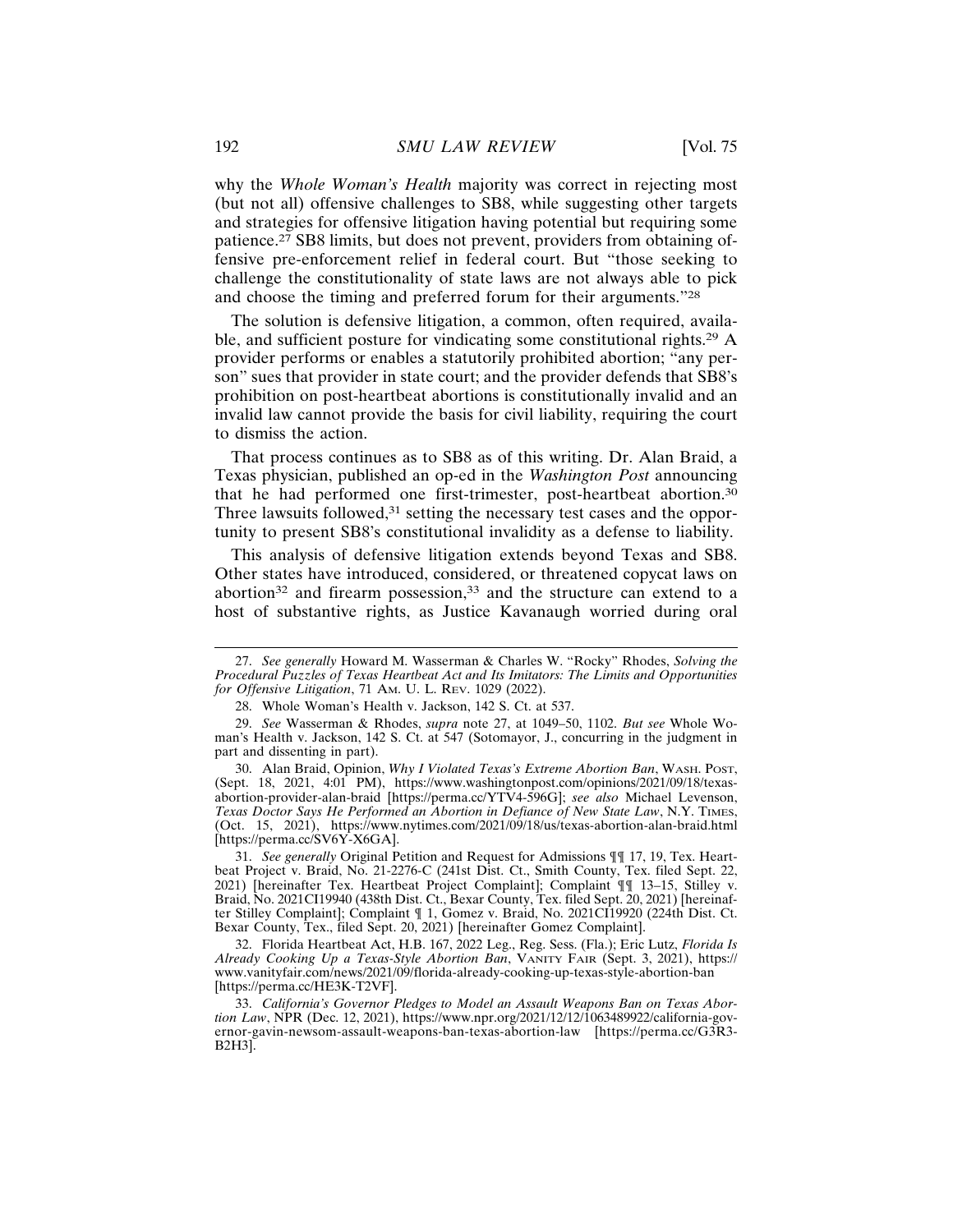argument.<sup>34</sup>

Today it is abortion providers and those who assist them; tomorrow it might be gun buyers who face liability for every purchase. Churches could be hauled into far-flung courts to defend their religious practices because someone somewhere disagrees with them. Same-sex couples could be sued by neighbors for obtaining a marriage license. And Black families could face lawsuits for enrolling their children in public schools.<sup>35</sup>

As Justice Sotomayor closed her *Whole Woman's Health* dissent:

New permutations of S. B. 8 are coming. In the months since this Court failed to enjoin the law, legislators in several States have discussed or introduced legislation that replicates its scheme to target locally disfavored rights. What are federal courts to do if, for example, a State effectively prohibits worship by a disfavored religious minority through crushing "private" litigation burdens amplified by skewed court procedures, but does a better job than Texas of disclaiming all enforcement by state officials? Perhaps nothing at all, says this Court.<sup>36</sup>

Justice Sotomayor's dire warnings about "this madness"37 aside, neither SB8 nor its imitators succeed in avoiding judicial review or determinations of their constitutional invalidity. To be sure, SB8 is extreme. Its substantive rule blatantly contradicts prevailing judicial precedent; the universe of potential plaintiffs is unbounded; the procedural rules are unfavorable; and potential liability is steep. The chilling effect of having to violate the law and await enforcement to pursue either path imposes a genuine burden on providers, advocates, and their pregnant patients.

But the difference is of degree, not kind. SB8's extremity affects its constitutional validity; it should not affect the process through which that validity is litigated and adjudicated. A proper understanding of defensive litigation as a mechanism for judicial review, including its historical and successful use in other areas, demonstrates the point. This article shows how defensive litigation can and should proceed, successfully, in challenging SB8 and its imitators and in stopping their enforcement.

#### II. A HISTORY OF THE TEXAS HEARTBEAT ACT

SB8 does not represent the first attempt to utilize private civil litigation to stop or limit abortion. Some states allow a patient to sue a provider for damages resulting from her abortion.38 In the 1990s, anti-choice activists

<sup>34.</sup> *See* Transcript of Oral Argument, *supra* note 17, at 72–75 (questions from Justice Kavanaugh).

<sup>35.</sup> Complaint for Declaratory and Injunctive Relief - Class Action, *supra* note 3, ¶ 18. 36. Whole Woman's Health v. Jackson, 142 S. Ct. 522, 551 (2021) (Sotomayor, J., concurring in the judgment in part and dissenting in part) (footnote omitted).

<sup>37.</sup> *Id.* at 545.

<sup>38.</sup> *See, e.g.*, LA. STAT. ANN. § 9:2800.12 (2021); OKLA. STAT. tit. 63, § 1-740 (2021); *see* Maya Manian, *Privatizing Bans on Abortion: Eviscerating Constitutional Rights Through Tort Remedies*, 80 TEMP. L. REV. 123, 125 (2007).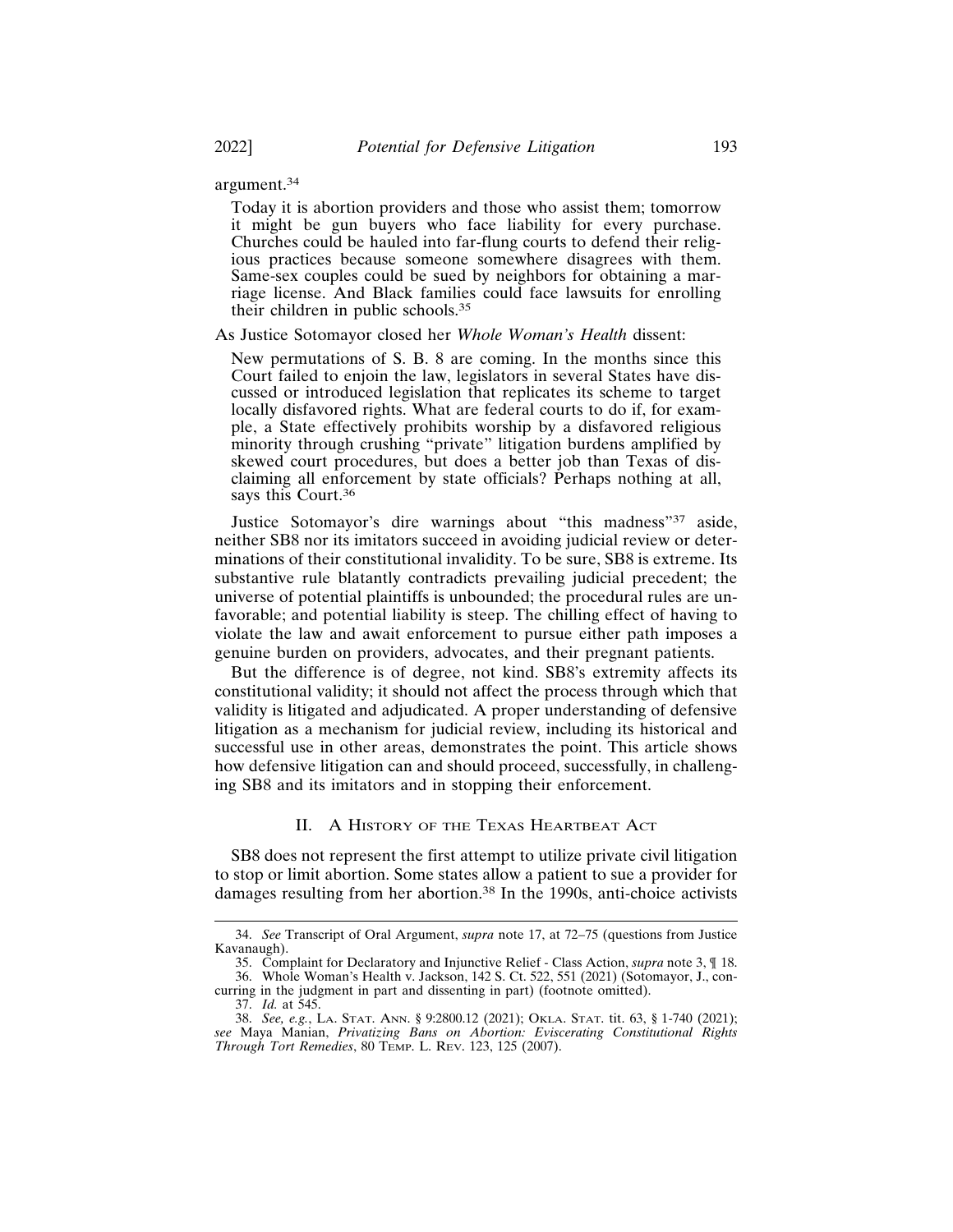organized campaigns to target providers with medical malpractice, wrongful death, informed consent, and similar civil claims.39 The goal was to use actual or threatened litigation, liability, and damages to increase malpractice-insurance costs, making it prohibitively expensive to provide abortion services or driving providers from the field.40 These efforts differ from SB8 in that they involved ordinary tort claims, in which the plaintiff was the patient or the patient's survivor seeking to remedy a cognizable medical injury. This strategy did not achieve the desired comprehensive restriction on abortion, and anti-choice activists abandoned it in favor of direct attacks on *Roe* and *Casey*. 41

Nor does SB8 represent the first example of expansive citizen standing authorizing "any person" to sue, regardless of any personal injury, interest, or connection to the challenged conduct. California tried this in its consumer-protection statutes, although supplementing rather than displacing public enforcement.<sup>42</sup>

SB8 combines exclusivity, private enforcement, and broad citizen standing. By melding exclusive private enforcement with an unbounded "any person" cause of action, Texas sought to achieve three things: prevent providers from pursuing offensive pre-enforcement injunctive litigation; allow the threat of massive litigation and liability to chill the exercise of constitutional rights; and compel compliance with a clearly constitutionally invalid law pending the initiation and completion of defensive litigation.<sup>43</sup>

## A. SB8

The following key provisions of SB8 inform this Article:

#### *1. Substantive Provisions*

SB8 requires a reproductive-health provider to examine a patient for a "detectable fetal heartbeat," then prohibits the provider from performing the abortion if either a fetal heartbeat is detected or the test has not been performed, except in cases of medical emergency.44 Liability extends to those who (1) perform or induce a prohibited abortion; (2) knowingly

<sup>39.</sup> ZIEGLER, *supra* note 11, at 130, 173–74; Mary Ziegler, *The Deviousness of Texas's New Abortion Law*, THE ATLANTIC (Sept. 1, 2021), https://www.theatlantic.com/ideas/ archive/2021/09/deviousness-texass-new-abortion-law/619945 [https://perma.cc/4NNN-4AMP].

<sup>40.</sup> Ziegler, *supra* note 39.

<sup>41.</sup> ZIEGLER, *supra* note 11, at 130.

<sup>42.</sup> *See, e.g.*, CAL. BUS. & PROF. CODE §§ 17204, 17535 (repealed 2004); Nike, Inc. v. Kasky, 539 U.S. 654, 661 (2003) (Stevens, J., concurring).

<sup>43.</sup> *See* Jonathan F. Mitchell, *The Writ-of-Erasure Fallacy*, 104 VA. L. REV. 933, 1001–02 (2018); Emily Wax-Thibodeaux, *Mark Lee Dickson Paved the Way for the Texas Abortion Ban, One Small Town at a Time*, WASH. POST. (Sept. 16, 2021, 9:29 AM), https:// www.washingtonpost.com/national/mark-dickson-texas-abortion-ban/2021/09/16/bb773a0a-0c02-11ec-a6dd-296ba7fb2dce\_story.html [https://perma.cc/UM2P-5UDX].

<sup>44.</sup> TEX. HEALTH & SAFETY CODE ANN. §§ 171.203–171.205. SB8 also requires physicians to keep records regarding these determinations. *See id.* §§ 171.008, 171.203(d),  $171.205(b) - (c)$ .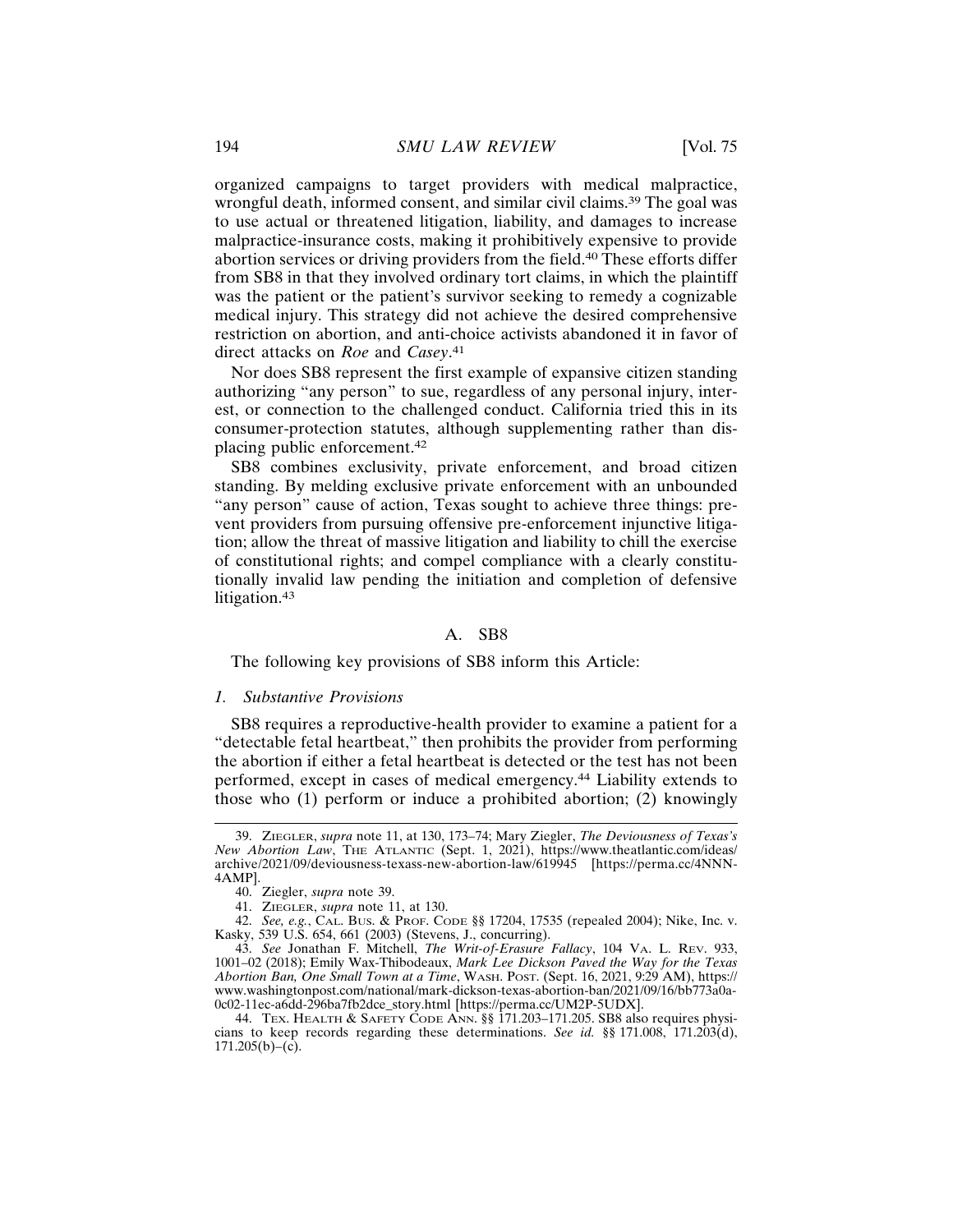engage "in conduct that aids or abets the performance or inducement of an abortion," including through financial support for the abortion; and (3) "intend" to perform, induce, or aid a prohibited abortion.45 It is irrelevant whether an individual engaging in, or intending to engage in, aiding-or-abetting conduct "knew or should have known that the abortion would be performed or induced in violation" of the prohibition on postheartbeat abortions.<sup>46</sup>

#### *2. No Public Enforcement*

The law prohibits enforcement by the state, any political subdivision of the state, district and county attorneys, and any executive or administrative officer or employee of the state or a political subdivision.<sup>47</sup> The ban "shall be enforced exclusively" through private civil actions.<sup>48</sup>

## *3. Private Enforcement*

SB8 deputizes "[a]ny person, other than an officer or employee of a state or local governmental entity," to bring a civil action against any person who performs, aids or abets, or intends to perform or aid a prohibited abortion.49 The plaintiff need not allege or prove personal injury to obtain a remedy.50 The plaintiff can obtain injunctive relief to prevent future violations (that is, future post-heartbeat abortions), an award of statutory damages of at least \$10,000 per prohibited abortion, and costs and attorney's fees.51 One person may recover for one abortion; "a court may not award" further relief for one abortion when the defendant has paid the full statutory damages for that abortion.<sup>52</sup>

#### *4. Procedural Limitations*

SB8 imposes unique procedures on the private civil action, which Justice Sotomayor criticized as "anomalies" designed to "make litigation uniquely punitive for those sued."<sup>53</sup>

Venue is proper in a Texas plaintiff's county of residence, regardless of the defendants' location,54 expanding ordinary Texas rules placing venue in a defendant's county of residence or the county in which a substantial part of the events giving rise to the claim occurred.55 The plaintiff's venue

53. Whole Woman's Health v. Jackson, 142 S. Ct. 522, 546 (2021) (Sotomayor, J., concurring in the judgment in part and dissenting in part).

<sup>45.</sup> *Id.* § 171.208(a).

<sup>46.</sup> *Id.* § 171.208(a)(2).

<sup>47.</sup> *Id.* § 171.207 $(a)$ . Nor can a state official or local district or county attorney intervene in a pending action, although filing an amicus curiae brief is allowed. *Id.* § 171.208(h). 48. *Id.* § 171.207(a).

<sup>49.</sup> *Id.* § 171.208(a). A male impregnating the woman through rape, sexual assault, incest, or other sexual crimes cannot bring a claim. *Id.* § 171.208(j).

<sup>50.</sup> *Id.* § 171.208(a).

<sup>51.</sup> *Id.* § 171.208(b).

<sup>52.</sup> *Id.* § 171.208(c).

<sup>54.</sup> HEALTH & SAFETY § 171.210.

<sup>55.</sup> *See* TEX. CIV. PRAC. & REM. CODE ANN.§ 15.002(a).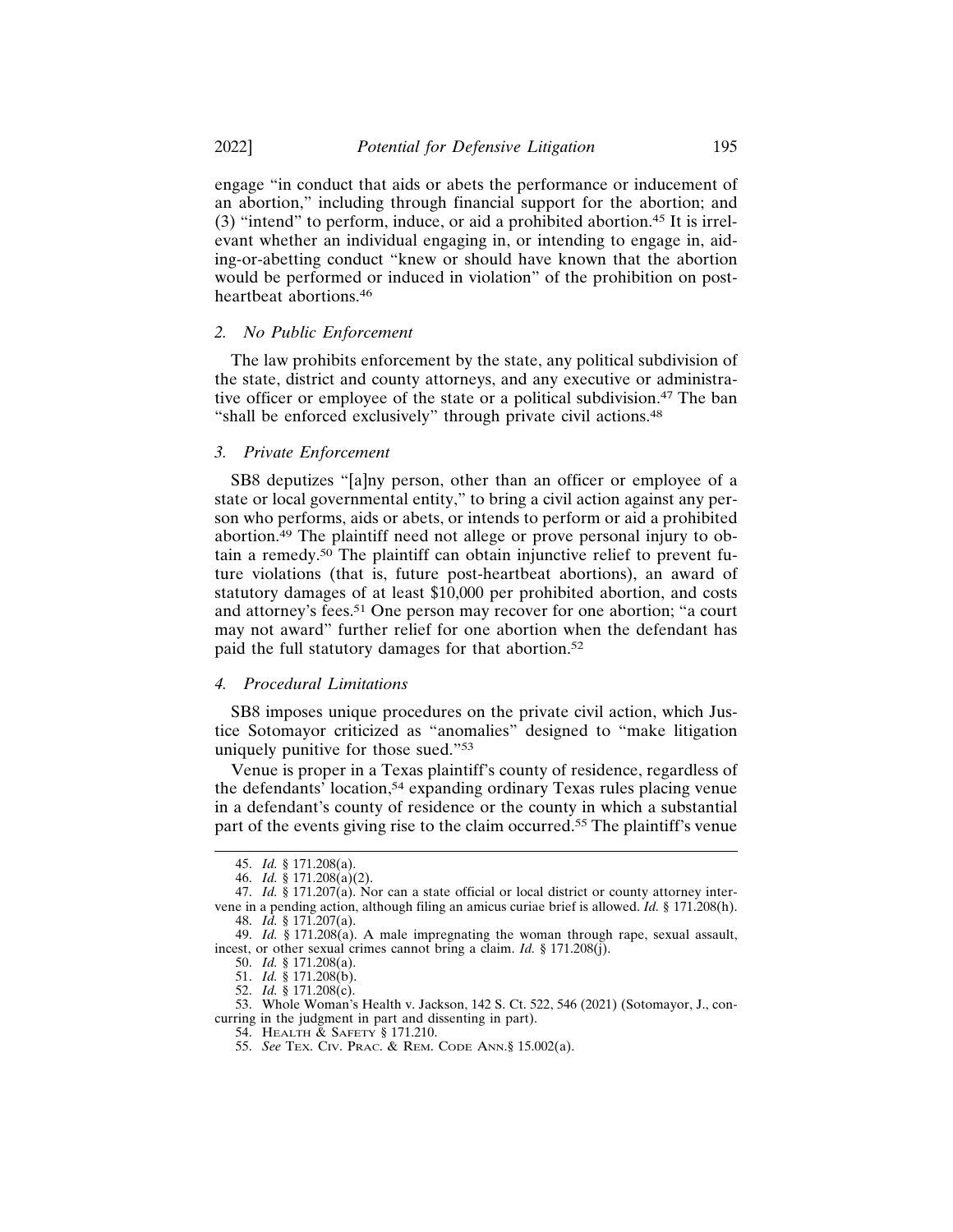choice cannot be disturbed without written consent of all parties, including the plaintiff.56 These venue provisions add to the cost and burden by requiring providers to defend themselves hundreds of miles from home.

The statute eliminates common law defenses of non-mutual issue and claim preclusion.57 If *X* sues Planned Parenthood over one abortion and loses, Whole Woman's Health cannot gain the preclusive benefits of that judgment to defeat *X*'s subsequent lawsuit against it.

Finally, statutory fee-shifting runs one way. An SB8 defendant cannot recover attorney's fees or costs from a plaintiff as a sanction for unsuccessful, groundless, or baseless lawsuits.<sup>58</sup>

#### *5. Limitations on Defenses*

SB8 purports to limit defenses available to providers, leading the plaintiffs in *Whole Woman's Health* to deride the state proceedings as "rigged"<sup>59</sup> into a "mechanism for nullifying" constitutional rights.<sup>60</sup>

The statute denies provider and advocate defendants standing to assert the rights of women seeking an abortion unless the Supreme Court of the United States holds that Texas courts must confer such standing under the U.S. Constitution or the defendant has third-party standing to assert women's rights under the tests established by the Supreme Court.<sup>61</sup> This limitation seizes on Justice Thomas's recent argument that providers should not have standing to challenge the validity of abortion regulations that violate the constitutional rights of their pregnant patients.<sup>62</sup>

Defendants cannot avoid liability through their belief that SB8 is constitutionally invalid or their reliance on a then-existing judicial decision establishing its invalidity that is overruled.63 The "undue burden" test governing the validity of abortion restrictions forms an affirmative defense that considers whether an award of relief against that defendant will prevent or impose a substantial obstacle on the overall ability to obtain an abortion.<sup>64</sup>

61. HEALTH & SAFETY § 171.209(a).

62. *See* June Med. Servs., Inc. v. Russo, 140 S. Ct. 2103, 2143 (2020) (Thomas, J., dissenting); Whole Woman's Health v. Hellerstedt, 136 S. Ct. 2292, 2321–22 (2016) (Thomas, J., dissenting).

63. HEALTH & SAFETY § 171.208(e)(2)–(3).

<sup>56.</sup> *See* HEALTH & SAFETY § 171.210(b).

<sup>57.</sup> *Id.* § 171.208(e)(5).

<sup>58.</sup> *Id.* § 171.208(i). While prohibiting awards to defendants of "costs or attorney's fees under the Texas Rules of Civil Procedure or any other rule adopted by the supreme court," SB8 does not appear to cover statutory sanctions for signing a "frivolous pleading or motion." *See* CIV. PRAC. & REM. §§ 10.001–.006.

<sup>59.</sup> Complaint for Declaratory and Injunctive Relief - Class Action, *supra* note 3, ¶¶ 80–85.

<sup>60.</sup> Transcript of Oral Argument, *supra* note 17, at 4.

<sup>64.</sup> *See id.* § 171.209(c)–(d); Planned Parenthood of Se. Pa. v. Casey, 505 U.S. 833, 846 (1992).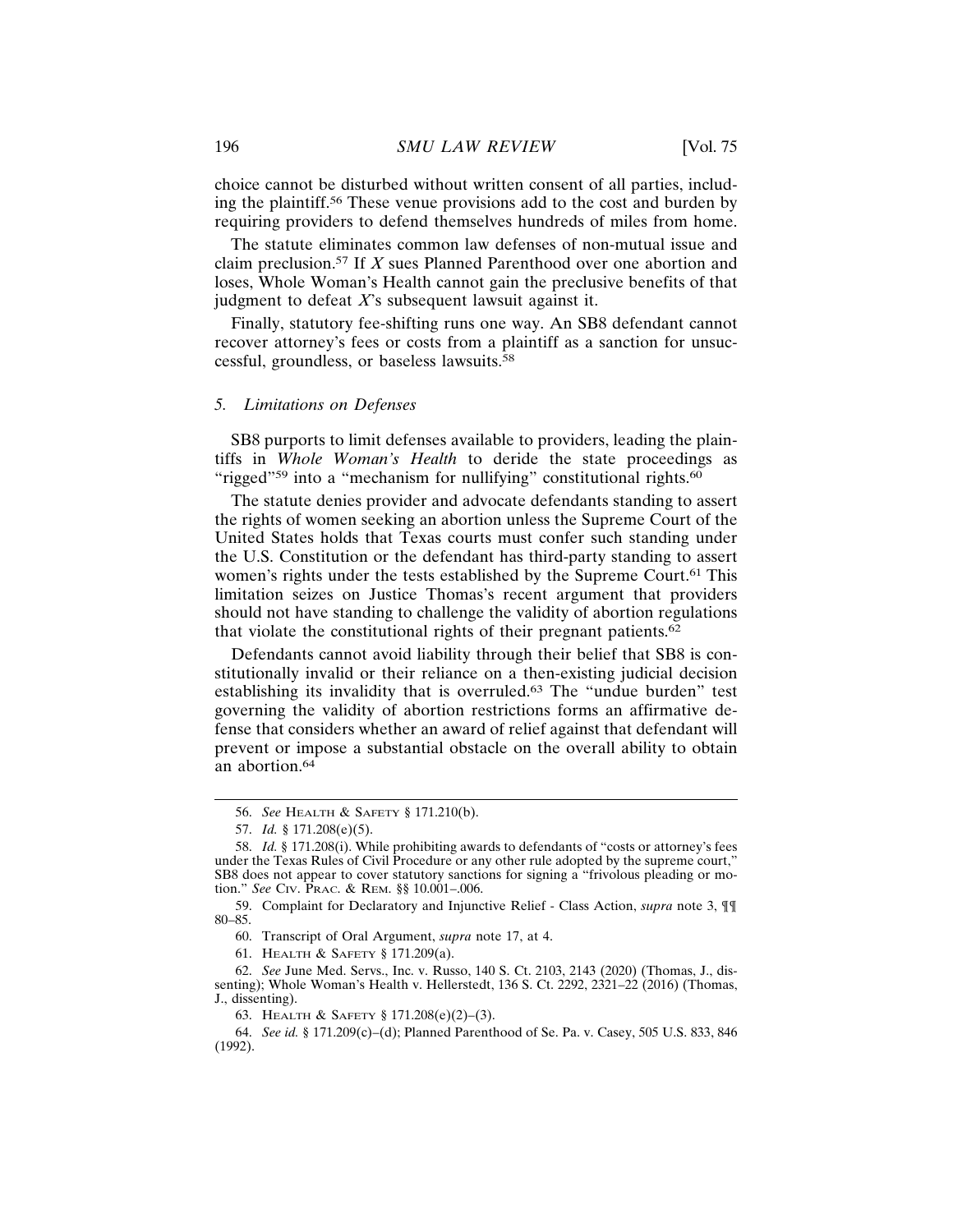#### B. RESPONSES TO SB8

SB8 took effect on September 1, 2021.<sup>65</sup> Providers and reproductivefreedom supporters pursued offensive litigation efforts, in ordinary and unusual ways.

Adhering to the typical playbook, providers sued numerous government officials and others in federal court. Following a series of procedural rulings through multiple levels of the federal judiciary, the Supreme Court granted certiorari before judgment.<sup>66</sup> On expedited briefing and argument, a divided Court rejected most claims, allowing providers (but not other plaintiffs) to pursue limited relief against state licensing boards.<sup>67</sup> The Court rejected claims against state judges and state clerks<sup>68</sup> that would have allowed federal courts to stop SB8's primary enforcement mechanism—private suits in state court by "any person" plaintiffs.

While *Whole Woman's Health* was pending, the Biden Administration sued Texas to enjoin enforcement of the law. The district court granted a preliminary injunction prohibiting any actions by anyone connected to the State of Texas that might enforce or result in the enforcement of SB8.69 That injunction offered two days of relief from the risk of enforcement, during which some providers resumed pre-viability, post-heartbeat abortions.70 The Fifth Circuit stayed the injunction pending appeal.71 After granting certiorari before judgment and expedited briefing and argument, the Supreme Court dismissed the writ of certiorari as improvidently granted.<sup>72</sup>

Providers also filed fourteen offensive actions in state court, seeking declaratory and injunctive relief against enforcement by named pro-life organizations and advocates.73 The Texas Panel of Multi-District Litigation assigned the cases to Judge Peeples, who declared that specific procedural mechanisms in SB8 violated the Texas Constitution,74 without

70. *See* Karen Brooks Harper, *At Least One Major Texas Abortion Provider Resumes Procedure Lawmakers Tried to Prohibit, After Judge Blocks Near-Total Ban*, TEX. TRIB. (Oct. 7, 2021, 4:00 PM), https://www.texastribune.org/2021/10/07/Texas-abortion-law-providers [https://perma.cc/4ST7-EK6B].

71. United States v. Texas, No. 21-50949, 2021 WL 4786458, at \*1 (5th Cir. Oct. 14, 2021).

72. United States v. Texas, 142 S. Ct. 522 (2021) (mem.). Justice Sotomayor noted her dissent. *See id.*

73. *See* Van Stean v. Tex. Right to Life, No. D-1-GN-21-004179, slip op. at 31–34 (98th Dist. Ct., Travis County, Tex., Dec. 9, 2021).

74. *See id.*

<sup>65.</sup> *Bills Effective on September 1, 2021*, TEX. LEGISLATURE, https://capitol.texas.gov/ Reports/Report.aspx?LegSess=87R&ID=effectivesept1 [https://perma.cc/X7CL-DF9K].

<sup>66.</sup> Whole Woman's Health v. Jackson, 142 S. Ct. 415, 415–16 (2021) (mem.).

<sup>67.</sup> Whole Woman's Health v. Jackson, 142 S. Ct. 522, 538–39 (2021); Wasserman & Rhodes, *supra* note 27, at 1060–63. Answering a certified question from the Fifth Circuit, the Texas Supreme Court held that state licensing boards had no authority to enforce SB8. Whole Woman's Health v. Jackson, 65 Tex. Sup. Ct. J. 625 (March 11, 2022).

<sup>68.</sup> *Whole Woman's Health*, 142 S. Ct. at 531–33; Wasserman & Rhodes, *supra* note 27, at 1064–77.

<sup>69.</sup> United States v. Texas, No. 1:21-CV-796-RP, 2021 WL 4593319, at \*53 (W.D. Tex. Oct. 6, 2021).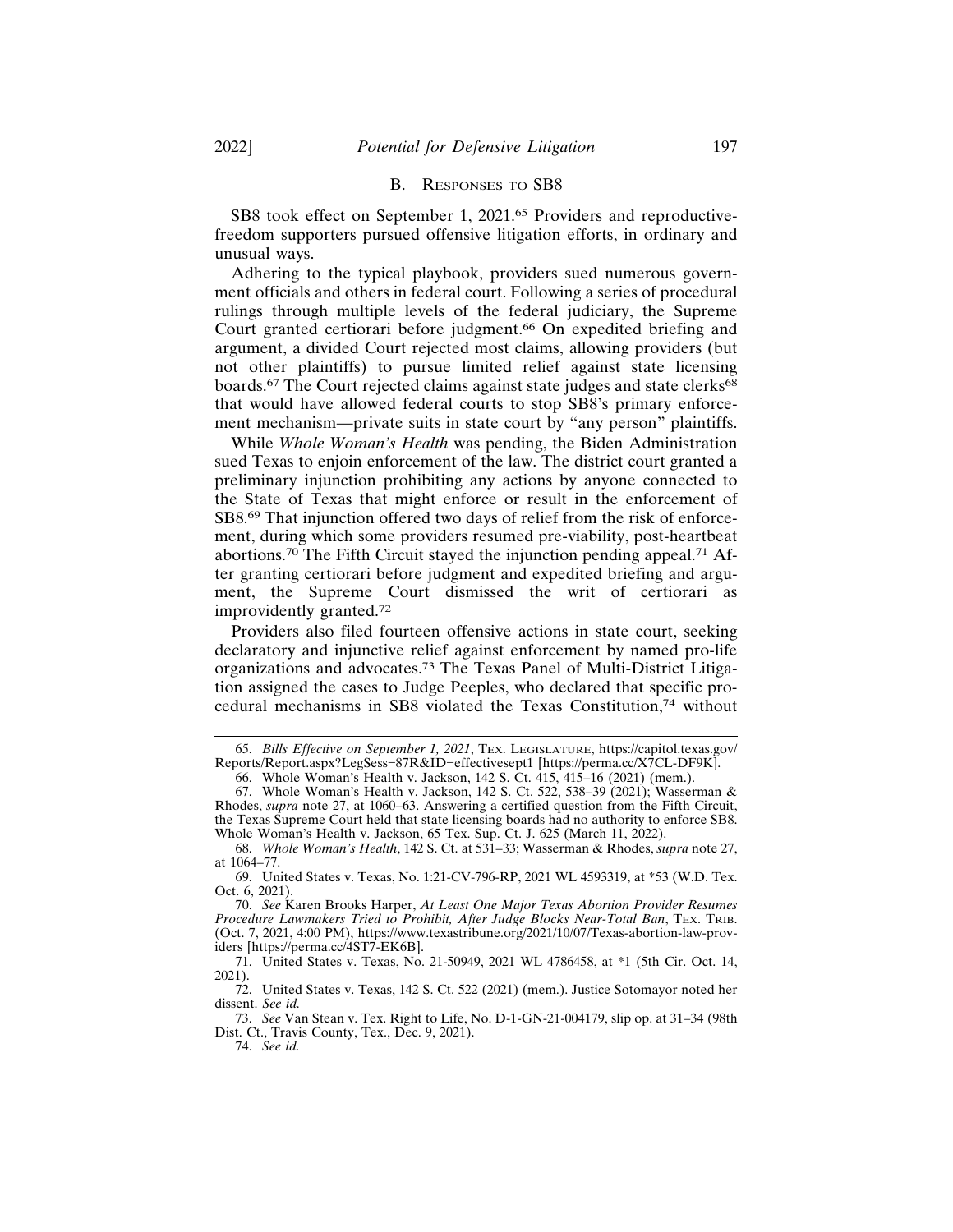enjoining enforcement. Any subsequent injunctive relief remain limited to stopping enforcement by the named organizations, not by the thousands of non-party deputized "any persons."

Without the protection of injunctive relief, most providers complied with the law, ceasing or limiting abortions to those in which no heartbeat was or could be detected.75 Mark Dickson, the head of East Texas Right to Life and leading SB8 proponent, argued that "[n]o rational abortion provider would violate this law."76 He was correct, as abortion after the sixth week of pregnancy became largely unavailable in the state,<sup>77</sup> and the number of abortions performed in the state dropped by more than half.78

That absence of prohibited post-heartbeat abortions prevented defensive litigation. If no one violates the law, "any person" cannot sue over any violation; if "any person" does not sue, providers cannot raise and litigate constitutional defenses and courts cannot declare the heartbeat ban invalid and stop its enforcement. And that might have been the point. The anti-choice movement stood in a better position if no one filed suit, allowing the risk of a barrage of lawsuits, judgments, and substantial damages to keep providers from performing health care as usual. Activists achieved their goals if the inchoate threat of lawsuits, liability, and damages chilled providers into ceasing abortion services.<sup>79</sup>

That changed after several weeks. Dr. Braid published his op-ed in the *Washington Post* announcing that he had performed one first-trimester post-heartbeat abortion.<sup>80</sup> Three lawsuits followed in Texas state court,<sup>81</sup> providing the necessary test cases and the opportunity to present SB8's constitutional invalidity as a defense to liability in those actions. The

<sup>75.</sup> *See* Paul J. Weber & Jessica Gresko, *Explainer: The Texas Abortion Law's Swift Impact, and Future*, AP NEWS (Sept. 16, 2021), https://apnews.com/article/health-austintexas-lawsuits-coronavirus-pandemic-e4352ad8f095612ac249bb8477ddc637 [https:// perma.cc/CT93-QWSY]; Neelam Bohra, *Fearful of Being Sued Under New Law, Three of Four San Antonio Abortion Facilities Stop Offering the Procedure*, TEX. TRIB. (Sept. 7, 2021, 6:00 PM), https://www.texastribune.org/2021/09/07/texas-abortion-law-san-antonio [https://perma.cc/BA3K-97EX].

<sup>76.</sup> Transcript of Oral Argument, *supra* note 17, at 4.

<sup>77.</sup> Whole Woman's Health v. Jackson, 142 S. Ct. 522, 545 (2021) (Sotomayor, J., concurring in the judgment in part and dissenting in part); Transcript of Oral Argument at 67, United States v. Texas, 142 S. Ct. 522 (2021) (mem.) (No. 15-674) [hereinafter *Texas* Transcript of Oral Argument] (statement of Justice Kagan), https://www.supremecourt.gov/ oral\_arguments/argument\_transcripts/2021/21-588\_m648.pdf [https://perma.cc/WJJ2- VX7W].

<sup>78.</sup> *Texas* Transcript of Oral Argument, *supra* note 77, at 66–67; Paul J. Weber, *Abortions in Texas Fell by 60 % in 1st Month Under New Limits*, ASSOC. PRESS (Feb. 10, 2022), https://apnews.com/article/abortion-health-texas-b92eadbe4afd4d29cb6cbf00526c11b0? utm\_campaign=socialFlow&utm\_source=twitter&utm\_medium=ap [https://perma.cc/ 5E2Q-RUBA].

<sup>79.</sup> *See, e.g.*, Ruth Graham, Adam Liptak & J. David Goodman, *Lawsuits Filed Against Texas Doctor Could Be Best Tests of Abortion Law*, N.Y. TIMES, (Nov. 1, 2021), https://www.nytimes.com/2021/09/21/us/texas-abortion-lawsuits.html? [https://perma.cc/ 33TE-UDPD].

<sup>80.</sup> Braid, *supra* note 30; *see also* Levenson, *supra* note 30.

<sup>81.</sup> *See generally* Tex. Heartbeat Project Complaint, *supra* note 31; Stilley Complaint, *supra* note 31; Gomez Complaint, *supra* note 31.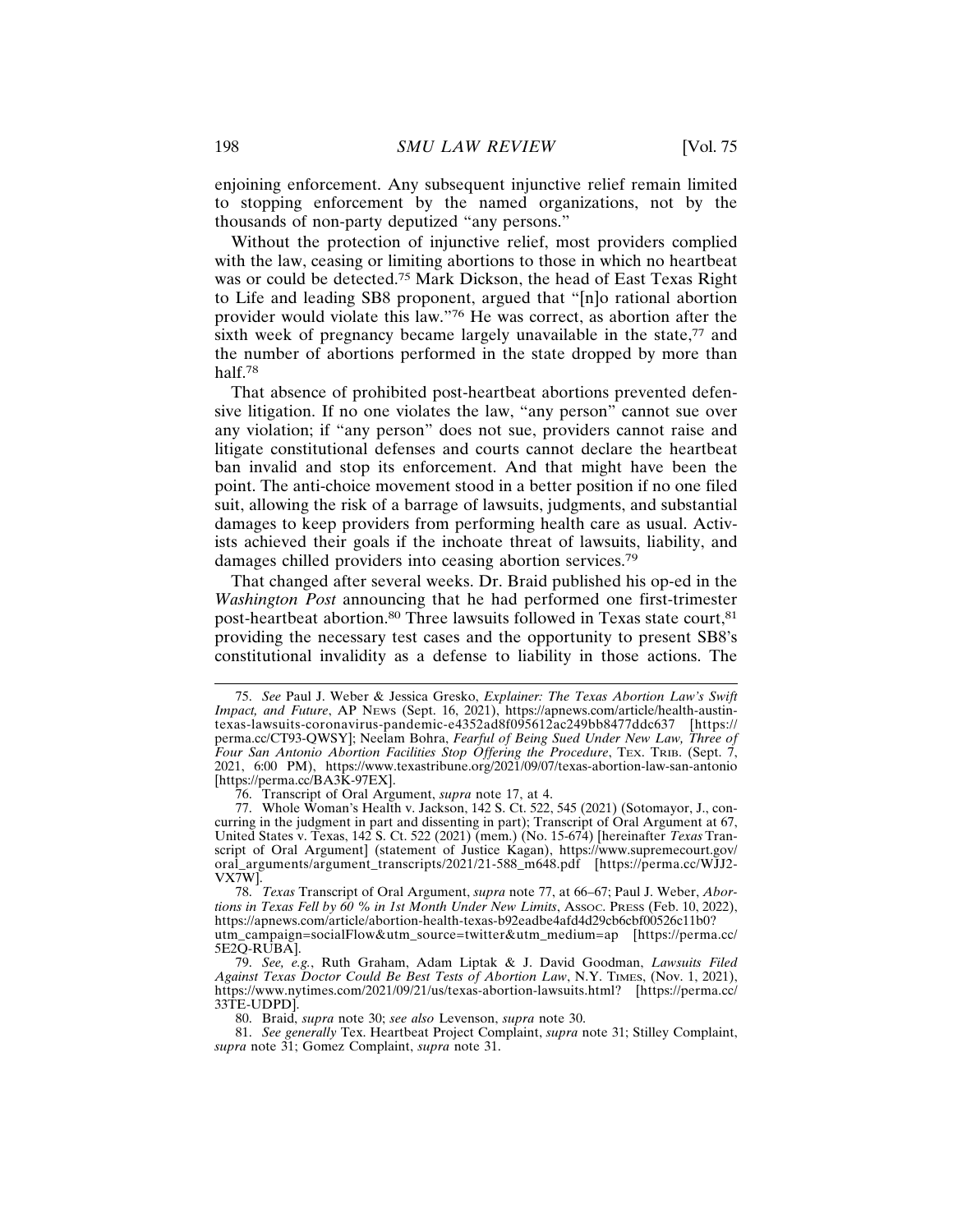plaintiffs formed a varied, unique, and quirky group.82 One was an attorney from Illinois facing disciplinary sanctions in federal and state court who supported abortion-rights and wanted to create the necessary litigation.83 One was an Arkansas citizen, disbarred attorney, and federal tax convict under house arrest, who claimed to be interested in both the money (he sought \$100,000, ten times the statutory minimum) and creating the opportunity for litigation.84 The third was an anti-choice advocacy group interested in stopping abortion and critical of other SB8 plaintiffs for co-opting SB8 in a way the legislature and activists did not intend.<sup>85</sup>

#### III. LITIGATING CONSTITUTIONAL RIGHTS

#### A. SB8 AND ITS CRITICS

Critics' foundational error is the belief that SB8 violates constitutional rights by existing as a law of Texas, restricting pre-enforcement review and obligating rights holders and providers acting on their behalf to defend against potential enforcement.

That presumption runs throughout the rhetoric of SB8 critics. Advocates complained of a "brazen defiance of the rule of law and the federal constitutional rights to which Texans are entitled."86 They complained that SB8 thwarts "traditional mechanisms of federal judicial review,"<sup>87</sup> evades "effective judicial protection of that right in federal and state court,"88 and strips "citizens of the ability to invoke the power of the

84. Kilgore, *supra* note 83.

85. *See* Plea in Intervention and Plea to the Jurisdiction as to Collusive Lawsuit by Out-of-State Plaintiff, Stilley v. Braid, No. 2021-CI-19940 (438th Dist. Ct., Bexar County, Tex. Sept. 21, 2021), https://bustingthefeds.com/wp-content/uploads/2021/09/IntervenePld-Braid.pdf [https://perma.cc/TEL8-B5LP]. Braid countered these lawsuits by suing those individuals in federal court. *See* Complaint for Interpleader and Declaratory Judgment, Braid v. Stilley, No. 1:21-cv-05283 (N.D. Ill. Oct. 5, 2021).

<sup>82.</sup> *See* Vivia Chen, *Meet the Quirky Plaintiffs Suing Under the Texas Abortion Law*, BLOOMBERG L. NEWS (Oct. 5, 2021, 10:31 AM), https://www.bloomberglaw.com/bloom berglawnews/us-law-week/X3DOR0VK000000?bna\_news\_filter=US-law-week#jcite [https://perma.cc/LJ5C-MMJA].

<sup>83.</sup> *See In re* Felipe Nery Gomez, Synopsis of Hearing Board Report and Recommendation, ATTORNEY REGISTRATION & DISCIPLINARY COMMISSION (Jan. 2022), http:// iardc.org/File/View/1458030?FileName=IN%20re%20Felipe%20Nery%20

Gomez%2C%20Attorney%20Number%206197210.pdf [https://perma.cc/JSL7-A5KR]; *In re* Felipe Nery Gomez Attorney Registration & Disciplinary Commission Judgment (Apr. 8, 2021), https://fingfx.thomsonreuters.com/gfx/legaldocs/mopanwqzlva/IL%20Supreme %20Court%20order%20on%20Gomez%20suspension.pdf [https://perma.cc/YH29-646P]; Ed Kilgore, *Two Disbarred Out-of-State Lawyers Might Blow Up the Texas Abortion Law*, N.Y. MAG. (Sept. 22, 2021), https://nymag.com/intelligencer/2021/09/ex-attorney-on-housearrest-might-blow-up-texas-abortion-law.html [https://perma.cc/VFT4-5VT9]. This plaintiff nonsuited three months after filing. Gomez Notice of Non-Suit Without Prejudice, Gomez v. Braid, No. 2021CI19920 (224th Dist. Ct. Bexar County, Tex., filed December 8, 2021); Amended Notice of Dismissal Dismissing With Prejudice, No. 2021CI19920 (224th Dist. Ct. Bexar County, Tex., filed December 20, 2021).

<sup>86.</sup> Complaint for Declaratory and Injunctive Relief - Class Action, *supra* note 3, ¶¶ 17–19.

<sup>87.</sup> Complaint, *supra* note 16, ¶ 4.

<sup>88.</sup> Transcript of Oral Argument, *supra* note 17, at 3.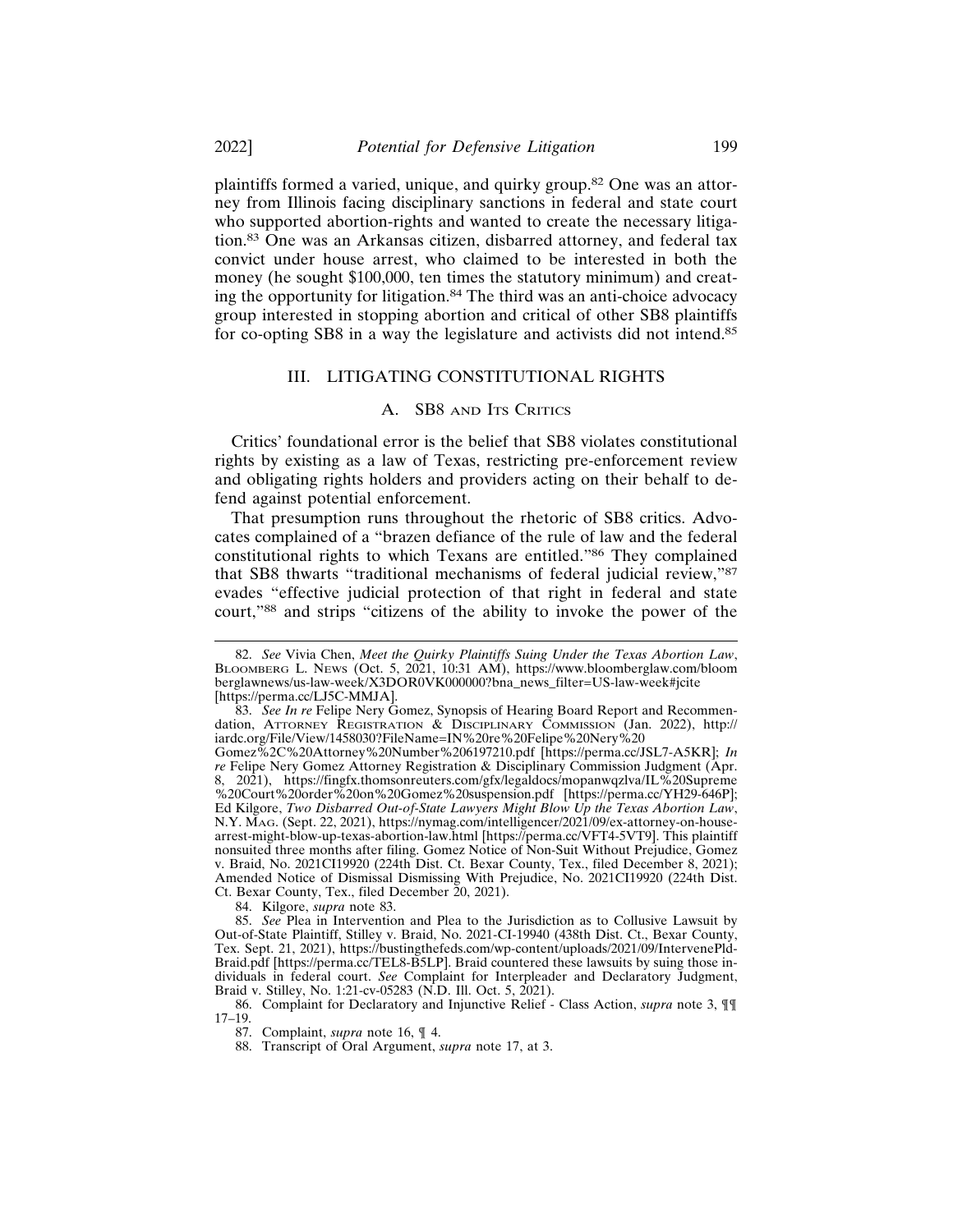federal courts to vindicate their rights."<sup>89</sup>

That rhetoric carried to the Court's minority in *Whole Woman's Health*. Dissenting from the denial of emergency relief on the day SB8 took effect, Justice Breyer suggested that "[t]he very bringing into effect of Texas's law may well threaten the applicants with imminent and serious harm."90 Chief Justice Roberts objected that SB8 "effectively chill[s] the provision of abortions in Texas"91 by "employ[ing] an array of stratagems designed to shield its unconstitutional law from judicial review,"<sup>92</sup> with the purpose and effect to "nullify this Court's rulings."<sup>93</sup> Justice Sotomayor argued that the law's "chilling effect has been near total, depriving pregnant women in Texas of virtually all opportunity to seek abortion care within their home State after their sixth week of pregnancy."94 SB8 "is structured to thwart review and result in 'a denial of any hearing.'"95 And she criticized the majority for "reward[ing] the State's effort at nullification,"96 thereby "betray[ing] not only the citizens of Texas, but also our constitutional system of government."<sup>97</sup>

None of this reflects how constitutional litigation operates. As the Supreme Court explained in *Massachusetts v. Mellon*:

We have no power per se to review and annul acts of Congress on the ground that they are unconstitutional. That question may be considered only when the justification for some direct injury suffered or threatened, presenting a justiciable issue, is made to rest upon such an act.<sup>98</sup>

The mere existence of a law, absent a genuine risk of enforcement, does not violate anyone's rights, or in the language of § 1983, deprive any person of a right, privilege, or immunity secured by the Constitution.99 A law violates a constitutional right and causes a constitutional injury through its enforcement.100 A violation arises not from the "mere enactment" or existence of a constitutionally violative law, but from the enforcement of that constitutionally violative law and imposition of liability, punishment, or sanction against a rights holder through adjudicative pro-

99. 42 U.S.C. § 1983.

<sup>89.</sup> Complaint, *supra* note 16, ¶ 15.

<sup>90.</sup> Whole Woman's Health v. Jackson, 141 S. Ct. 2494, 2496 (2021) (Breyer, J., dissenting).

<sup>91.</sup> Whole Woman's Health v. Jackson, 142 S. Ct. 522, 544 (2021) (Roberts, C.J., concurring in part and dissenting in part).

<sup>92.</sup> *Id.* at 543.

<sup>93.</sup> *Id.* at 545.

<sup>94.</sup> *Id.* (Sotomayor J., concurring in part and dissenting in part).

<sup>95.</sup> *Id.* at 548.

<sup>96.</sup> *Id.* at 551.

<sup>97.</sup> *Id.* at 546.

<sup>98.</sup> Massachusetts v. Mellon, 262 U.S. 447, 488 (1923); *see also* California v. Texas, 141 S. Ct. 2104, 2113–14 (2021); *see also* Mitchell, *supra* note 43, at 936; Howard M. Wasserman, *Precedent, Non-Universal Injunctions, and Judicial Departmentalism: A Model of Constitutional Adjudication*, 23 LEWIS & CLARK L. REV. 1077, 1083–84 (2020).

<sup>100.</sup> *See* California v. Texas, 141 S. Ct. at 2115–16; Wasserman, *supra* note 98, at 1083–84.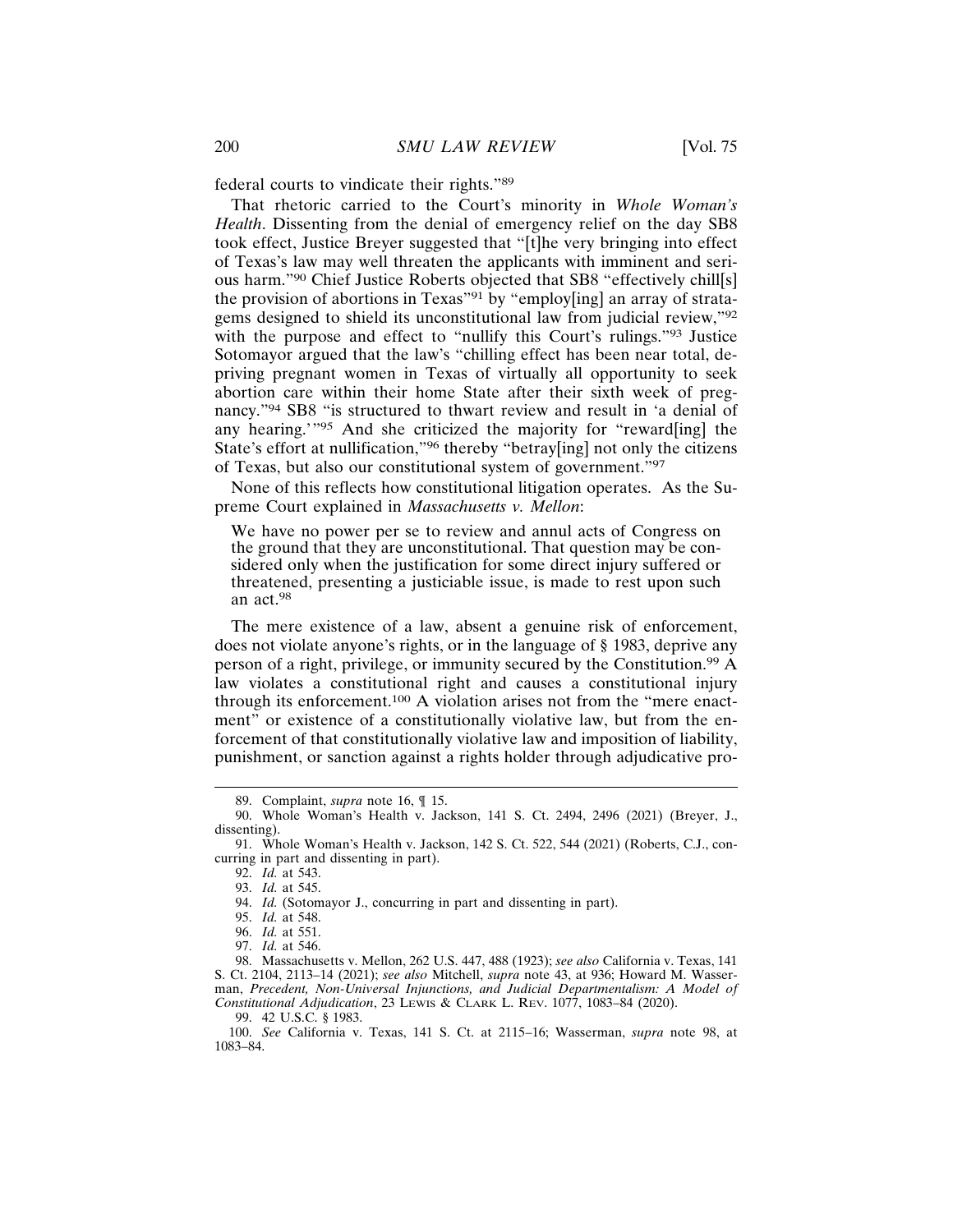ceedings.101 A rights holder cannot prevail in court on the "naked contention" that a law violates rights "by the mere enactment of the statute, though nothing has been done and nothing is to be done" to enforce that  $law.<sup>102</sup>$ 

Judicial review consists of adjudicating a controversy, declaring the validity of that law,<sup>103</sup> and the "negative power to disregard an unconstitutional enactment" by not allowing that invalid rule to serve as a rule of decision.104 Courts cannot repeal, eliminate, or erase a statute.105 Despite the common rhetoric, courts do not "strike down" or "block" laws or prevent them from taking effect. Courts in offensive litigation enjoin not laws but their enforcement.<sup>106</sup> The court issues an order prohibiting the opposing party from enforcing the challenged law against the party rights holder at present and in the future.<sup>107</sup>

The Constitution also does not immunize rights holders from litigating attempted enforcement of even a blatantly invalid law; it protects them against liability and sanction under that blatantly invalid law. Having declared the law invalid, the court will not allow that law to be used as an applicable rule of decision.108 But judicial review requires litigation, through which the court can adjudicate the constitutional question, declare the validity of the law, pronounce its enforceability, and decide whether the rights holder can be liable under that law.

#### B. OFFENSIVE LITIGATION AND DEFENSIVE LITIGATION

Courts adjudicate constitutional questions and decide on a law's constitutional validity in two contexts: offensive or defensive.<sup>109</sup>

<sup>101.</sup> Whole Woman's Health v. Jackson, 142 S. Ct. at 535; Poe v. Ullman, 367 U.S. 497, 507 (1961); *Mellon*, 262 U.S. at 483; Support Working Animals, Inc. v. Governor of Fla., 8 F.4th 1198, 1202–03 (11th Cir. 2021); Wasserman, *supra* note 98, at 1083–85.

<sup>102.</sup> *Mellon*, 262 U.S. at 483.

<sup>103.</sup> *See* California v. Texas, 141 S. Ct. at 2115–16; Mitchell, *supra* note 43, at 936; Charles W. "Rocky" Rhodes, *Loving Retroactivity*, 45 FLA. ST. U. L. REV. 383, 417–18 (2018); Wasserman, *supra* note 98, at 1083–84; Gary Lawson & Christopher D. Moore, *The Executive Power of Constitutional Interpretation*, 81 IOWA L. REV. 1267, 1273–74 (1996).

<sup>104.</sup> *Mellon*, 262 U.S. at 488.

<sup>105.</sup> Samuel L. Bray, *Multiple Chancellors: Reforming the National Injunction*, 131 HARV. L. REV. 417, 451–52 (2017); Mitchell, *supra* note 43, at 935–36; Wasserman, *supra* note 98, at 1089–90; *see* Whole Woman's Health v. Jackson, 142 S. Ct. 522, 535 (2021); Seila L. LLC v. Consumer Fin. Prot. Bureau, 140 S. Ct. 2183, 2220 (2020) (Thomas, J., concurring in part and dissenting in part).

<sup>106.</sup> Whole Woman's Health v. Jackson, 142 S. Ct. at 535; California v. Texas, 141 S. Ct. at 2115–16.

<sup>107.</sup> *See* Pool v. City of Houston, 978 F.3d 307, 309 (5th Cir. 2020); Hartnett v. Pa. State Educ. Ass'n, 963 F.3d 301, 309 (3d Cir. 2020); John Harrison, *Section 706 of the Administrative Procedure Act Does Not Call for Universal Injunctions or Other Universal Remedies*, 37 YALE J. ON REG. BULL. 37, 43 (2020); John Harrison, *Severability, Remedies, and Constitutional Adjudication*, 83 GEO. WASH. L. REV. 56, 87–88 (2014); Mitchell, *supra* note 43, at 936; Wasserman, *supra* note 98, at 1090–91.

<sup>108.</sup> Wasserman, *supra* note 98, at 1089.

<sup>109.</sup> *Id.* at 1086, 1088.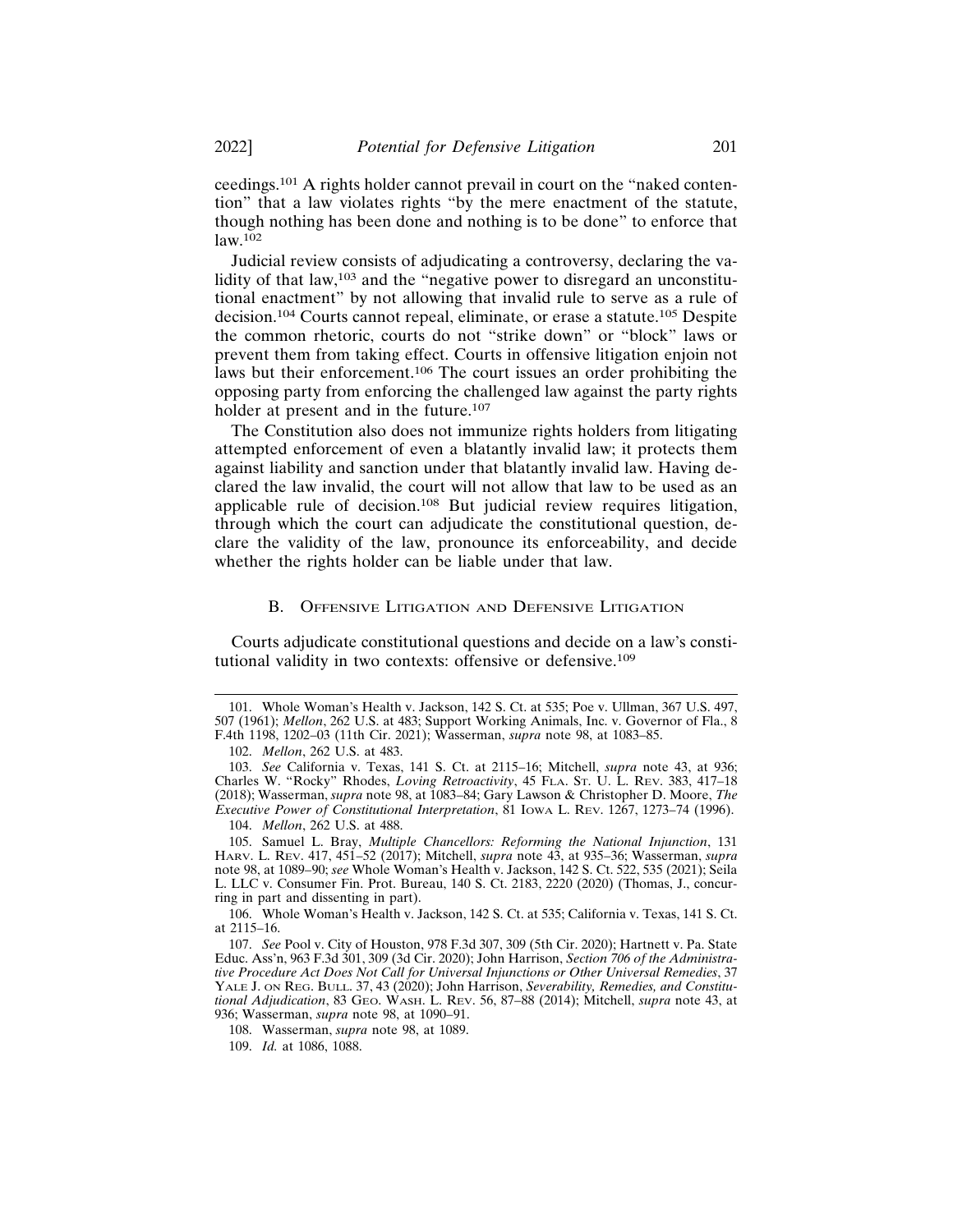#### *1. Offensive Litigation*

A rights holder proceeds in an offensive posture by initiating litigation to remedy past, present, or future enforcement. To stop present or future enforcement, a rights holder brings suit under § 1983110 and the *Ex parte Young* equitable cause of action,<sup>111</sup> typically in federal district court, against the government or (more commonly) the executive officers responsible for enforcing the law. The rights holder seeks a declaratory  $judgment<sup>112</sup>$  that the law is constitutionally invalid, an injunction prohibiting enforcement of that law by this enforcer defendant against this rights holder plaintiff, or both.<sup>113</sup> A rights holder can remedy past violations through a § 1983 action following completion of state enforcement, seeking damages or other retroactive remedies.<sup>114</sup>

#### *2. Defensive Litigation*

Defensive or coercive litigation occurs within adjudicative proceedings enforcing the challenged law. Proceedings are initiated against a rights holder, who raises the constitutional defect in the law as a defense and argues for dismissal or a favorable judgment in that proceeding because the law being enforced is constitutionally invalid and cannot form the basis for liability.115 These actions are coercive because the party initiating the action seeks to enforce and secure a remedy under the challenged law; the rights holder wields the Constitution as a defensive shield against liability.<sup>116</sup>

Government enforces laws through criminal, $117$  civil, $118$  or administrative119 proceedings. Alternatively, many laws are enforced through private civil litigation—a private individual sues to enforce a statutory or common law right and the defendant challenges that law's constitutional

116. *See* Whole Woman's Health v. Jackson, 142 S. Ct. 522, 538 (2021).

118. Hosanna-Tabor Evangelical Lutheran Church & Sch. v. EEOC, 565 U.S. 171, 176 (2012); Huffman v. Pursue, Ltd., 420 U.S. 592, 594–98 (1975).

<sup>110. 42</sup> U.S.C. § 1983.

<sup>111.</sup> Armstrong v. Exceptional Child Ctr., Inc., 575 U.S. 320, 326–27 (2015); *Ex parte* Young, 209 U.S. 123, 155–56 (1908).

<sup>112. 28</sup> U.S.C. §§ 2201–2202.

<sup>113.</sup> *See* June Med. Servs. LLC v. Russo, 140 S. Ct. 2103, 2112–13, 2117 (2020); Whole Woman's Health v. Hellerstedt, 136 S. Ct. 2292, 2300–01 (2016); Obergefell v. Hodges, 576 U.S. 644, 675–76 (2015); Reno v. Am. Civ. Liberties Union, 521 U.S. 844, 861–62 (1997); Doran v. Salem Inn, Inc., 422 U.S. 922, 931 (1975); Steffel v. Thompson, 415 U.S. 452, 454–55, 475 (1974); *see also Ex parte Young*, 209 U.S. at 191; 42 U.S.C. § 1983.

<sup>114.</sup> Wasserman, *supra* note 98, at 1088–89; *see* City of Newport v. Fact Concerts, Inc., 453 U.S. 247, 267–68 (1981); Owen v. City of Independence, 445 U.S. 622, 651 (1980).

<sup>115.</sup> *See* John Harrison, *Jurisdiction, Congressional Power, and Constitutional Remedies*, 86 GEO. L.J. 2513, 2516–18 (1998).

<sup>117.</sup> *See, e.g.*, Bond v. United States, 564 U.S. 211, 214 (2011); United States v. Stevens, 559 U.S. 460, 466–67 (2010); Lawrence v. Texas, 539 U.S. 558, 564 (2003); United States v. Lopez, 514 U.S. 549, 551–52 (1995); Texas v. Johnson, 491 U.S. 397, 399 (1989); Griswold v. Connecticut, 381 U.S. 479, 480 (1965).

<sup>119.</sup> *See* Masterpiece Cakeshop, Inc. v. Colo. C.R. Comm'n, 138 S. Ct. 1719, 1725 (2018); Ohio C.R. Comm'n v. Dayton Christian Schs., Inc., 477 U.S. 619, 621 (1986); Middlesex Cnty. Ethics Comm. v. Garden State Bar Ass'n, 457 U.S. 423, 427–29 (1982).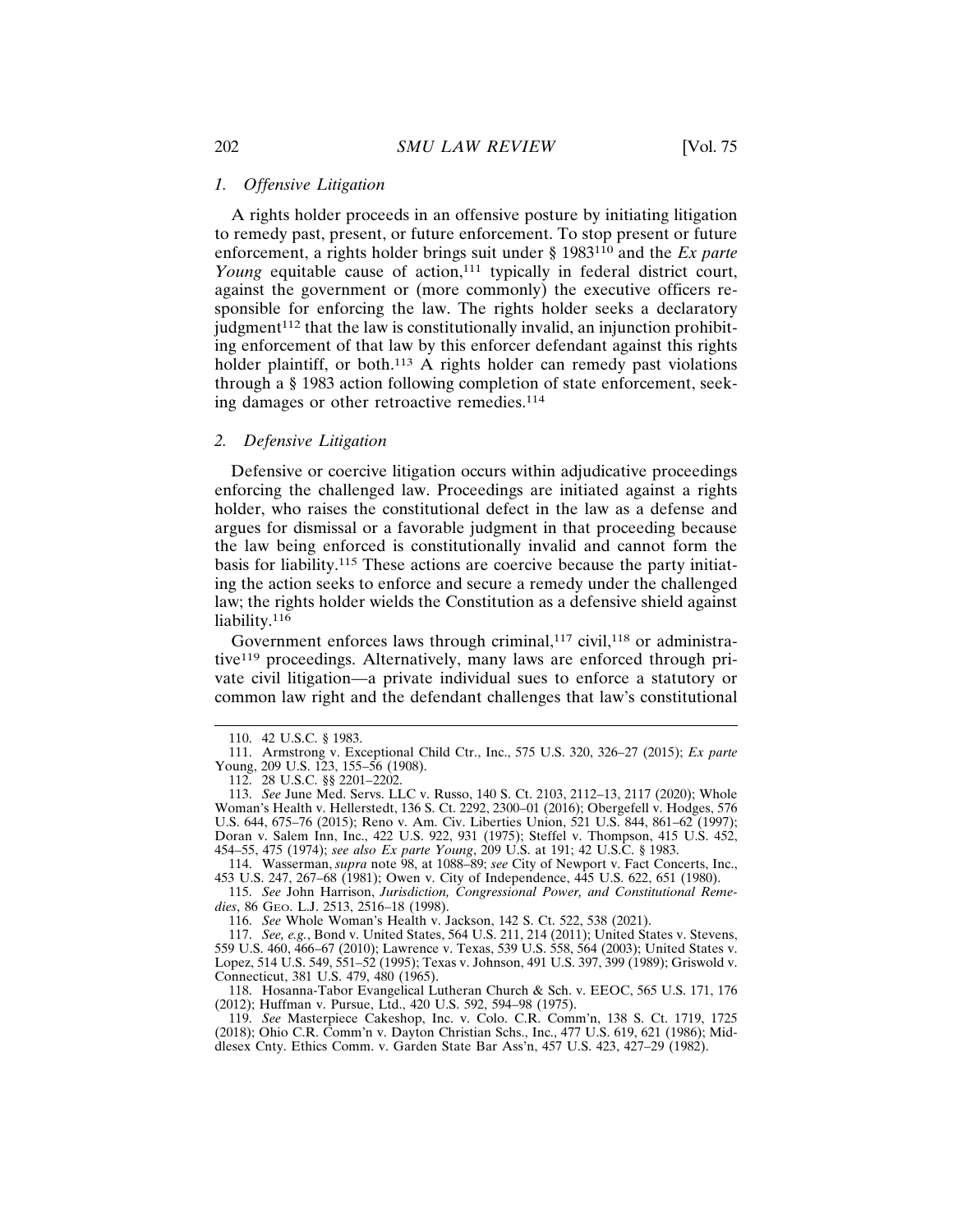validity and thus enforceability. This includes private claims for defamation,<sup>120</sup> intentional infliction of emotional distress,<sup>121</sup> other torts,<sup>122</sup> right of publicity,<sup>123</sup> breach of contract,<sup>124</sup> privacy rights,<sup>125</sup> property rights,<sup>126</sup> and employment discrimination.<sup>127</sup>

#### *3. Judgments and Opinions*

Offensive and defensive postures share one trait—they produce retail judgments and remedies. The judgment in a defensive case resolves that enforcement action against that rights holder. The court denies the enforcing party (the government or private plaintiff) its requested remedy and enters judgment in favor of the defending rights holder. The court does not provide the rights-holder defendant any affirmative remedy beyond the favorable judgment declining to hold her liable under the constitutionally defective law. The injunction in an offensive case prohibits present and future enforcement of the invalid law by the enforcer defendants against the rights-holder plaintiffs. The injunction binds the parties, their officers and agents, and "other persons who are in active concert or participation" with the parties.128 It protects the plaintiff rights holder from future enforcement, but should not extend beyond that to protect the universe of nonparties who share similar rights or interests with the parties and who may be subject to future enforcement.129 An injunction "should be no more burdensome . . . than necessary to provide complete relief to the plaintiff[ ]" and should be commensurate with and match the constitutional violation.130 An injunction protecting the plaintiff rights holder against future enforcement, regardless of future enforcement against other rights holders, provides that complete and commensurate relief.

<sup>120.</sup> *See, e.g.*, Milkovich v. Lorain J. Co., 497 U.S. 1, 3 (1990); Phila. Newspapers, Inc. v. Hepps, 475 U.S. 767, 768–70 (1986); N.Y. Times Co. v. Sullivan, 376 U.S 254, 256 (1964). 121. *See, e.g.*, Snyder v. Phelps, 562 U.S. 443, 448–50 (2011); Hustler Mag., Inc. v.

Falwell, 485 U.S. 46, 47–48 (1988); Gerber v. Herskovitz, 14 F.4th 500, 504 (6th Cir. 2021). 122. *See, e.g.*, Thunder Studios, Inc. v. Kazal, 13 F.4th 736, 739–40 (9th Cir. 2021).

<sup>123.</sup> *See, e.g.*, Zacchini v. Scripps-Howard Broad. Co., 433 U.S. 562 (1977); Doe v. TCI Cablevision, 110 S.W.3d 363 (Mo. 2003); *see also* Robert C. Post & Jennifer E. Rothman, *The First Amendment and the Right(s) of Publicity*, 130 YALE L.J. 86, 95–96 (2020).

<sup>124.</sup> *See, e.g.*, Cohen v. Cowles Media Co., 501 U.S. 663, 666 (1991); Barrows v. Jackson, 346 U.S. 249, 251 (1953).

<sup>125.</sup> *See, e.g.*, Fla. Star v. B.J.F., 491 U.S. 524, 526–28 (1989); Cox Broad. Corp. v. Cohn, 420 U.S 469, 471–74 (1975).

<sup>126.</sup> *See, e.g.*, Shelley v. Kraemer, 334 U.S. 1, 4–7 (1948); Animal Legal Def. Fund v. Vaught, 8 F.4th 714, 717–18 (8th Cir. 2021).

<sup>127.</sup> *See, e.g.*, Our Lady of Guadalupe Sch. v. Morrissey-Berru, 140 S. Ct. 2049, 2055–59 (2020); Hosanna-Tabor Evangelical Lutheran Church & Sch. v. EEOC, 565 U.S. 171, 176–80 (2012); Skrzypczak v. Roman Cath. Diocese, 611 F.3d 1238, 1240–41 (10th Cir. 2010); DeAngelis v. El Paso Mun. Police Officers Ass'n, 51 F.3d 591, 592–93 (5th Cir. 1995); Jew v. Univ. of Iowa, 749 F. Supp. 946, 947, 961 (S.D. Iowa 1990).

<sup>128.</sup> FED. R. CIV. P. 65(d)(2).

<sup>129.</sup> Wasserman, *supra* note 98, at 1094.

<sup>130.</sup> Califano v. Yamasaki, 442 U.S. 682, 702 (1979); *accord* Lewis v. Casey, 518 U.S. 343, 357 (1996); Hills v. Gautreaux, 425 U.S. 284, 293–94 (1976); Wasserman, *supra* note 98, at 1094.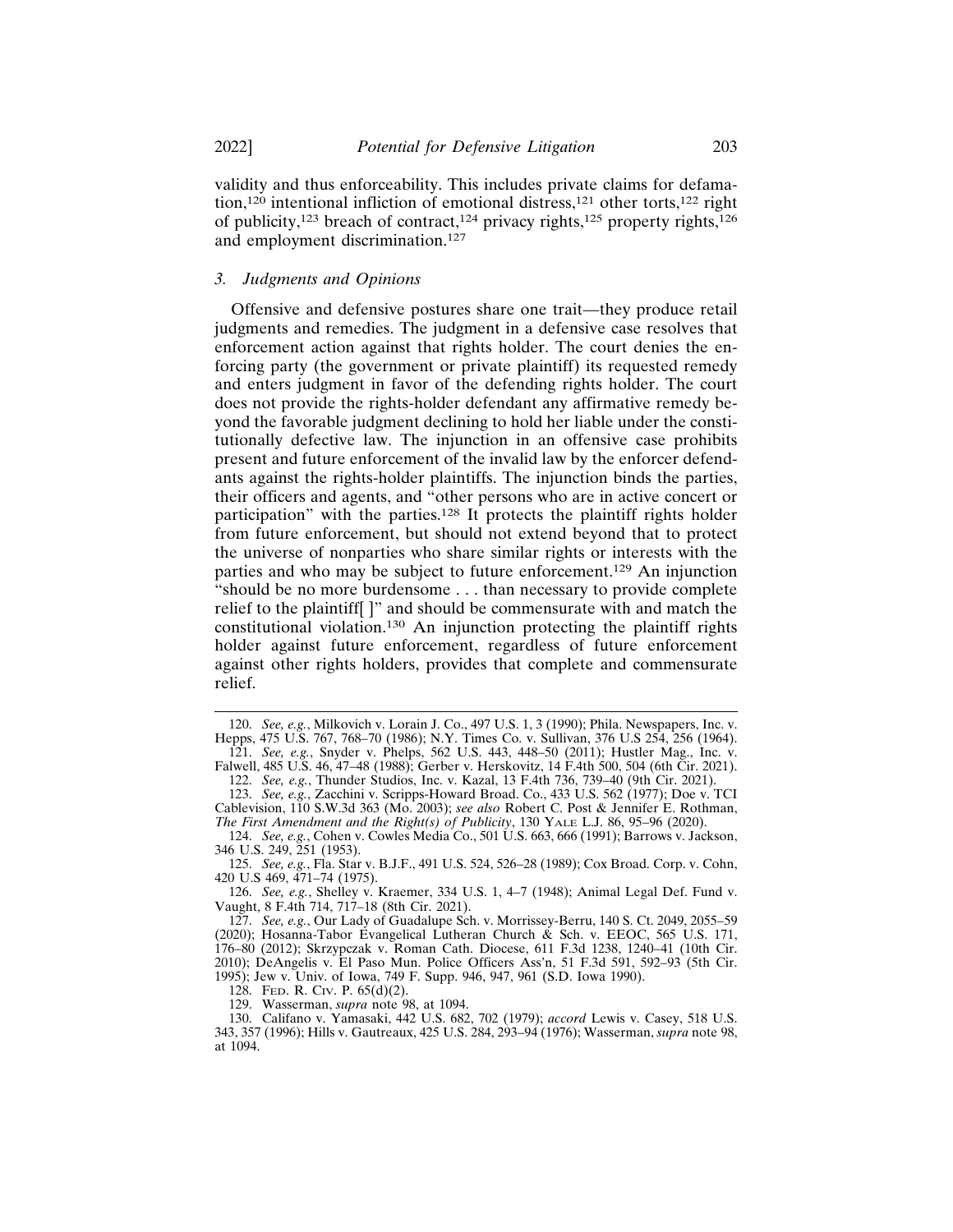Any judgment, offensive or defensive, is accompanied by an opinion, an essay explaining and justifying the judgment.131 That opinion protects nonparty rights holders and governs nonparty enforcers in actual or threatened future enforcement through its precedential value. It compels or persuades (depending on the level of court) future courts in future proceedings to reach the same conclusion about the law's constitutional invalidity and to reject enforcement against a new set of rights holders.<sup>132</sup> The law of the opinion and precedent, rather than the judgment in the first action, protects future rights holders. The Supreme Court has established major constitutional precedent in offensive133 and defensive134 postures.

## C. DEFENSIVE LITIGATION AS ORDINARY MECHANISM OF FEDERAL JUDICIAL REVIEW

The prevailing theme in the SB8 debate is that defensive litigation is insufficient and Texas violated the rule of law by channeling constitutional challenges to a defensive posture.135 In insisting there must be "not-very-new procedural bottles that can also adequately hold what is, in essence, very old and very important legal wine,"136 Justice Breyer envisioned an offensive procedural bottle, anything else being insufficient. Offensive litigation offers rights holders procedural and remedial advantages.137 It is required as to specific laws enforced outside of adjudicative proceedings, such a law prohibiting Black students from attending public schools or prohibiting same-sex couples from obtaining marriage licenses.<sup>138</sup>

But *Whole Woman's Health* recognized pervasive defensive litigation as constitutionally sufficient:

[T]hose seeking to challenge the constitutionality of state laws are not always able to pick and choose the timing and preferred forum for their arguments. This Court has never recognized an unqualified right to pre-enforcement review of constitutional claims in federal court. . . . To this day, many federal constitutional rights are as a

<sup>131.</sup> Thomas W. Merrill, *Judicial Opinions as Binding Law and as Explanations for Judgments*, 15 CARDOZO L. REV. 43, 62 (1993).

<sup>132.</sup> William Baude, *The Judgment Power*, 96 GEO. L.J. 1807, 1844 (2008); Richard H. Fallon, Jr., *Fact and Fiction About Facial Challenges*, 99 CALIF. L. REV. 915, 923 n.31 (2011); Richard H. Fallon, Jr., *As-Applied and Facial Challenges and Third-Party Standing*, 113 HARV. L. REV. 1321, 1339 (2000); Randy J. Kozel, *The Scope of Precedent*, 113 MICH. L. REV. 179, 185–86 (2014); Lawson & Moore, *supra* note 103, at 1327; Merrill, *supra* note 131, at 43–45, 62; Wasserman, *supra* note 98, at 1108–09.

<sup>133.</sup> Cases cited *supra* notes 113–114.

<sup>134.</sup> Cases cited *supra* notes 117–127.

<sup>135.</sup> *See* Whole Woman's Health v. Jackson, 142 S. Ct. 522, 546–47 (2021) (Sotomayor, J., concurring in the judgment in part and dissenting in part); Whole Woman's Health v. Jackson, 141 S. Ct. 2494, 2498 (2021) (Sotomayor, J., dissenting).

<sup>136.</sup> Whole Woman's Health v. Jackson, 141 S Ct. at 2497 (Breyer, J., dissenting).

<sup>137.</sup> Wasserman & Rhodes, *supra* note 27, at 1052–54.

<sup>138.</sup> *See, e.g.*, Obergefell v. Hodges, 576 U.S. 644, 652 (2015); Brown v. Bd. of Educ.,

<sup>347</sup> U.S. 483, 487 (1954); Wasserman & Rhodes, *supra* note 27, at 1052.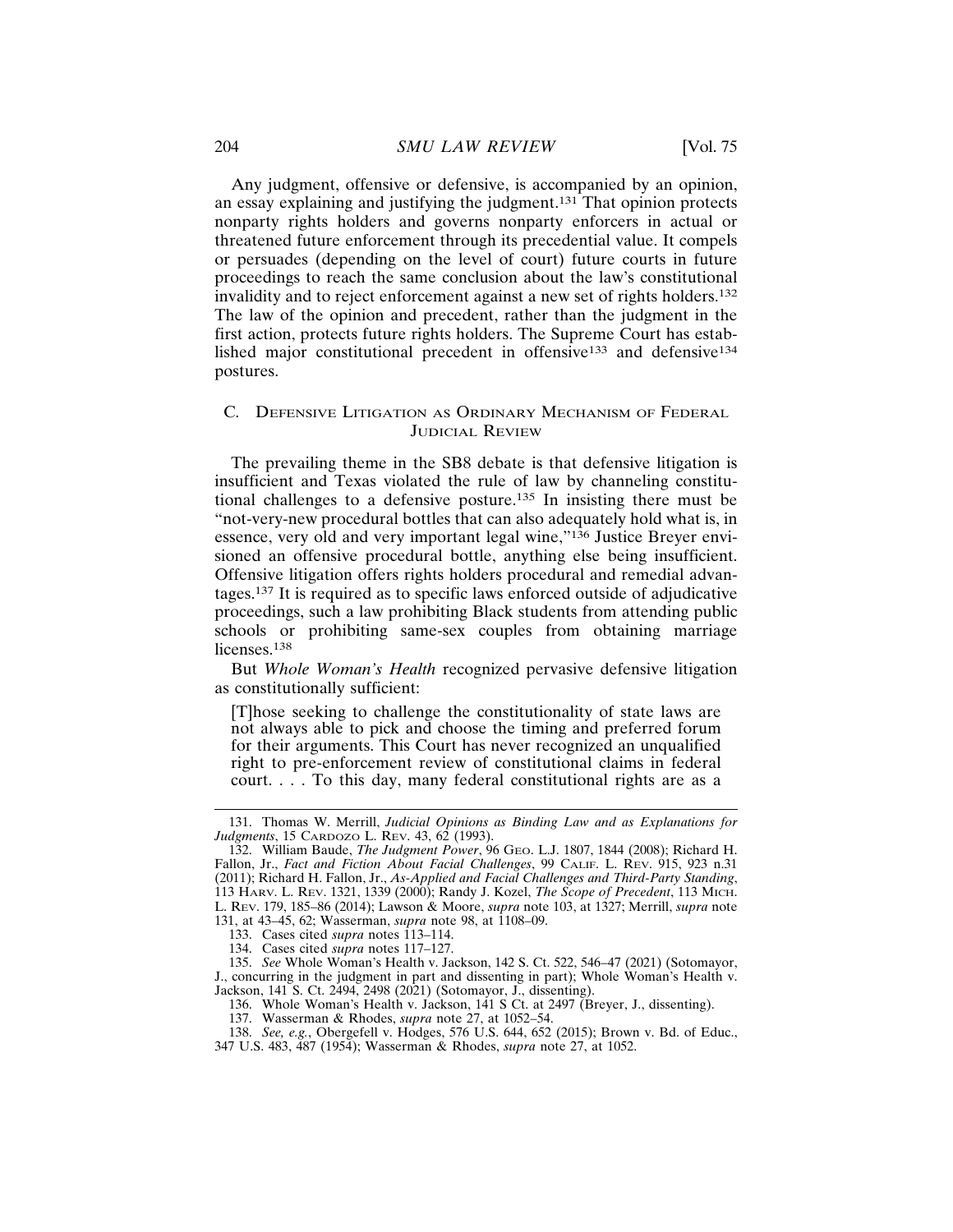practical matter asserted typically as defenses to state-law claims, not in federal pre-enforcement cases like this one.<sup>139</sup>

Treating offensive litigation as the "norm" for judicially enforced laws—to say nothing of treating defensive litigation as a non-viable means for vindicating constitutional rights—is a recent phenomenon. Prior to the late 1970s, more cases reached the Supreme Court from a defensive than an offensive posture; offensive cases outnumbered defensive cases for the first time in the two-year period from 1974 to 1976.<sup>140</sup> These numbers support that defensive constitutional litigation is a "traditional mechanism of federal judicial review" through which the Court has issued several watershed constitutional opinions,<sup>141</sup> such that having to litigate SB8 cases defensively is neither unheard of nor constitutionally intolerable.

SB8 is extreme. It establishes a new substantive rule that intentionally and unequivocally contradicts existing judicial precedent. The universe of potential plaintiffs is unbounded and limitless, enabling a barrage of lawsuits by random individuals without injury or connection to the challenged abortion and rendering defense prohibitively expensive. Liability is steep. But these are differences of degree, not kind. It should not affect the process through which constitutional validity is litigated and adjudicated.

Arguing that defensive litigation is inherently inadequate to challenge a statute such as SB8 rests on two false constitutional premises: that rights holders are constitutionally entitled to litigate their constitutional rights in an offensive posture and that due process incorporates Article III's injury requirement, such that the Constitution prohibits states from creating private rights of action absent personal injury. Five situations, outside of abortion, debunk both presumptions and demonstrate why the *Whole Woman's Health* majority was correct to reject those arguments.

## *1. Private Civil Litigation*

Many private rights—statutory and common law—are enforced via private civil litigation subject to constitutional limitations or defenses.142 The private plaintiff brings a claim, and the defendant rights holder raises the Constitution as a defense to liability. In none of these cases could a constitutional rights holder go on the offensive to stop enforcement before it begins, as no state executive or public official enforces the law. Having

<sup>139.</sup> Whole Woman's Health v. Jackson, 142 S. Ct. 522, 537–38 (2021).

<sup>140.</sup> Arthur D. Hellman, *The Supreme Court and Civil Rights: The Plenary Docket in the 1970's*, 58 OR. L. REV. 3, 38, 39 tbl.VII, 40, 41 tbl.IX (1979) [hereinafter Hellman, *Supreme Court and Civil Rights*]; Arthur D. Hellman, *The Supreme Court, the National Law, and the Selection of Cases for the Plenary Docket*, 44 U. PITT. L. REV. 521, 577–78, 580 tbl.XI (1983) [hereinafter Hellman, *National Law*].

<sup>141.</sup> Whole Woman's Health v. Jackson, 142 S. Ct. at 538; *supra* notes 117–27 and accompanying text.

<sup>142.</sup> *See supra* notes 117–27 and accompanying text.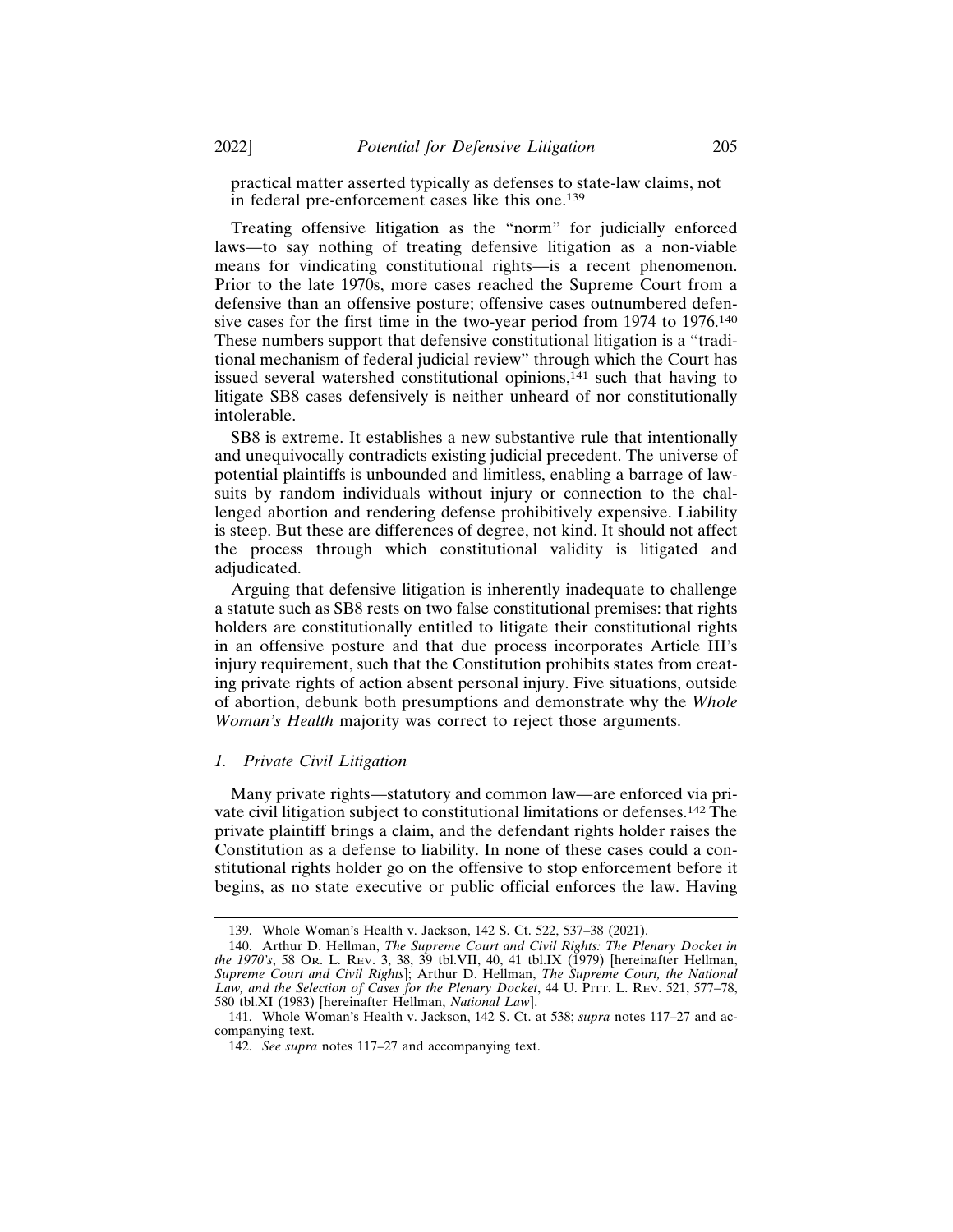allegedly violated the law, the rights holder must get sued and raise her constitutional rights as a defense.

*New York Times Co. v. Sullivan*143 illustrates this procedural posture. The plaintiff, a Montgomery elected official, sued for defamation in Alabama court, winning a \$500,000 judgment; the Times raised the First Amendment as an unsuccessful defense in state litigation before prevailing on those arguments before the Supreme Court of the United States.144

Sullivan's was one of five lawsuits arising from one publication, seeking \$3 million in damages.<sup>145</sup> Those lawsuits formed part of a broader campaign among southern public officials and social leaders to utilize plaintiff-friendly state defamation laws and state-court civil litigation as a tool for silencing civil rights leaders and the national press covering civil rights protests and exposing the racist face of Jim Crow.146 And it worked for a time. By the early 1960s, the pile of potential southern libel judgments against media outlets approached \$300 million (more than \$2.7 billion in  $2021$ ,<sup>147</sup> and the threat of litigation prompted the Times to remove its reporters from Alabama for more than a year.<sup>148</sup>

The analogy to SB8 is unmistakable.<sup>149</sup> Texas lawmakers sought to use private civil litigation in state court to deter locally unpopular-but-constitutionally protected activity through the threat of multiple big-money lawsuits and judgments. They presumed and hoped that plaintiffs would prevail in some or all these cases, breaking providers under the weight of devastating litigation costs and judgments or causing them to abandon the state rather than face the wave of lawsuits and liability. This would destroy access to reproductive-health care in the state, as Alabama officials hoped to stop media coverage of Jim Crow's racist violence.150 And it has worked so far. Providers stopped performing prohibited post-heartbeat abortions, abortion after the sixth week of pregnancy became largely unavailable in Texas, and the number of abortions performed dropped by

<sup>143.</sup> *See* 376 U.S. 254, 262–64 (1964).

<sup>144.</sup> *Id.* at 256, 262–64.

<sup>145.</sup> ANTHONY LEWIS, MAKE NO LAW: THE SULLIVAN CASE AND THE FIRST AMEND-MENT 35 (1st ed. 1991).

<sup>146.</sup> *See id.* at 35–36; LEE LEVINE & STEPHEN WERMIEL, THE PROGENY: JUSTICE WIL-LIAM J. BRENNAN'S FIGHT TO PRESERVE THE LEGACY OF NEW YORK TIMES V. SULLIVAN 21 (2014); Harry Kalven, Jr., *The* New York Times *Case: A Note on "the Central Meaning of the First Amendment*,*"* 1964 SUP. CT. REV. 191, 200; Mary-Rose Papandrea, *The Story of* New York Times v. Sullivan, *in* FIRST AMENDMENT STORIES 229, 229, 237–38 (Richard W. Garnett & Andrew Koppelman eds., 2012); Howard M. Wasserman, *A Jurisdictional Perspective on* New York Times v. Sullivan, 107 NW. U. L. REV. 901, 909 (2013).

<sup>147.</sup> LEWIS, *supra* note 145, at 36; Papandrea, *supra* note 146, at 237.

<sup>148.</sup> LEWIS, *supra* note 145, at 36.

<sup>149.</sup> We explore the parallel in the third article in this series. *See generally* Howard M. Wasserman & Charles W. "Rocky" Rhodes, *Solving the Procedural Puzzles of the Texas Heartbeat Act and Its Imitators:* New York Times v. Sullivan *as Historical Analogue*, 60<br>HOUS. L. REV. (forthcoming 2022) https://papers.ssrn.com/sol3/papers.cfm?abstract\_id=4029084 [https://perma.cc/X58D-2FA5].

<sup>150.</sup> *See* LEWIS, *supra* note 145, at 35–36.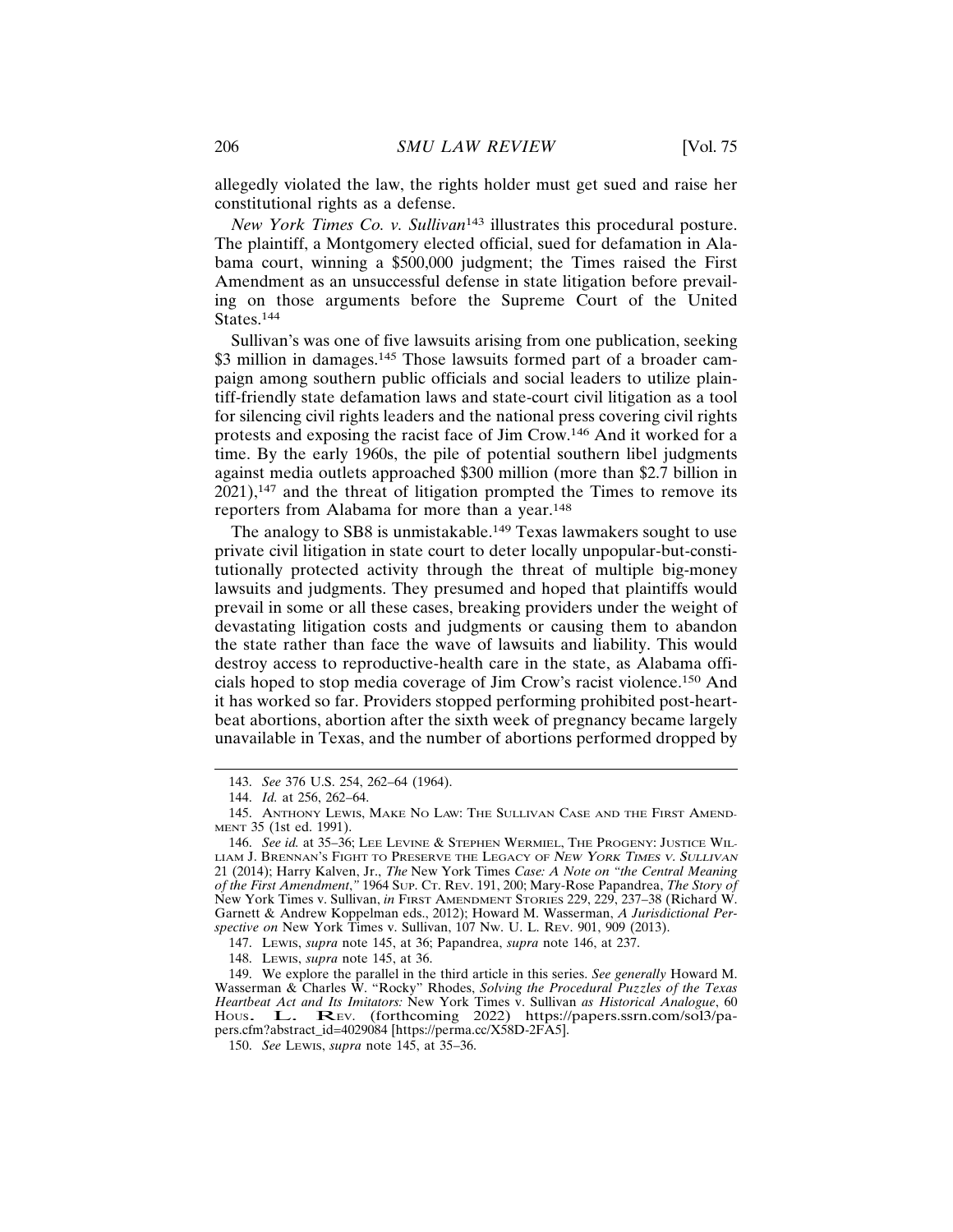more than half.<sup>151</sup>

Critics distinguish SB8 because the heartbeat ban facially contradicts controlling judicial precedent, whereas constitutional applications of defamation law are conceivable. But consider the privately enforced right of publicity. Robert Post and Jennifer Rothman describe the "chaos" surrounding this tort, including disputes over whether this tort can exist under the First Amendment and any applicable First Amendment limits on the basic concept.152 They survey multiple approaches, describing courts as "flailing about in a sea of inconsistent, vague, and unhelpful First Amendment tests."<sup>153</sup> For our purposes, this flailing occurs in a defensive posture but never in an offensive posture—Post and Rothman describe cases in which a private person sues to vindicate its publicity rights and the speaker defends by arguing that the First Amendment insulates him from liability.

## *2. SB8 Predecessors*

Texas is not the first state to attempt to enforce its laws through private civil litigation by private actors devoid of personal injury or connection. SB8 recalls a different historical analogue—California's former consumer protection and false-advertising laws and the litigation of *Kasky v. Nike, Inc*. 154

Prior to 2004, California's unfair competition and false advertising laws authorized "any person acting for the interests of . . . the general public" to bring an action to enforce laws against false advertising and other consumer harms. The plaintiff need not have been injured by the specific advertisement nor have any connection to the violation or the violator.<sup>155</sup> Marc Kasky, a politically active consumer advocate,<sup>156</sup> sued Nike in state court for false advertising over press releases responding to and denying reports about overseas factory working conditions; Nike defended by arguing that these statements, even if false, were noncommercial political speech enjoying full First Amendment protection.<sup>157</sup> The California Supreme Court reversed, holding that Nike's press releases were commercial speech and subject to regulation under consumer protection laws if false.158 After the Supreme Court of the United States dismissed certiorari as improvidently granted,<sup>159</sup> the case settled for more than \$1.5 mil-

157. *Kasky*, 45 P.3d at 248.

<sup>151.</sup> *See* Weber, *supra* note 78; *supra* notes 76–79 and accompanying text.

<sup>152.</sup> Post & Rothman, *supra* note 123, at 125–32.

<sup>153.</sup> *Id.* at 132.

<sup>154.</sup> *See* 45 P.3d 243, 249–50 (Cal. 2002).

<sup>155.</sup> *Id.* at 249–50 (citing CAL. BUS. & PROF. CODE §§ 17204, 17535 (West 2003) (amended 2004)).

<sup>156.</sup> Ronald K.L. Collins & David M. Skover, *The Landmark Free Speech Case That Wasn't*, 54 CASE W. RSRV. L. REV. 965, 971 (2004).

<sup>158.</sup> *Kasky*, 45 P.3d at 262–63; *see also* Collins & Skover, *supra* note 156, at 986–87; Trevor W. Morrison, *Private Attorneys General and the First Amendment*, 103 MICH. L. REV. 589, 591 (2005).

<sup>159.</sup> Nike, Inc. v. Kasky, 539 U.S. 654, 655 (2003) (per curiam); Colins & Skover, *supra* note 156, at 1014.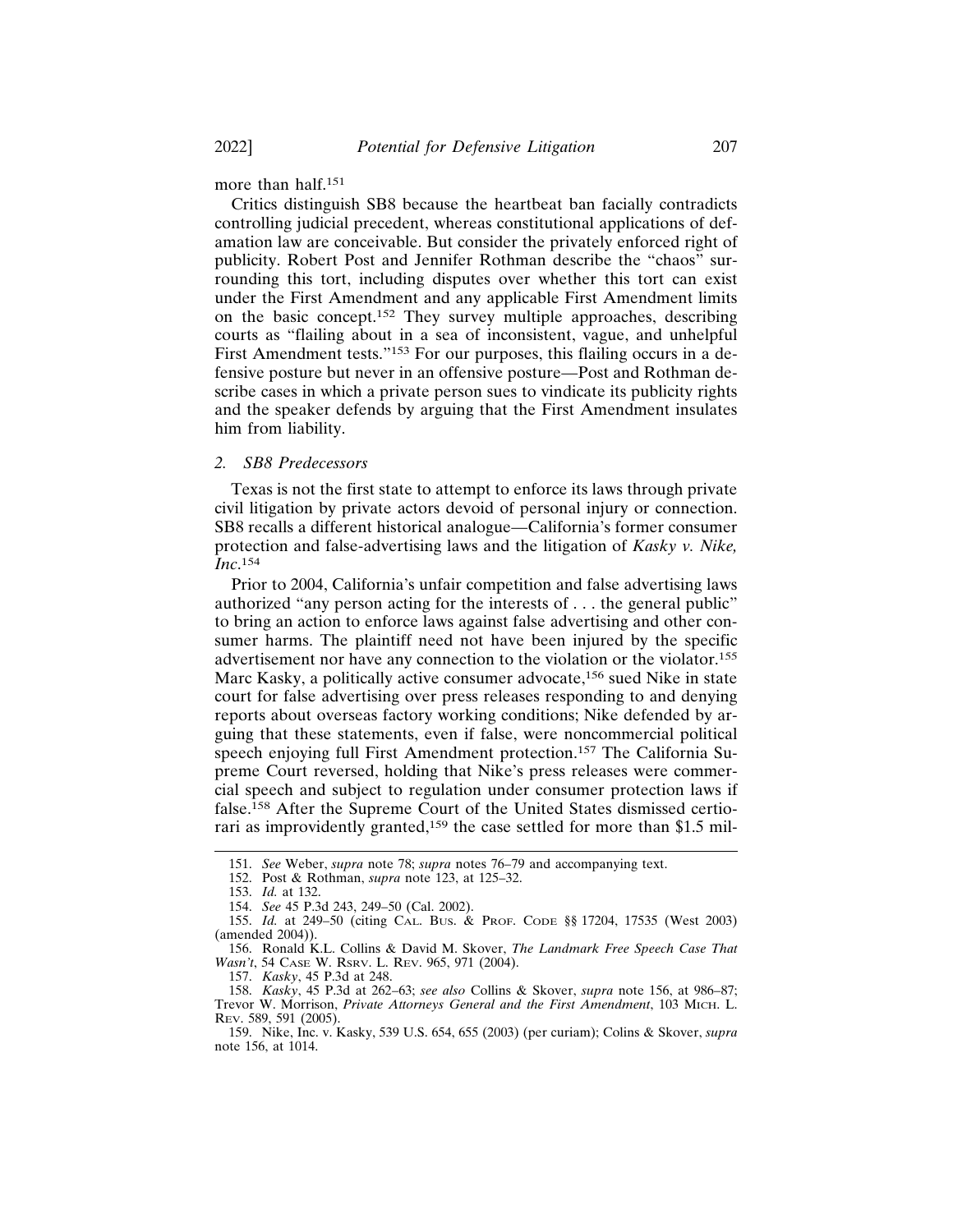lion and recurring program funding of \$500,000 per year.<sup>160</sup>

Like the Times in *New York Times Co. v. Sullivan* or right-of-publicity defendants, Nike never contemplated or had an opportunity to pursue offensive litigation. Nor did anyone suggest that Nike had a federal right to do so or that requiring it to litigate defensively in state court thwarted judicial review. Nike defended in state court, presenting its federal constitutional arguments for state-court adjudication and seeking ultimate review of the adverse state judgment in the Supreme Court, a typical and acceptable strategy.

Similarities to SB8 remain obvious. California's law opened Nike to potential wide-ranging liability from anyone choosing to bring suit. Kasky was as well-known as a consumer activist in California<sup>161</sup> as are Mark Lee Dickson or Texas Right to Life as anti-reproductive-freedom activists in Texas.<sup>162</sup> Kasky had no more connection to Nike's statements<sup>163</sup> than Dickson has to any post-heartbeat abortion.<sup>164</sup> Nike issued its statements denying those labor practices having no idea who from among the millions of people in the state might sue,165 just as Whole Woman's Health has no idea who from among millions across the country might seek damages for one abortion.

Many expected *Nike* to establish precedent on the line between corporate political and commercial speech and the different protections accorded to each.166 That hope fizzled, partly due to the case's unusual procedural posture—it did not present the appropriate vehicle because the plaintiff had no injury and no connection to the speech at issue.<sup>167</sup> But *Nike* presented a significant First Amendment issue, no less important than the reproductive-freedom questions surrounding SB8's heartbeat ban. And some commentators believed it was as obvious that Nike had engaged in protected political speech for which it could not be liable168 as it is obvious that a state cannot prohibit abortions at six-weeks of pregnancy.

Liberal and anti-corporate activists cheered Kasky's victory and the substantial monetary settlement it produced<sup>169</sup> through a law authorizing private civil litigation by "any person" absent personal injury, connection, or interest. No one questioned whether California could empower a random person to sue to stop Nike's alleged false statements or whether

<sup>160.</sup> Collins & Skover, *supra* note 156, at 1020.

<sup>161.</sup> *See id.* at 971.

<sup>162.</sup> *See* Wax-Thibodeaux, *supra* note 43.

<sup>163.</sup> *See* Collins & Skover, *supra* note 156, at 971.

<sup>164.</sup> *See* Wax-Thibodeaux, *supra* note 43.

<sup>165.</sup> *See* CAL. BUS. & PROF. CODE §§ 17204, 17535 (West 2003) (amended 2004); Morrison, *supra* note 158, at 651.

<sup>166.</sup> Morrison, *supra* note 158, at 631–32.

<sup>167.</sup> *See* Nike, Inc. v. Kasky, 539 U.S. at 658–61 (Stevens, J., concurring); *id.* at 667–68 (Breyer, J., dissenting).

<sup>168.</sup> Thomas C. Goldstein, Nike v. Kasky *and the Definition of "Commercial Speech*,*"* 2003 CATO SUP. CT. REV. 63, 64–65.

<sup>169.</sup> Collins & Skover, *supra* note 156, at 988.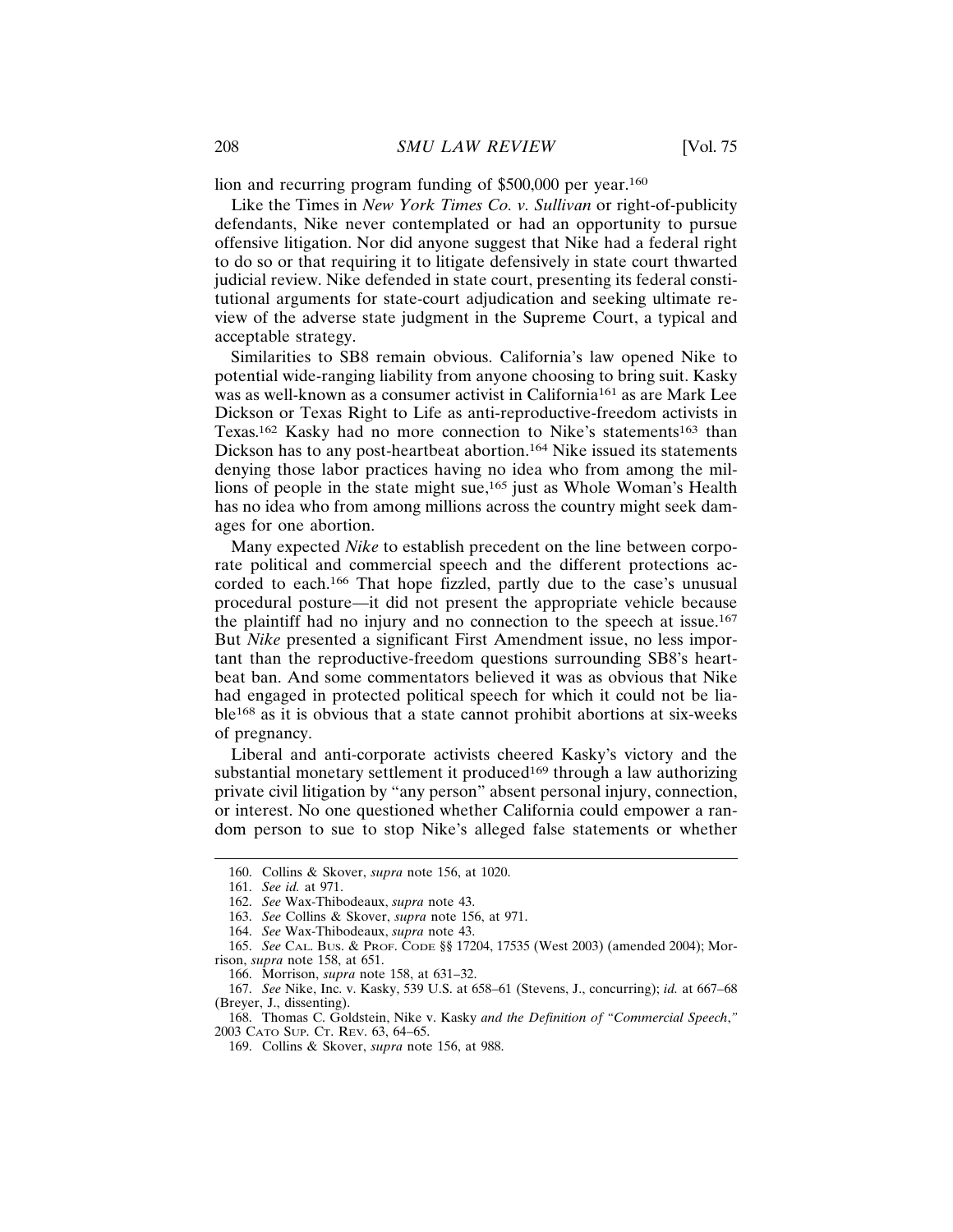Nike could be compelled to defend its First Amendment interests. Everyone accepted California's law, including its enforcement, as valid.

But the propriety of a mechanism for enforcing state law cannot rest on the political valence of the constitutional right exercised or on whether one supports the interests of the target rights holders. One cannot cheer private enforcement of California's consumer protection laws and its outcome while criticizing SB8's identical enforcement mechanisms and their potential outcomes.

## *3. From Offense to Defense*

Two situations—one historic and one ongoing—illustrate the common use of defensive litigation when offensive litigation becomes unavailable or impossible for various reasons. These examples demonstrate the ideological range on these procedural issues.

## a. The Story of Connecticut's Contraception Ban

In *Poe v. Ullman*170 in 1961, married couples and a doctor sued the Connecticut attorney general, challenging the constitutional validity of the state's ban on married couples using contraception and on providing advice and information about contraception to married couples.171 A Supreme Court plurality reasoned that the action was not ripe because the plaintiffs could not show that the attorney general intended to immediately enforce the law, largely because the state had enforced it once in its eighty years of existence despite open and notorious sales of contraception in the state.172 Justice Brennan concurred in the judgment and provided the controlling fifth vote.<sup>173</sup> He argued that the married-couple plaintiffs did not reasonably fear prosecution because the law did not target their purchase and use of contraception; the law aimed at institutional clinics providing birth control on a large scale.174 The Court could address the constitutional issue when the state enforced against the large clinics with which the law was concerned, producing a real controversy for judicial resolution.<sup>175</sup>

Six months after *Poe*, Estelle Griswold, executive director of the Planned Parenthood League of Connecticut, was arrested and prosecuted for providing contraception information to married couples.176 The violation was intentional, designed to create a test case by triggering enforcement against the type of clinic that Justice Brennan insisted was the law's

<sup>170. 367</sup> U.S. 497 (1961) (plurality opinion).

<sup>171.</sup> *Id.* at 498–500.

<sup>172.</sup> *Id.* at 501–02.

<sup>173.</sup> *Id.* at 509 (Brennan, J., concurring in the judgment); *see also* Marks v. United States, 430 U.S. 188, 193 (1977); Richard M. Re, *Beyond the* Marks *Rule*, 132 HARV. L. REV. 1932, 1950 (2019).

<sup>174.</sup> *Poe*, 367 U.S. at 509 (Brennan, J., concurring in the judgment).

<sup>175.</sup> *Id.*

<sup>176.</sup> Griswold v. Connecticut, 381 U.S. 479, 480 (1965); Lackland H. Bloom, Jr., *The Legacy of* Griswold, 16 OHIO N.U. L. REV. 511, 513–14 (1989).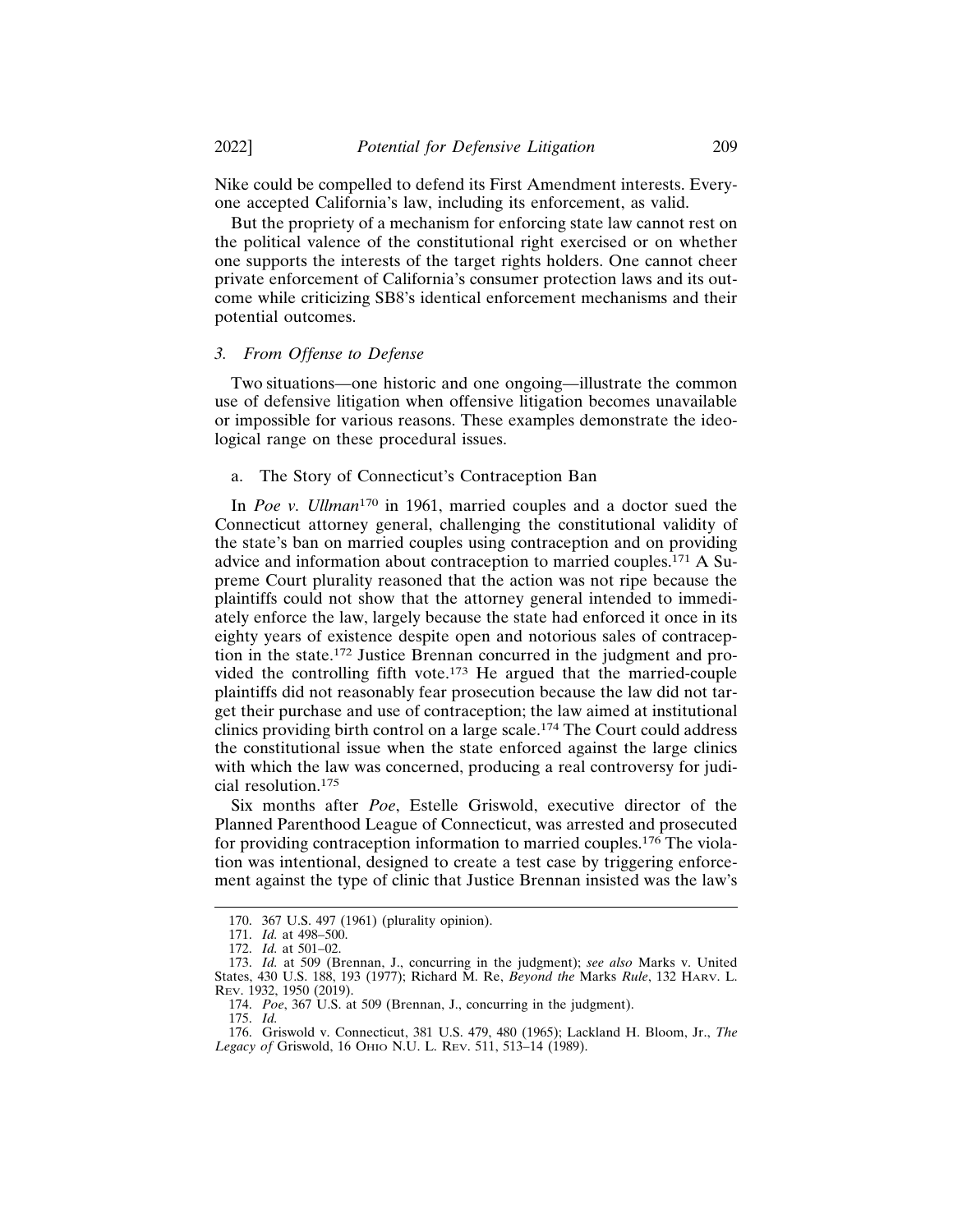real target.177 The Court reversed Griswold's conviction on appeal from the Connecticut Supreme Court, concluding that the Fourteenth Amendment protects the right of married couples to learn about, access, and use contraception.<sup>178</sup>

For our purposes, the point is that the "real controversy flare[d]  $up$ <sup>"179</sup> in a defensive posture. Griswold violated the law (for the purpose of creating defensive litigation), Connecticut initiated criminal proceedings in state court to enforce the law, Griswold defended on federal constitutional grounds, and the Court agreed with her position at the end of the process, invalidating the state's enforcement of the law and the imposition of criminal liability. In refusing to allow the offensive pre-enforcement litigation by potential clients, *Poe* forced Griswold into that defensive position. But she was able to vindicate her interests and her clients' rights four years later.

## b. The Story of *Masterpiece Cakeshop*

In *Masterpiece Cakeshop, Ltd. v. Colorado Civil Rights Commission*, the Supreme Court held that baker Jack Phillips could not be administratively sanctioned under a state public-accommodations law for refusing to bake a wedding cake for a same-sex couple, due in part to expressions of religious animus within state civil-rights-commission proceedings.<sup>180</sup>

While that case was pending before the Court, transgender attorney and activist Autumn Scardina requested a custom cake with a blue exterior and pink interior to celebrate her birthday and her male-to-female transition.181 Phillips refused to make the requested cake, citing his First Amendment objections to the message.<sup>182</sup> Scardina filed a complaint with the Colorado Civil Rights Commission, which found probable cause that the bakery had discriminated because of her transgender status.<sup>183</sup>

Following the Supreme Court decision, Phillips went on the offensive, filing an action in federal court to enjoin the Commission from proceeding with Scardina's complaint, arguing the new proceeding violated his First Amendment rights.<sup>184</sup> The district court declined to abstain under *Younger v. Harris*<sup>185</sup> or to defer to the state administrative proceeding.<sup>186</sup> The Commission dismissed the administrative action, likely recognizing that the federal court would find the new proceeding violated Phillips's

<sup>177.</sup> Bloom, *supra* note 176, at 511–12.

<sup>178.</sup> *Griswold*, 381 U.S. at 486.

<sup>179.</sup> *See Poe*, 367 U.S. at 509 (Brennan, J., concurring in the judgment).

<sup>180.</sup> Masterpiece Cakeshop, Ltd. v. Colo. C.R. Comm'n, 138 S. Ct. 1719, 1723–24 (2018); *see also id.* at 1736–37 (Gorsuch, J., concurring).

<sup>181.</sup> Masterpiece Cakeshop Inc. v. Elenis, 445 F. Supp. 3d 1226, 1236 (D. Colo. 2019). 182. *Id.*

<sup>183.</sup> *Id.* 1236–37.

<sup>184.</sup> *Id.* at 1232.

<sup>185.</sup> *Id.* at 1239–42; *see* Younger v. Harris, 401 U.S. 37 (1971).

<sup>186.</sup> *Masterpiece Cakeshop Inc.*, 445 F. Supp. 3d at 1239–42.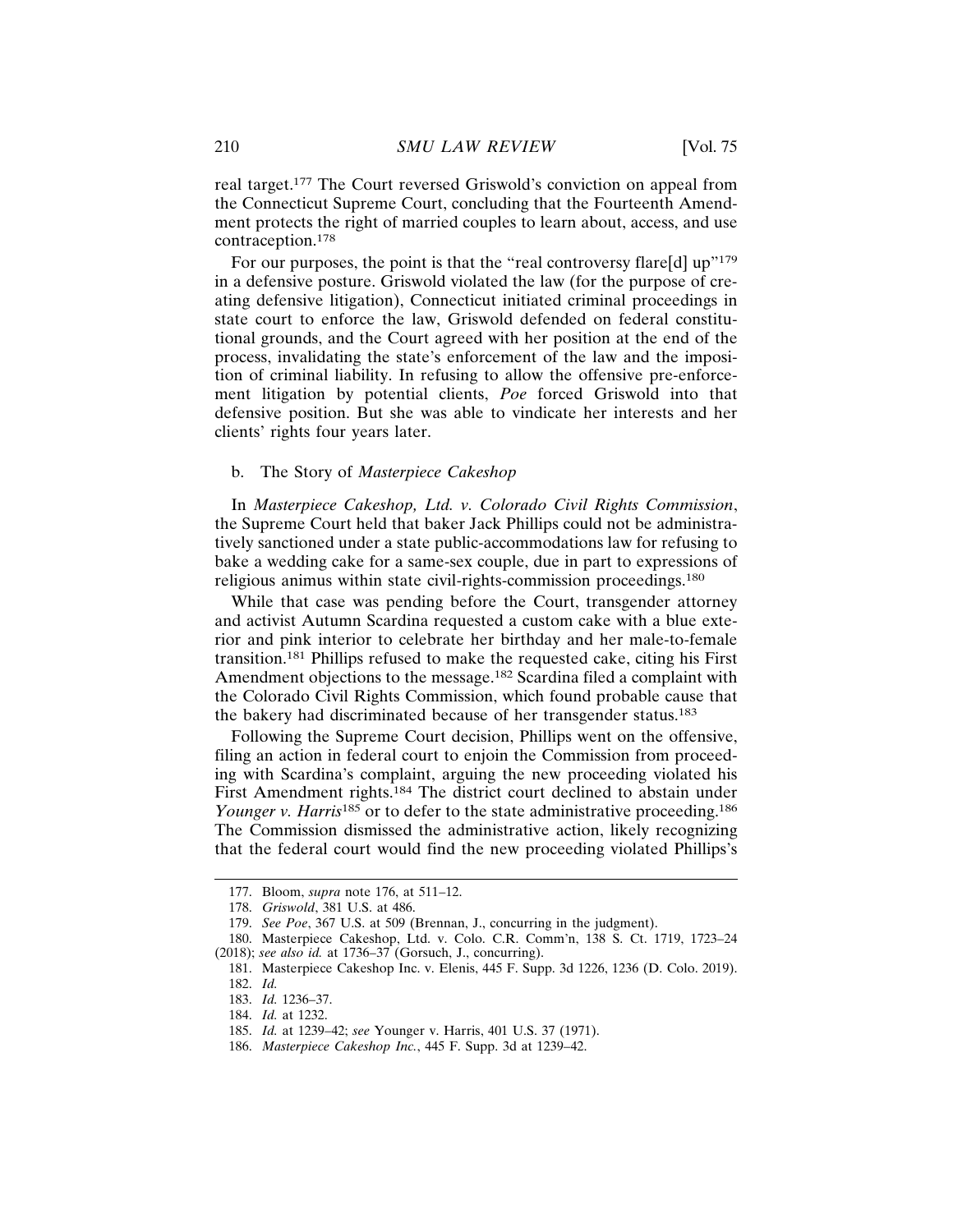First Amendment rights and enjoin it.187 The absence of actual or threatened enforcement of state law therefore deprived Phillips of his opportunity to pursue his constitutional rights in an offensive posture in federal court. The Commission would not enforce because the federal court likely would enjoin such proceedings. But the absence of Commission enforcement eliminated Phillips's federal offensive litigation.

With public enforcement off the table, Scardina filed a private statecourt action alleging discrimination under the state public accommodations law.188 Phillips defended on First Amendment free speech and free exercise grounds.<sup>189</sup> The state trial court rejected the defense and ruled for the plaintiff, imposing a \$500 penalty.<sup>190</sup> In other words, the Commission staying its hand forced Phillips into defensive litigation (not his preferred posture) in state court (not his preferred forum), where his constitutional defense failed.

Providers occupy the same procedural position as Phillips. The absence of public enforcement means the absence of preemptive pre-enforcement offensive litigation, forcing providers to raise their constitutional rights as defenses in state court. Phillips faced this situation because the government declined to enforce in one case, whereas SB8 creates this situation in all cases by precluding government enforcement in favor of exclusive private civil litigation. But they rest on a shared understanding—there is nothing procedurally improper about allowing private enforcement of state law, about making a purported constitutional rights holder litigate those rights defensively in that private civil action, or about eliminating the opportunity to litigate in a rights holder's preferred time, forum, and posture.191

SB8 remains extreme in the boundless universe of potential plaintiffs and the size of potential monetary liability. But a *Masterpiece Cakeshop* situation could match SB8's extremes. Imagine a coordinated campaign in which hundreds of people request custom cakes from Masterpiece Cakeshop with pro-LGBTQ+ messages and sue the bakery for \$500 (rather than going through the Civil Rights Commission, which might be enjoined from enforcement) when it refuses to fill their orders. While each plaintiff would have suffered an injury (unlike most SB8 plaintiffs) in the discriminatory denial of service, the injury is simple to establish one phone call requesting a custom cake knowing the bakery will refuse. And where a reproductive-health provider can be liable one time to one

<sup>187.</sup> *See* Complaint ¶¶ 28–29, Scardina v. Masterpiece Cakeshop Inc., No. 2019-CV-32214 (Dist. Ct. Colo. June 15, 2021).

<sup>188.</sup> *Id.*

<sup>189.</sup> *See* Defendants' Motion to Dismiss Complaint Under Colo. R. Civ. P. 12(b)(1), 12(b)(5), and 9(b) at 14–17, 23–25, *Scardina*, No. 2019-CV-32214.

<sup>190.</sup> Findings of Fact and Conclusions of Law at 27, Scardina v. Masterpiece Cakeshop Inc., No. 19-CV-32214 (Dist. Ct. Colo. June 15, 2021), https://adflegal.org/sites/default/files/ 2021-06/Scardina%20v.%20Masterpiece%20-%20Dis-

trict%20court%20findings%20of%20fact%20and%20conclusions%20of%20law%20- %206-16-2021.pdf [https://perma.cc/C85C-9Z8V].

<sup>191.</sup> *See* Whole Woman's Health v. Jackson, 142 S. Ct. 522, 537–38 (2021).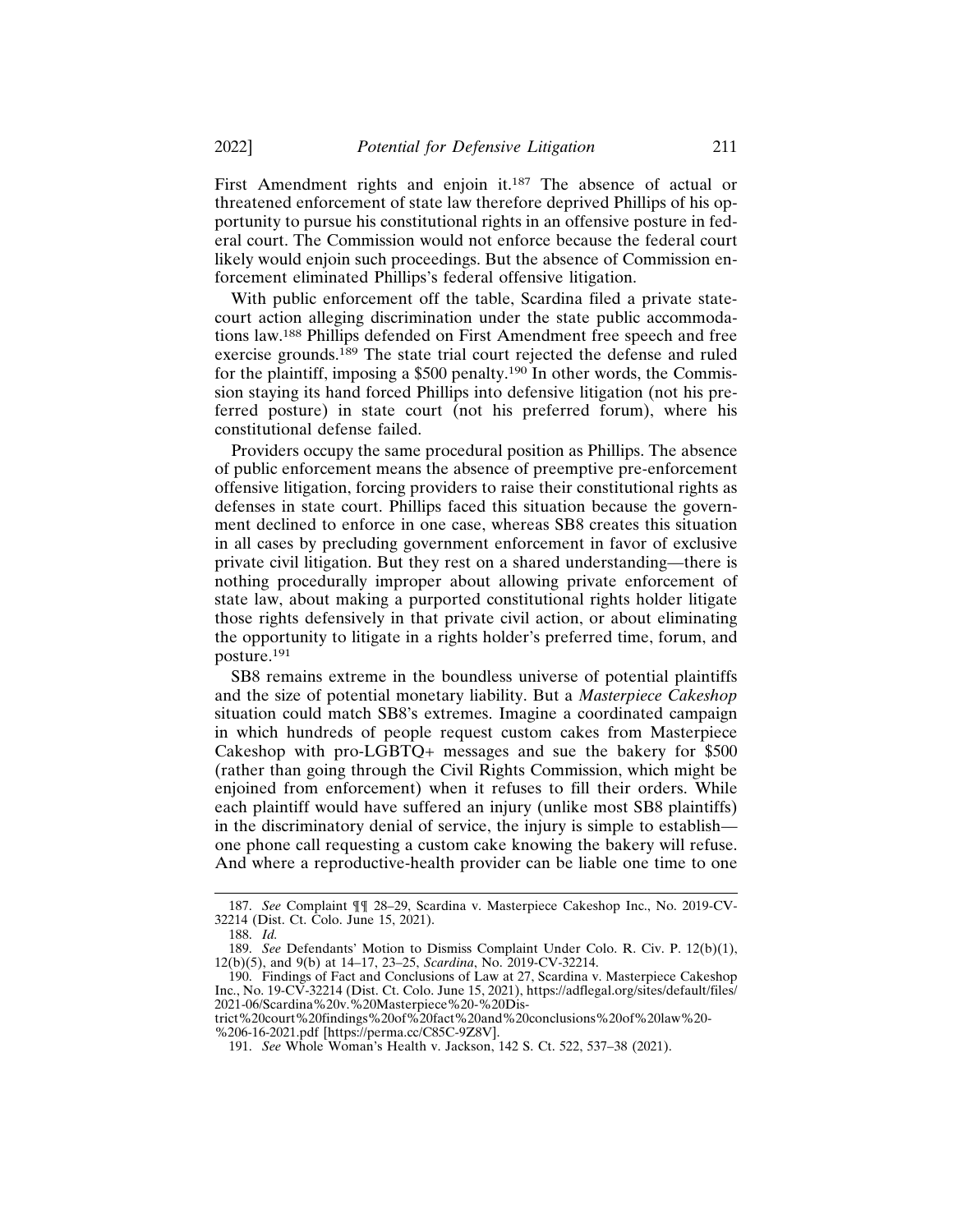plaintiff for one abortion, Phillips could be liable for each cake he refuses to bake. While the available damages are less than the \$10,000 per abortion available under SB8,192 hundreds of \$500 dollar judgments accumulate.

#### *4. SB8 Imitators*

#### a. Direct Imitators

Two years after the Court dismissed cert in *Nike* and the case settled, California voters amended state law, $193$  leaving enforcement to governments, government officials, and persons who had suffered personal injury and lost money or property from unfair competition.194 This change could reflect conclusive rejection of private enforcement by uninjured and disconnected plaintiffs.

Nevertheless, SB8 has prompted predictions or fears of imitators. States have introduced, considered, or threatened copycat laws on abortion, firearms, and a range of issues.195 Justice Kavanaugh worried about expanding the concept.196 In its complaint, Whole Woman's Health raised the prospect of this slippery slope:

Today it is abortion providers and those who assist them; tomorrow it might be gun buyers who face liability for every purchase. Churches could be hauled into far-flung courts to defend their religious practices because someone somewhere disagrees with them. Same-sex couples could be sued by neighbors for obtaining a marriage license. And Black families could face lawsuits for enrolling their children in public schools.<sup>197</sup>

## As Justice Sotomayor closed her *Whole Woman's Health* dissent:

New permutations of S. B. 8 are coming. In the months since this Court failed to enjoin the law, legislators in several States have discussed or introduced legislation that replicates its scheme to target locally disfavored rights. What are federal courts to do if, for example, a State effectively prohibits worship by a disfavored religious minority through crushing "private" litigation burdens amplified by skewed court procedures, but does a better job than Texas of disclaiming all enforcement by state officials? Perhaps nothing at all, says this Court.<sup>198</sup>

<sup>192.</sup> *Compare* COLO. REV. STAT. ANN. § 24-34-602(1)(a) (West 2021), *with* TEX. HEALTH & SAFETY CODE ANN. § 171.208(b)(2).

<sup>193.</sup> Henry N. Butler & Jason S. Johnston, *Reforming State Consumer Protection Liability: An Economic Approach*, 2010 COLUM. BUS. L. REV. 1, 22 (2010).

<sup>194.</sup> CAL. BUS. & PROF. CODE §§ 17204, 17535 (West 2021).

<sup>195.</sup> *Supra* notes 33–35 and accompanying text.

<sup>196.</sup> Transcript of Oral Argument, *supra* note 17, at 72–75 (questions from Justice Kavanaugh).

<sup>197.</sup> Complaint for Declaratory and Injunctive Relief - Class Action, *supra* note 3, ¶ 18. 198. Whole Woman's Health v. Jackson, 142 S. Ct. 522, 551 (2021) (Sotomayor, J., con-

curring in the judgment in part and dissenting in part) (footnote omitted).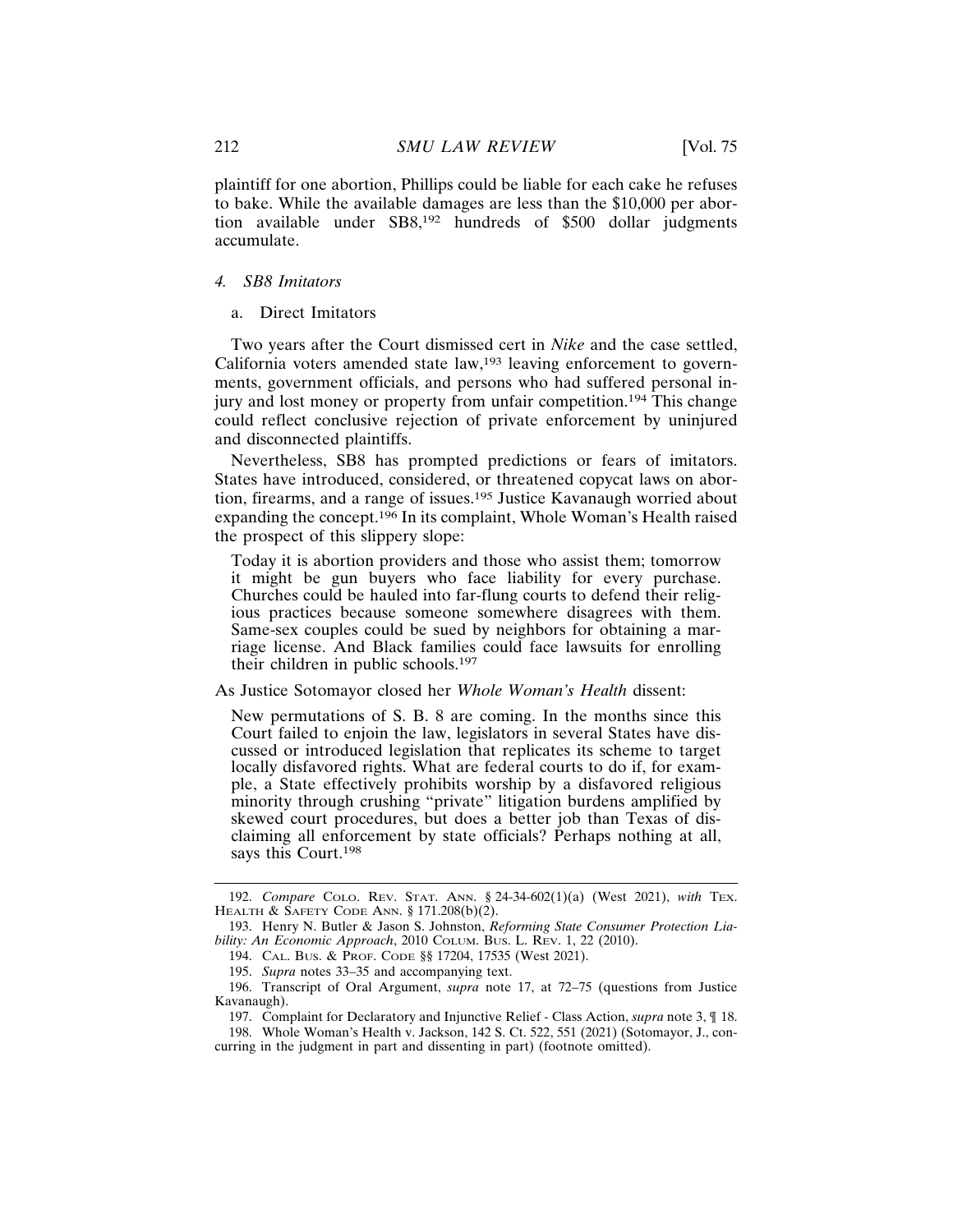Or consider a hypothetical law with a different political valence. A state wants to eliminate public displays and expressions of racial inequality by creating a private tort action for "any person" over the presentation of a racially derogatory or discriminatory idea; remedies include statutory damages of \$10,000 per expression, attorney's fees, and an injunction requiring removal of the offensive racist message. This law violates the freedom of speech as judicially interpreted (which protects racist and racially offensive rhetoric outside some narrow categories)199 to the same degree that SB8 violates the right to reproductive freedom.

The shared point of this law and SB8 is to threaten or sue rights holders into silence or bankruptcy for engaging in constitutionally protected but socially disfavored activity. A would-be speaker with a racially offensive message (e.g., a person who intends to post an "All Lives Matter" sign on her lawn)<sup>200</sup> stands in the same position as a provider seeking to help women terminate an unwanted pregnancy after detection of a fetal heartbeat.

And the law creates identical circumstances to those under SB8. The speaker cannot bring an offensive action to declare this law invalid or stop its enforcement, as there is no responsible executive officer to sue and no one for the court to enjoin. *Whole Woman's Health* properly rejected the "court-and-clerk" theory of suing state clerks to prevent them from filing or state judges to prevent them from adjudicating prospective cases.201 The speaker must continue to present her racist message, get sued by a random offended person, and raise the First Amendment as a defense to tort liability. Or the speaker will refrain from posting the sign for fear of suit and liability.

#### b. Tort Imitators

The slippery slope is not limited to Justice Sotomayor's feared SB8 type laws deputizing "any person" private plaintiffs to sue without personal injury. In fact, those laws may pose less of a threat, because rights holders may be able to pursue some offensive federal litigation against deputized "any persons."202 The larger problem is that states could create a range of clearly constitutionally invalid ordinary tort laws requiring injury.

<sup>199.</sup> *See* Matal v. Tam, 137 S. Ct. 1744, 1764–65 (2017); Virginia v. Black, 538 U.S. 343, 366–67 (2003); R.A.V. v. City of St. Paul, 505 U.S. 377, 392 (1992); Zachary S. Price, *Our Imperiled Absolutist First Amendment*, 20 U. PA. J. CONST. L. 817, 824 (2018); Charles W. "Rocky" Rhodes, *The First Amendment Structure for Speakers and Speech*, 44 SETON HALL L. REV. 395, 407–18 (2014).

<sup>200.</sup> *See* Karen Stollznow, *Why Is It So Offensive to Say "All Lives Matter"?*, THE CON-VERSATION (Jan. 13, 2021, 12:26 AM), https://theconversation.com/why-is-it-so-offensiveto-say-all-lives-matter-153188 [https://perma.cc/SCC2-V39T].

<sup>201.</sup> *See* Wasserman & Rhodes, *supra* note 27, at 1064; *supra* note 68 and accompanying text.

<sup>202.</sup> Wasserman & Rhodes, *supra* note 27, at 1077–83.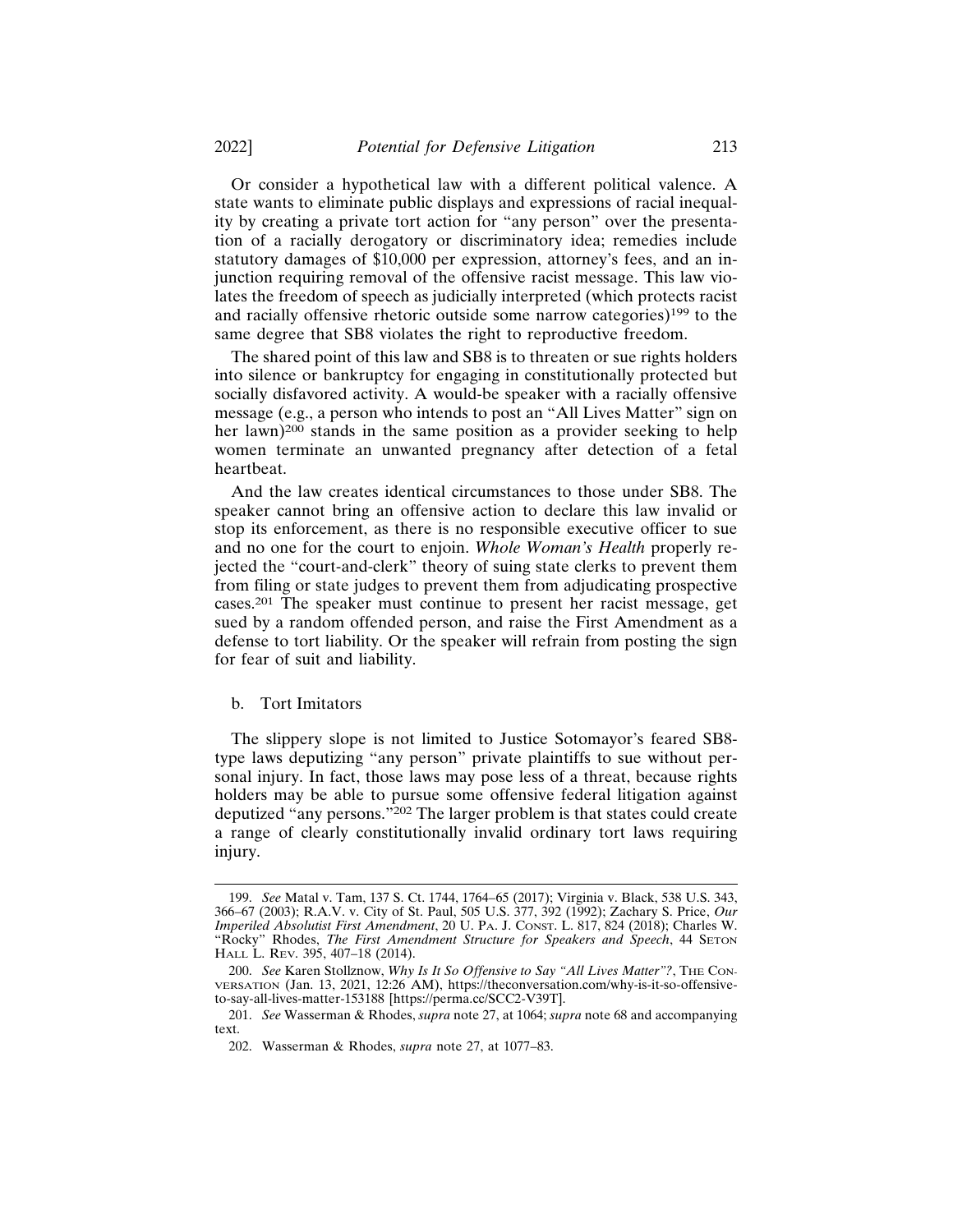Return to defamation and *New York Times Co. v. Sullivan*. 203 Commentators regard it as the Court's most important free speech case and the genesis of the modern speech-protective First Amendment.204 The Court recognized the "profound national commitment to the principle that debate on public issues should be uninhibited, robust, and wideopen."<sup>205</sup>

But scholars,<sup>206</sup> litigants,<sup>207</sup> and judges<sup>208</sup> have criticized the decision and called for reconsidering or overruling it in a changing media, political, and expressive environment. Imagine that a state, observing and agreeing with these criticisms, amends its defamation law to align with its preferred policies, to expand the universe of speech that can form the basis for civil liability, to create the litigation necessary to reconsider *New York Times* and its progeny, and to establish a new First Amendment regime.

That state might begin small, requiring the defendant to prove truth by a preponderance of evidence, rather than the plaintiff prove falsity by clear and convincing evidence.<sup>209</sup> It might relax the "of and concerning" element, allowing liability for speech that does not clearly identify the plaintiff by name or description<sup>210</sup> and expanding the universe of people who might sue over false statements about general conduct. More broadly, the state might confront the central holding of *New York Times*—limiting the actual malice standard to public officials but inappli-

205. N.Y. Times Co. v. Sullivan, 376 U.S. 254, 270 (1964); *see also* LEVINE & WERMIEL, *supra* note 146, at 28; Papandrea, *supra* note 146, at 248.

<sup>203.</sup> A majority of states lack criminal defamation laws and those that do rarely enforce them; criminal defamation enforcement is thought of as "essentially dead," although some states might bring it back. *See* Eugene Volokh, *What Cheap Speech Has Done: (Greater) Equality and Its Discontents*, 54 U.C. DAVIS L. REV. 2303, 2313–15 (2021). Offensive litigation is possible to challenge a criminal defamation law and stop prosecution, providing judicial precedent to defeat future civil actions. But a court may not let the offensive case proceed given the unlikelihood of prosecution. *Cf.* Poe v. Ullman, 367 U.S. 497, 501–02 (1961) (plurality opinion).

<sup>204.</sup> LEVINE & WERMIEL, *supra* note 146, at 31; LEWIS, *supra* note 145, at 5–8; Kalven, *supra* note 146, at 221 n.125; Burt Neuborne, *The Gravitational Pull of Race on the Warren Court*, 2010 SUP. CT. Rev. 59, 79; Papandrea, *supra* note 146, at 230.

<sup>206.</sup> David A. Logan, *Rescuing Our Democracy by Rethinking* New York Times Co. v. Sullivan, 81 OHIO ST. L.J. 759, 761–62 (2020); David McGowan, *A Bipartisan Case Against* New York Times v. Sullivan, 1 J. FREE SPEECH L. 509, 541 (2022); Papandrea, *supra* note 146, at 256–61.

<sup>207.</sup> Nunes v. Lizza, 12 F.4th 890, 899 (8th Cir. 2021); Coral Ridge Ministries, Inc. v. Amazon.com, Inc., 6 F.4th 1247 (11th Cir. 2021); Nunes v. WP Co., 513 F. Supp. 3d 1, 9–10 (D.D.C. 2020); Palin v. New York Times, 482 F. Supp. 3d 208, 214–15 (S.D.N.Y. 2020).

<sup>208.</sup> *See, e.g.*, Berisha v. Lawson, 141 S. Ct. 2424, 2425 (2021) (mem.) (Thomas, J., dissenting from denial of certiorari); *id.* at 2427–30 (Gorsuch, J., dissenting from denial of certiorari); McKee v. Cosby, 139 S. Ct. 675, 676 (2019) (mem.) (Thomas, J., concurring in denial of certiorari); Tah v. Glob. Witness Publ'g, Inc., 991 F.3d 231, 251–56 (D.C. Cir. 2021) (Silberman, J., dissenting in part).

<sup>209.</sup> *See* Phila. Newspapers, Inc. v. Hepps, 475 U.S. 767, 775–77 (1986).

<sup>210.</sup> *See* Rosenblatt v. Baer, 383 U.S. 75, 81–83 (1966); N.Y. Times Co. v. Sullivan, 376 U.S. 254, 290–92 (1964); LEVINE & WERMIEL, *supra* note 146, at 17, 26, 28–30.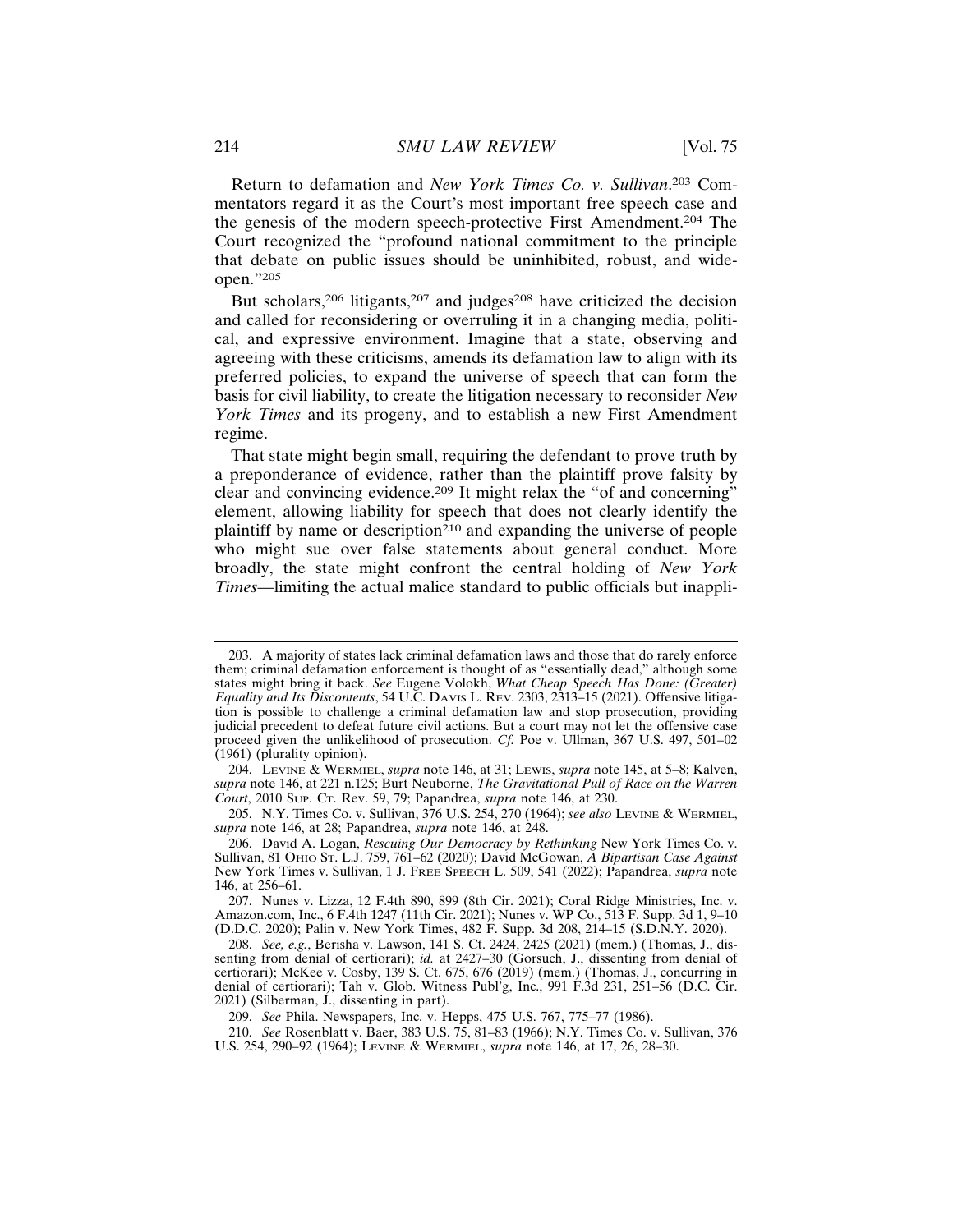cable to people merely because of their fame, $2^{11}$  or replacing actual malice with a lesser state of mind,212 so long as the plaintiff shows some fault.213

Alternatively, that state might go big in its push towards a new First Amendment. It might attempt to regulate "fake news," proscribing (through civil litigation) "deliberate, public communication as truthful of a verifiably false and material statement of fact regarding a matter of public concern,"214 despite First Amendment rejection of government power to define political truth.215 It could make privately actionable expression of insulting, demeaning, or negative statements about government and public officials, regardless of truth or accuracy; such a law ignores vital First Amendment protection for utterances that do not state actual facts,216 the rule that government cannot proscribe publication of truthful, lawfully obtained information,217 and the First Amendment's categorical rejection of seditious liable and actionable criticism of government.<sup>218</sup>

As with SB8's fetal-heartbeat ban, this revised defamation law suffers from unavoidable constitutional defects. Each "flagrantly" and "patently" runs afoul of existing judicial precedent. Each opens the door to broad liability for constitutionally protected conduct at the hands of a broad range of plaintiffs. Each has a chilling effect on rights holders fearing suit and liability. Each enables a new campaign of burdensome litigation reminiscent of 1960s Alabama.

Yet none can be challenged offensively. The altered defamation scheme would be enforced through private civil litigation, not by any public official. No one would expect federal courts to enjoin court clerks or state judges from allowing state litigation to proceed. A speaker or media outlet challenges these laws defensively—publish violative statements, get sued, and raise the First Amendment as a defense.

## *5. Growing Demand for Offensive Litigation*

The presumption of and demand for offensive constitutional litigation is growing. Consider "ag-gag" laws,<sup>219</sup> which attempt to restrain animal-

213. McGowan, *supra* note 206, at 541.

215. *Id.* at 379.

217. *See* Fla. Star v. B.J.F., 491 U.S. 524, 541 (1989).

218. N.Y. Times Co. v. Sullivan, 376 U.S 254, 275–76 (1964); Kalven, *supra* note 146, at 204–05; Rhodes, *supra* note 199, at 416–17.

<sup>211.</sup> Logan, *supra* note 206, at 812; *but see* Milkovich v. Lorain Journal Co., 497 U.S. 1, 14–15 (1990); Curtis Publishing Co. v. Butts, 388 U.S. 130, 164 (1967) (Warren, C.J., concurring in the result).

<sup>212.</sup> *N.Y. Times Co.*, 376 U.S. at 279–80; *see* Gertz v. Robert Welch, Inc., 418 U.S. 323, 347–48 (1974); Logan, *supra* note 206, at 812; McGowan, *supra* note 206, at 541.

<sup>214.</sup> Alan K. Chen, *Free Speech, Rational Deliberation, and Some Truths About Lies*, 62 WM. & MARY L. REV. 357, 367 (2020).

<sup>216.</sup> *See* Milkovich v. Lorain J. Co., 497 U.S. 1, 20–21 (1990); Hustler Mag., Inc. v. Falwell, 485 U.S. 46, 51–52 (1988).

<sup>219.</sup> Rebecca Aviel, *Remedial Commandeering*, 54 U.C. DAVIS L. REV. 1999, 2071–72 (2021); Alan K. Chen, *Cheap Speech Creation*, 54 U.C. DAVIS L. REV. 2405, 2439 (2021).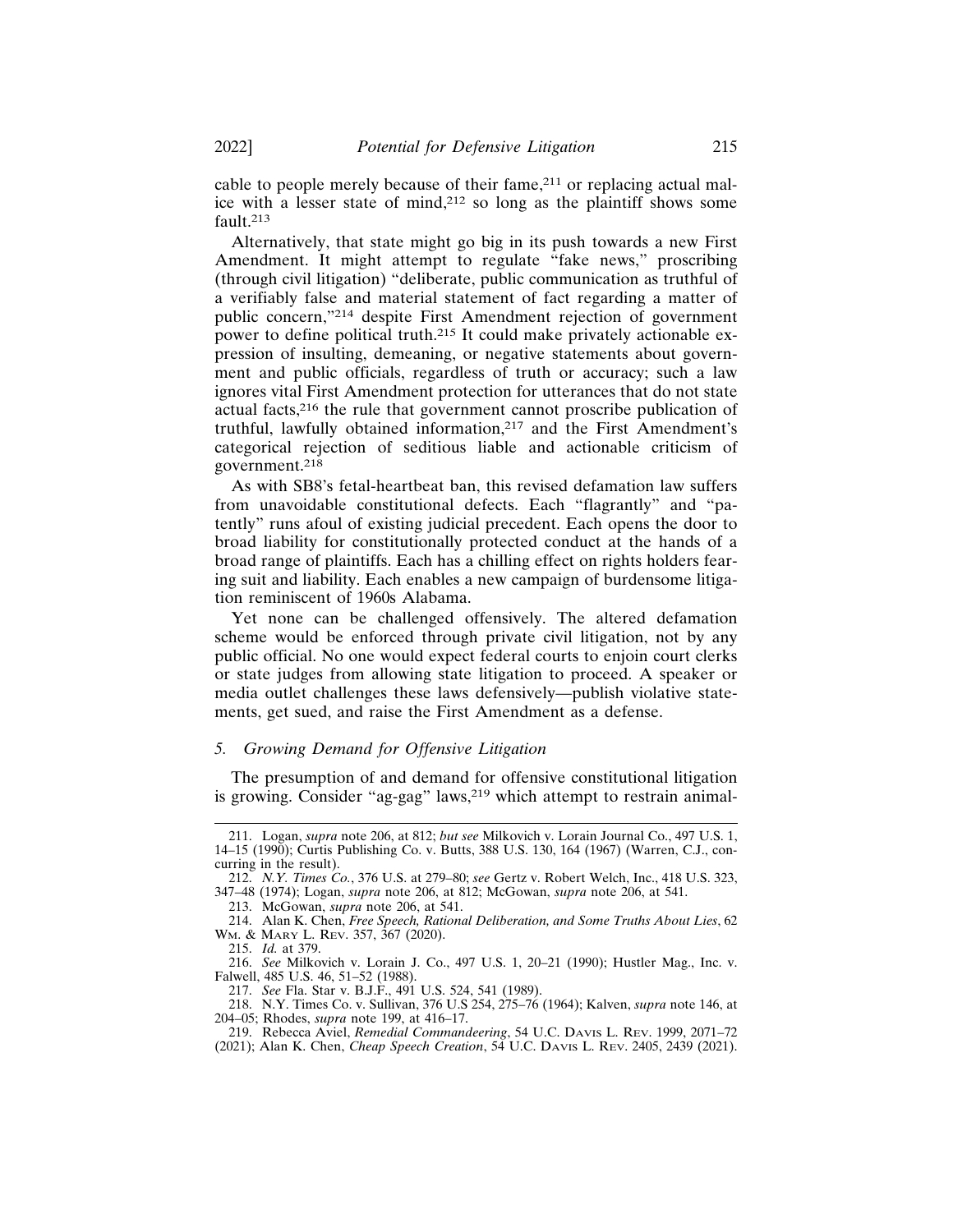rights activists and other critics of commercial farming and slaughterhouse practices from engaging in undercover investigations to gather and publicize those practices.220 Some states impose criminal penalties for recording on private property; groups challenge those laws via proper offensive actions to enjoin enforcement by responsible state executive officials.221

Arkansas took a different approach. It prohibited knowingly gaining access to a "nonpublic area of a commercial property" and engaging in any act that "exceeds the person's authority,"<sup>222</sup> prohibiting animal-rights groups from hiring investigators who obtain employment with the farm not to work there but to collect information through observation and recording of business activities.223 The law gave the owner or operator of that commercial property a private right of action for damages and equitable relief.<sup>224</sup>

The analogy to SB8 again should be clear. Arkansas watched states attempt to regulate activist conduct and protect agricultural producers through criminal law and it watched federal courts enjoin public enforcement through offensive litigation.225 It turned to tort law and private civil enforcement in pursuit of that goal. Arkansas limited the civil action to those whose property interests were harmed, rather than deputizing "any person" with an axe to grind against animal-rights activists. But the shared point is using the threat of civil litigation and liability to stop unwanted-but-constitutionally protected conduct.

The Animal Legal Defense Fund, an animal-welfare organization, demanded to litigate offensively and in federal court.226 It sued a chicken slaughterhouse and a pig farm (owned by the state legislator who had introduced and voted for the law); the Fund planned to send undercover investigators into employment positions to investigate those businesses and uncover evidence of wrongdoing.227 A divided Eighth Circuit held that the Fund had standing and allowed the offensive action to proceed, because the plaintiffs showed an imminent intent to investigate the defendant farms and a reasonable fear they would be sued for doing so.<sup>228</sup>

The court missed the mark in treating this as an ordinary offensive preenforcement action. The immediacy of the rights holder's plans to engage in prohibited-but-constitutionally protected conduct and the likelihood of enforcement are relevant when a rights holder seeks to enjoin a responsi-

<sup>220.</sup> Aviel, *supra* note 219, at 2071–72; Chen, *supra* note 219, at 2439–40.

<sup>221.</sup> *See, e.g.*, Animal Legal Def. Fund v. Reynolds, 8 F.4th 781, 783 (8th Cir. 2021); Animal Legal Def. Fund v. Wasden, 878 F.3d 1184, 1189–90 (9th Cir. 2018); Aviel, *supra* note 219, at 2072; Chen, *supra* note 219, at 2439–40.

<sup>222.</sup> ARK. CODE ANN. § 16-118-113(b) (West 2017); Animal Legal Def. Fund v. Vaught, 8 F.4th 714, 717 (8th Cir. 2021).

<sup>223.</sup> *Vaught*, 8 F.4th at 717–18.

<sup>224.</sup> ARK. CODE ANN. § 16-118-113(b), (e); *Vaught*, 8 F.4th at 717, 721.

<sup>225.</sup> *See supra* note 221.

<sup>226.</sup> *Vaught*, 8 F.4th at 717–18. 227. *Id.*

<sup>228.</sup> *Id.* at 720–21; *id.* at 722 (Shepherd, J., dissenting).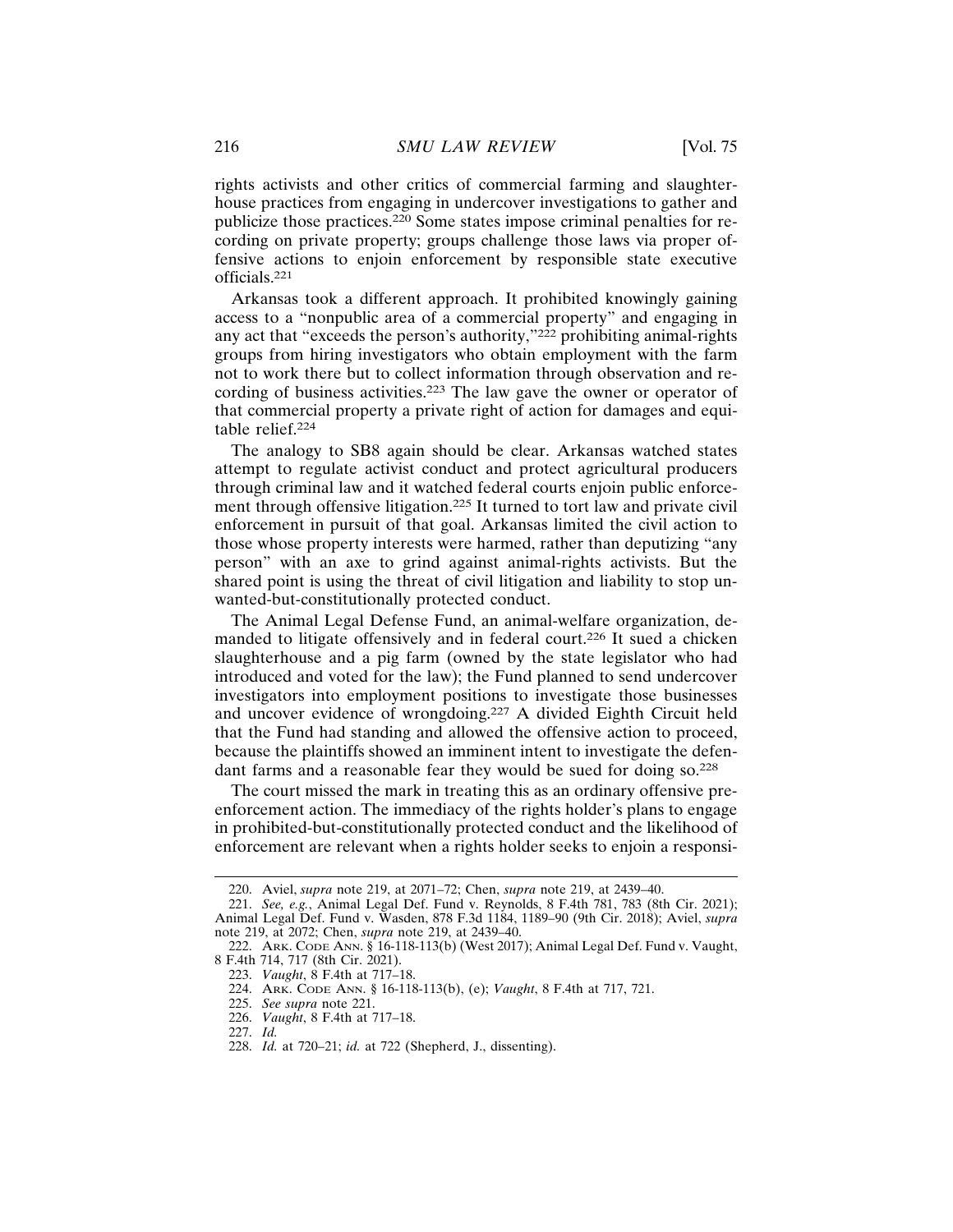ble executive-branch official from enforcing the law through public mechanisms.229 The court skipped the real and obvious problem with this suit—neither private property owner/would-be tort plaintiff acted under color of state law in pursuing civil litigation and remedies, therefore neither was a proper target for an offensive § 1983 action.230 The owners raised the issue in passing, but the majority passed this as a merits issue for the district court to address in the first instance.<sup>231</sup>

*Animal Legal Defense* demonstrates that the presumption of offensive litigation blinds plaintiffs and courts. The Fund took as a given that constitutional litigation is offensive and occurs pre-enforcement in federal court and targets the potential enforcer, regardless of the nature of the enforcer or enforcement. The court took as a given that offensive litigation is appropriate, subject to the threshold issue of the immediacy of threatened enforcement, regardless of the nature of the enforcer or enforcement.

\* \* \*

During argument in *Whole Woman's Health*, Texas Solicitor General Judd Stone pushed the analogy between private SB8 litigation and tort claims, including *New York Times* and *Masterpiece Cakeshop*. 232 The counter is that SB8 is not tort law, because tort law remedies personal injuries, whereas anyone can be an SB8 plaintiff regardless of personal harm or interest. But that distinction rests on two false premises.

The first is that the burden of defending private civil litigation to enforce constitutionally dubious laws is limited to SB8-type laws. The historic example of *New York Times* and the current examples of *Masterpiece Cakeshop*, publicity torts, or the Arkansas ag-gag law belie that premise.

The second is that due process incorporates Article III's personal-injury requirement—the Constitution limits state power to decide who can sue to enforce the state-law rights it creates, such that states can authorize private suits only by those who have suffered injury in a "personal and individual" manner as in federal court.233 But this has never been the law. State courts are not governed by federal justiciability doctrines and can allow plaintiffs to sue on broader or less personal injuries.234 This principle is so settled that it passes unmentioned. When California authorized "any person" to sue in the public interest over false advertising—the clos-

<sup>229.</sup> Susan B. Anthony List v. Driehaus, 573 U.S. 149, 159–60 (2014) (citing Babbitt v. United Farm Workers Nat'l Union, 442 U.S. 289, 298 (1979)); Wasserman & Rhodes, *supra* note 27, at 1055–57.

<sup>230.</sup> *See* Edmonson v. Leesville Concrete Co., 500 U.S. 614, 622 (1991); Dennis v. Sparks, 449 U.S. 24, 28 (1980); Wasserman & Rhodes, *supra* note 27, at 1077–78.

<sup>231.</sup> *Vaught*, 8 F.4th at 721.

<sup>232.</sup> Transcript of Oral Argument, *supra* note 17, at 60–61.

<sup>233.</sup> Lujan v. Defs. of Wildlife, 504 U.S. 555, 560 (1992).

<sup>234.</sup> ASARCO Inc. v. Kadish, 490 U.S. 605, 617 (1989); CHARLES W. "ROCKY" RHODES, THE TEXAS CONSTITUTION IN STATE AND NATION: COMPARATIVE STATE CON-STITUTIONAL LAW IN THE FEDERAL SYSTEM 91–97 (2014); *infra* Part IV.C.1.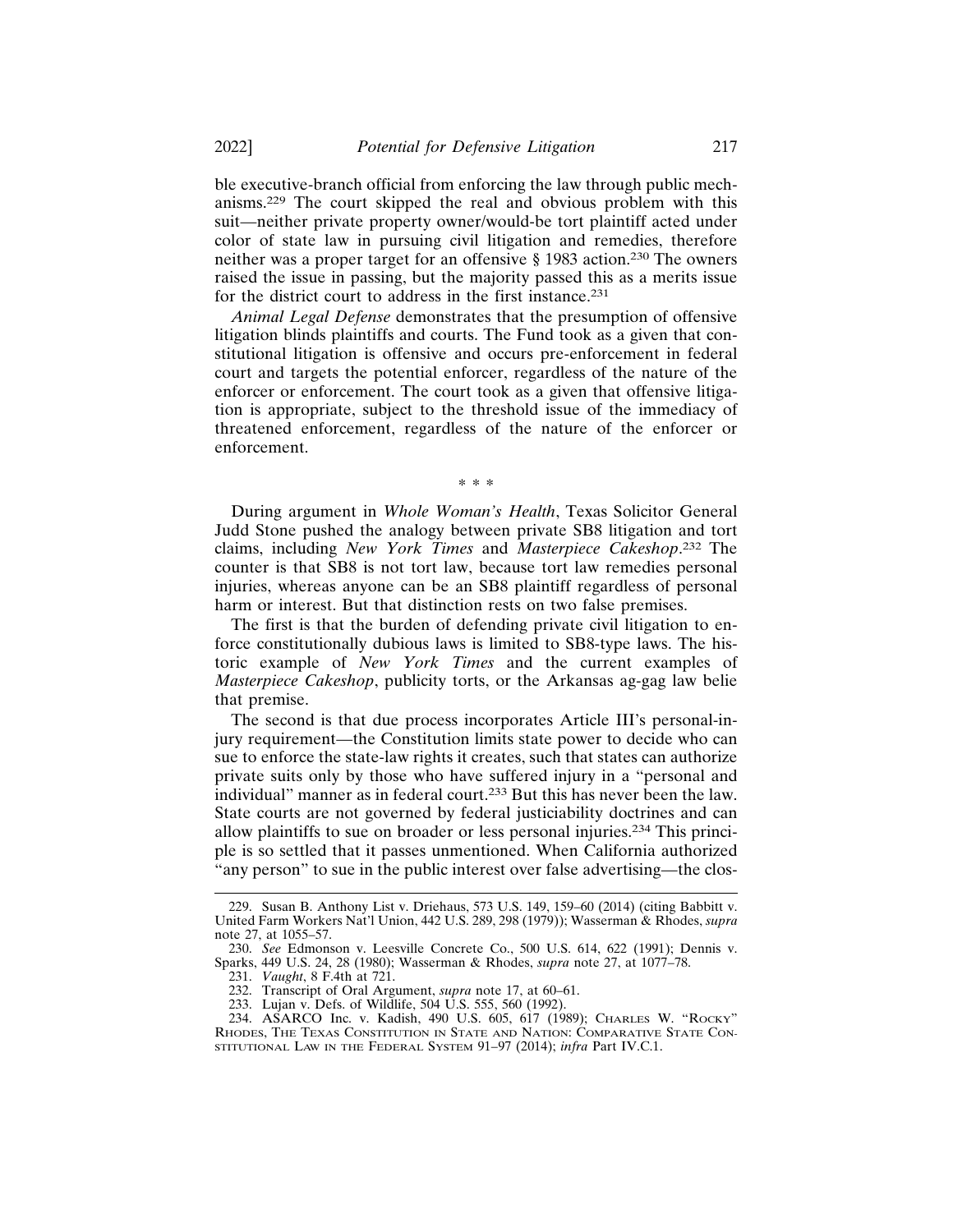est previous analogue to SB8—Justices recognized that such a random plaintiff would not have standing in federal court.235 But the Court never suggested that California overstepped constitutional bounds by authorizing uninjured, disconnected individuals to sue in state court to enforce state law.

Constitutional rights holders prefer to litigate offensively when possible, with good reason. Controlling the time, manner, and forum and avoiding the risk of liability and sanction make it an attractive option. But it is never the sole option. The examples in this Part demonstrate that rights holders can, have, and at times must litigate significant constitutional issues in a defensive posture, including in state court. This includes cases in which states authorize suit by random interested individuals without personal injury or stake and cases in which the state eliminates public enforcement of the law or renders offensive challenges to enforcement legally impossible.

Justice Breyer insisted there must be "not-very-new procedural bottles that can also adequately hold what is, in essence, very old and very important legal wine."236 While he did not acknowledge it, defensive litigation offers the procedural bottle to protect the old and important right to reproductive freedom. Defensive litigation is consistent with the rule of law, the Constitution, and federal judicial review. However unusual or extreme in its substantive provisions, SB8 does not burden providers in asserting constitutional rights in a way distinct from how comparable or analogous defensive situations burden other rights holders.

This debate cannot escape the political valence of the constitutional rights at issue. Political preferences may produce different reactions to SB8 imitators. Many who decry the costs, burdens, and expenses that SB8 imposes on providers and their patients in having to proceed in a defensive posture would be concerned about an animal-welfare organization having to defend a trespass claim. They may be less concerned that Nike, a racist speaker, or Masterpiece Cakeshop is compelled to litigate its constitutional rights defensively in state court in the face of substantial liability. Many concerned about providers losing in state court may be pleased that Phillips lost in state court. But procedural propriety cannot turn on the substantive rights adjudicated or on one's views of those substantive rights.

Critics of the resolution of the *Whole Woman's Health* litigation<sup>237</sup> accused the Court of political hypocrisy. They presumed that the five-Justice majority would have enjoined a law with a different political valence (e.g., California banning gun purchases and authorizing private damages

<sup>235.</sup> Nike, Inc. v. Kasky, 539 U.S. 654, 656 (2003) (Stevens, J., concurring); *id.* at 667 (Breyer, J., dissenting).

<sup>236.</sup> Whole Woman's Health v. Jackson, 141 S Ct. 2494, 2497 (2021) (Breyer, J., dissenting).

<sup>237.</sup> *In re* Whole Woman's Health, 142 S. Ct. 701 (2022); Whole Woman's Health v. Jackson, 142 S. Ct. 522 (2021); Whole Woman's Health v. Jackson, 141 S. Ct. 2494 (2021); *supra* notes 70–77 and accompanying text.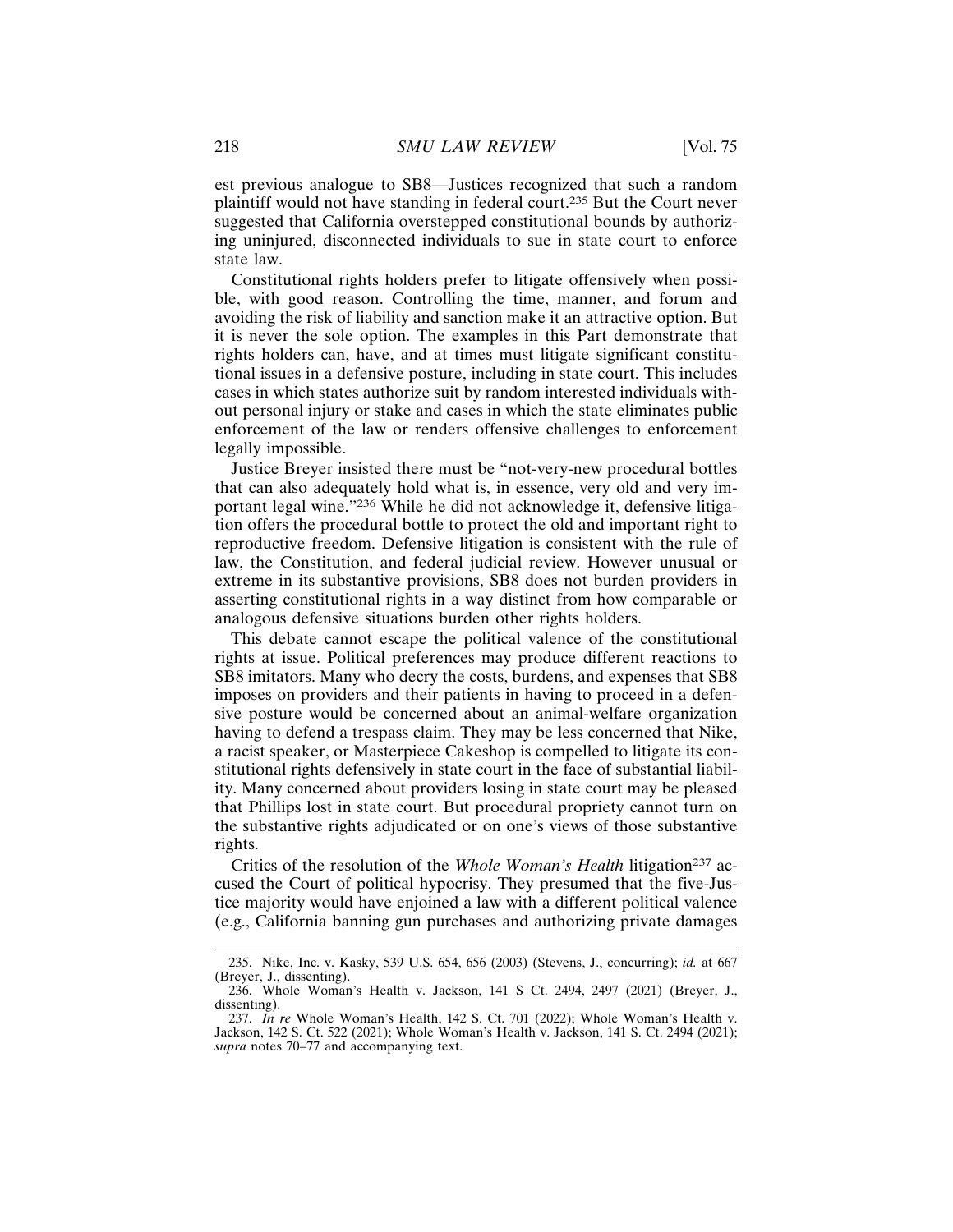suits against gun owners) without worrying about proper defendants, proper framing, or other procedural concerns. Whether that criticism is accurate, the solution to perceived political inconsistency is not for the Court to err more often. It is not that the Court was wrong in *Whole Woman's Health*, but that the Court would be wrong to grant relief in a procedurally identical case. It should leave the similarly situated but more-favored rights holders to litigate in the same defensive posture.

#### IV. DEFENSIVE LITIGATION

SB8's exclusive reliance on private rather than public enforcement keeps providers in a defensive posture. Unable to pursue offensive litigation to stop enforcement of the law, other than in limited contexts,<sup>238</sup> providers wait for "any person" to commence an enforcement action for damages and other relief. They then argue that the fetal-heartbeat ban is constitutionally invalid and the enforcement action should be dismissed or resolved in their favor; they cannot be liable for or subject to civil remedies under a constitutionally invalid law. A favorable judgment does not provide an affirmative remedy, such as an injunction protecting providers against future enforcement,239 only the end of the current enforcement effort. A possible federal forum remains at the end of this defensive process through review of the final judgment of the state's highest court by the Supreme Court of the United States.<sup>240</sup>

This process requires two events—a provider must violate the law and "any person" must sue that provider under the statute. In the early months of SB8's existence, neither was happening, other than Dr. Braid's single announced procedure and the three lawsuits that followed.241 Our focus remains on SB8 and the process of defending those claims. But many state laws are enforced through similar private litigation. SB8 copycats appear inevitable.

## A. LOOKING FOR A LAWSUIT

With SB8 in effect and no broad injunction prohibiting enforcement, providers had three options: obey the law and cease performing the prohibited procedures; continue medical practice as usual by performing prohibited pre-viability, post-heartbeat abortions and deal with the torrent of lawsuits; or perform one post-heartbeat abortion to set up one "test case" through which to litigate the constitutional question, while limiting potential liability.

<sup>238.</sup> Wasserman & Rhodes, *supra* note 27, at 1060–64; *see supra* note 67 and accompanying text.

<sup>239.</sup> Wasserman & Rhodes, *supra* note 27, at 1060–64.

<sup>240.</sup> *See* 28 U.S.C. § 1257.

<sup>241.</sup> *Supra* notes 83–88 and accompanying text.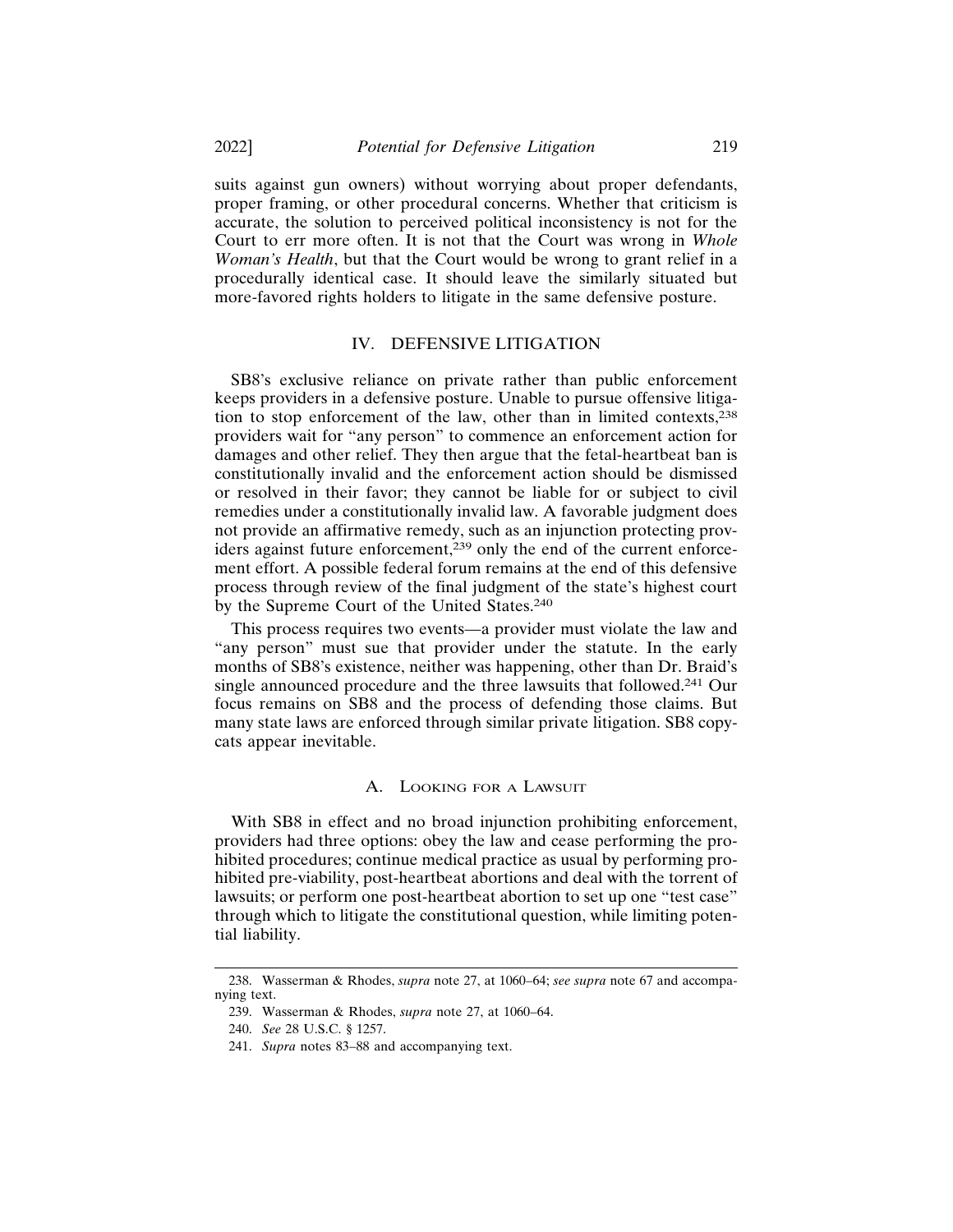#### *1. No Litigation, Just the Threat*

Most providers followed the first approach. Deterred by the potential for ruinous financial liability from a multitude of lawsuits and substantial judgments, most providers complied with the law and ceased performing post-heartbeat abortions, other than a brief two-day respite under the *United States v. Texas* preliminary injunction.242 For anti-choice activists, that was the point. They never intended or expected anyone to sue or to enforce the law; the goal was to use the threat of expensive and burdensome litigation and liability to compel compliance with the ban and to halt all post-heartbeat abortions (and thus a substantial share of all abortions) in the state.243 This placed providers in a bind. Without the option of offensive litigation, they must litigate their rights defensively. But with no actual civil action filed, they had no opportunity to do so.

This marks an important distinction between public and private enforcement. Offensive litigation allows rights holders to establish their constitutional rights without having to act "at their peril" by engaging in protected-but-statutorily prohibited conduct, violating the law, and subjecting themselves to the risks of arrest, prosecution, liability, and sanction.244 In *Ex parte Young*, 245 the case that recognized offensive constitutional litigation,246 the state argued that defensive litigation following a violation provided an adequate remedy at law precluding a federal suit in equity.247 The Court concluded that potential enforcement harmed the railroad; the railroad need not wait for actual enforcement,<sup>248</sup> because the state may choose not to pursue one isolated violation.<sup>249</sup>

The key is that government has a general obligation to enforce the laws. It cannot avoid constitutional litigation by refusing to carry out that obligation, while allowing the existence of the law to chill protected conduct. But thousands of unidentified private litigants do not carry that general obligation. Authorization to enforce a law through a private suit does not impose a duty to enforce that law through a private suit.

#### *2. Medical Practice as Usual*

Anti-choice activists claim they never intended or expected lawsuits because pursuing litigation is costly and onerous for "any person" activists.250 But 85% to 90% of abortions in Texas prior to SB8 occurred post-

<sup>242.</sup> *Supra* notes 69–72 and accompanying text.

<sup>243.</sup> Graham, Liptak & Goodman, *supra* note 79; Mitchell, *supra* note 43, at 1002.

<sup>244.</sup> Susan B. Anthony List v. Driehaus, 573 U.S. 149, 158–59 (2014); Steffel v. Thompson, 415 U.S. 452, 459 (1974).

<sup>245. 209</sup> U.S. 123 (1908).

<sup>246.</sup> *See* James E. Pfander & Jacob P. Wentzel, *The Common Law Origins of* Ex Parte Young, 72 STAN. L. REV. 1269, 1271 (2020).

<sup>247.</sup> *Ex parte Young*, 209 U.S. at 163.

<sup>248.</sup> *Id.* at 163–64.

<sup>249.</sup> *Id.* at 163.

<sup>250.</sup> Graham, Liptak & Goodman, *supra* note 79; *supra* note 243 and accompanying text.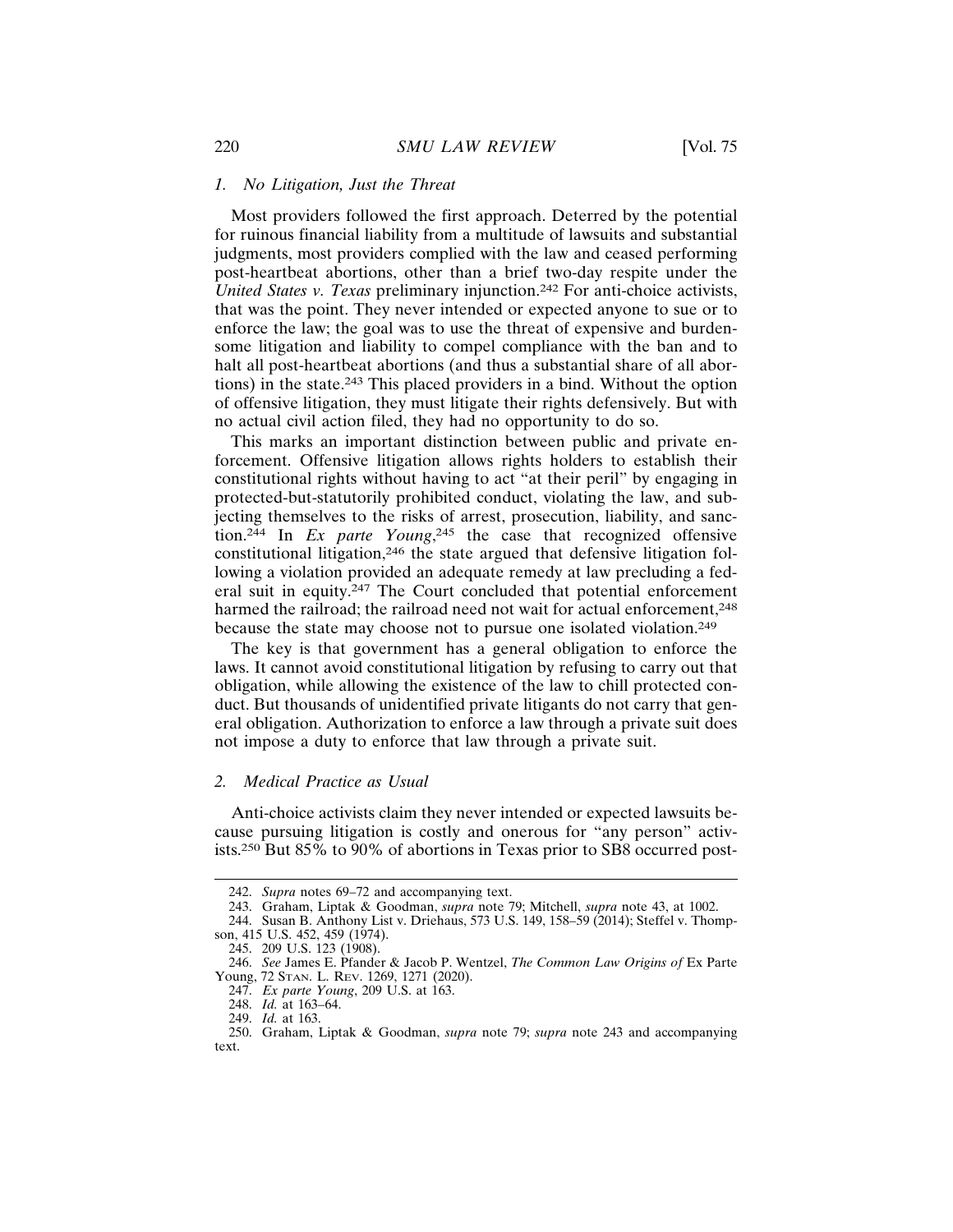heartbeat.251 It therefore seems likely that multiple lawsuits would have followed medical practice as usual. Providers would have faced the costs and burdens of multiple lawsuits across the state and the risk of multiple judgments, damages, and attorney's fees for multiple abortions. This explains the collective choice to cease statutorily prohibited abortions.

## *3. Single Abortion*

Dr. Braid followed the third option, performing a single prohibited abortion, and announced having done so.252 Compared with medical practice as usual, he could control exposure and costs, committing to the necessary money for defending and funding one case over one abortion.253 "Any person" can seek more than \$10,000 in statutory damages for that abortion,254 but exposure for one violation remains less than exposure for twenty violations. A single abortion can be the target of multiple lawsuits but only one recovery of statutory damages. This deters multiple plaintiffs from suing over that one abortion; one "any person" may decide that the cost of a lawsuit combined with the risk that another "any person" might beat him to judgment exceeds the financial and ideological benefits of suing. The single abortion creates the venerable "test case," in which a rights holder intentionally violates a law to trigger enforcement and create the opportunity to adjudicate the constitutional issues in a defensive posture.<sup>255</sup>

But anti-choice activists may resist the bait. They may recognize that refraining from suing deprives providers of the opportunity to defend and litigate the constitutional issues. SB8 gives "any person" four years to sue;256 potential plaintiffs may wait, hoping the Supreme Court overrules or modifies *Roe* and *Casey*, 257 allowing them to recover without having to litigate SB8's validity or litigating on easier jurisprudential terrain. If most providers comply—that is, if the law succeeds in stopping postheartbeat abortion in the state—opponents might wait to target isolated violators such as Dr. Braid until altered constitutional precedent supports their cause.

255. Bloom, *supra* note 176, at 512–13; Jules Lobel, *Losers, Fools, & Prophets: Justice as Struggle*, 80 CORNELL L. REV. 1331, 1332–32 (1995).

<sup>251.</sup> Complaint for Declaratory and Injunctive Relief - Class Action, *supra* note 3, ¶ 91.

<sup>252.</sup> Braid, *supra* note 30. A provider also could announce an intent to perform a prohibited abortion, which is actionable for injunctive relief and attorney's fees, but not statutory damages if the intended abortion is not performed. *See* TEX. HEALTH & SAFETY CODE ANN. § 172.208(b).

<sup>253.</sup> *See* Ilya Somin, *Thoughts on the Supreme Court's Texas Abortion Ruling—and* How to Prevent It from Setting a Dangerous Precedent, THE VOLOKH CONSPIRACY (Sept. 2, 2021, 3:02 PM), https://reason.com/volokh/2021/09/02/thoughts-on-the-supreme-courtstexas-abortion-ruling-and-how-to-prevent-it-from-setting-a-dangerous-precedent [https:// perma.cc/QK7X-9F3W].

<sup>254.</sup> *See* Stilley Complaint, *supra* note 31, ¶ 27 (requesting \$100,000 while noting that the statutory minimum for money damages is \$10,000).

<sup>256.</sup> HEALTH & SAFETY § 171.208(d).

<sup>257.</sup> *Cf.* Dobbs v. Jackson Women's Health Org., 141 S. Ct. 2619 (2021) (granting certiorari in part); *Dobbs* Transcript of Oral Argument, *supra* note 8.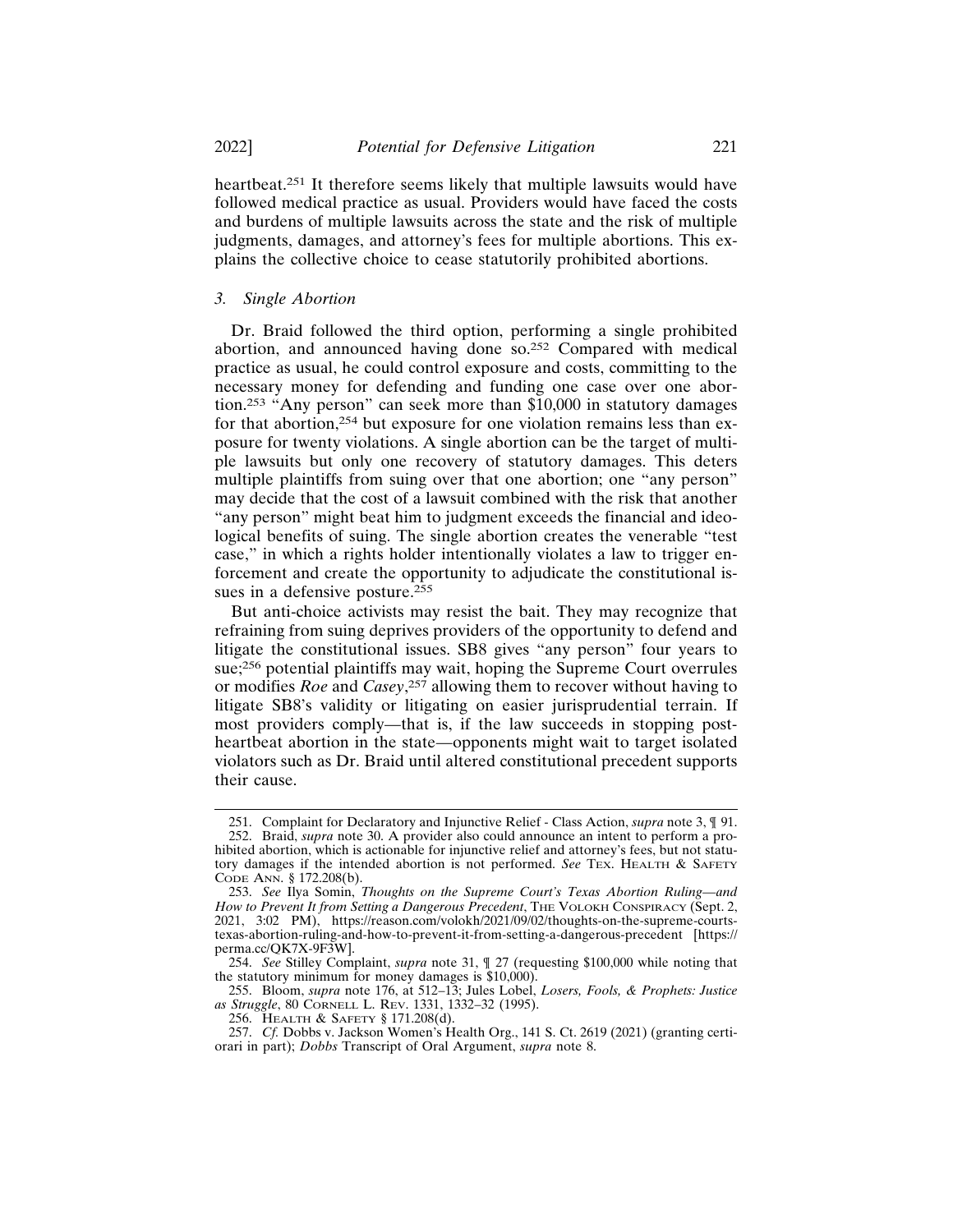#### a. Friendly Plaintiffs

The solution is the friendly plaintiff—one not ideologically opposed to abortion so not strategically inclined to maintain the chilling effect on providers. "Any person," unmodified by additional considerations or limitations, can bring a claim against anyone performing or aiding a violative abortion.258 The statute does not limit the cause of action to "any person ideologically opposed to reproductive freedom or otherwise wishing to stop the practice of post-heartbeat abortion in Texas."

SB8 proponents and anti-choice activists decried friendly lawsuits as "stunts" or "plants," abusing the cause of action<sup>259</sup> in "bad faith, if not as a joke."260 Texas lawmakers perhaps presumed plaintiffs would share their commitment to stopping abortion, but they did not write that presumption into the statute. "Any person's" motivation for suing is irrelevant. A plaintiff may want money.261 A plaintiff may want to support abortion rights by providing the test case through which providers can defend and litigate their constitutional rights.<sup>262</sup>

SB8 supporters argued that friendly plaintiffs lack standing unless they "sympathize[ ]" with the anti-choice movement, because they otherwise are not adverse to the provider.263 But litigation requires legal adverseness, not political or ideological adverseness. It requires an opposition of competing interests established by law. SB8 establishes legal adverseness when the plaintiff is a person authorized to sue (that is, any natural or artificial person) and the defendant is a provider who performed or aided a prohibited abortion.264 Those adverse interests exist regardless of the plaintiff's ideological position on reproductive freedom.

The friendly plaintiff must act as a legally adverse party without giving away the ideological game. She must proceed as an ordinary litigant asking the court for statutorily authorized relief, requiring the provider de-

<sup>258.</sup> HEALTH & SAFETY § 171.208(a).

<sup>259.</sup> *See, e.g.*, Chen, *supra* note 82; Graham, Liptak & Goodman, *supra* note 79; Tierney Sweed & Ariane de Vogue, *Texas Doctor Who Said He Performed Abortion Sued in First Known Challenges Under New Law*, CNN (Sept. 20, 2021, 10:36 PM), https:// www.cnn.com/2021/09/20/politics/texas-abortion-doctor-lawsuit/index.html [https:// perma.cc/9M6C-MSZC].

<sup>260.</sup> Plea in Intervention and Plea to the Jurisdiction as to Collusive Lawsuit by Out-of-State Plaintiff, *supra* note 85, ¶ 3.

<sup>261.</sup> Stilley Complaint, *supra* note 31, ¶ 27.

<sup>262.</sup> *See* Gomez Complaint, *supra* note 31.

<sup>263.</sup> Plea in Intervention and Plea to the Jurisdiction as to Collusive Lawsuit by Out-of-State Plaintiff, *supra* note 85, ¶ 1.

<sup>264.</sup> *United States v. Windsor* offers a federal analogy. 570 U.S. 744 (2013). The Internal Revenue Service enforced the Defense of Marriage Act (DOMA), which defined marriage as between one man and one woman for purposes of federal law, by denying Windsor the marital exemption from the federal estate tax when her wife died. Windsor sued the United States for a refund. While the Obama Administration's litigation position was that DOMA was constitutionally invalid, there was adverseness in the district court because Windsor sought the tax exemption, the United States denied it, and the United States refused to provide a refund. *See Windsor*, 570 U.S. at 753–58.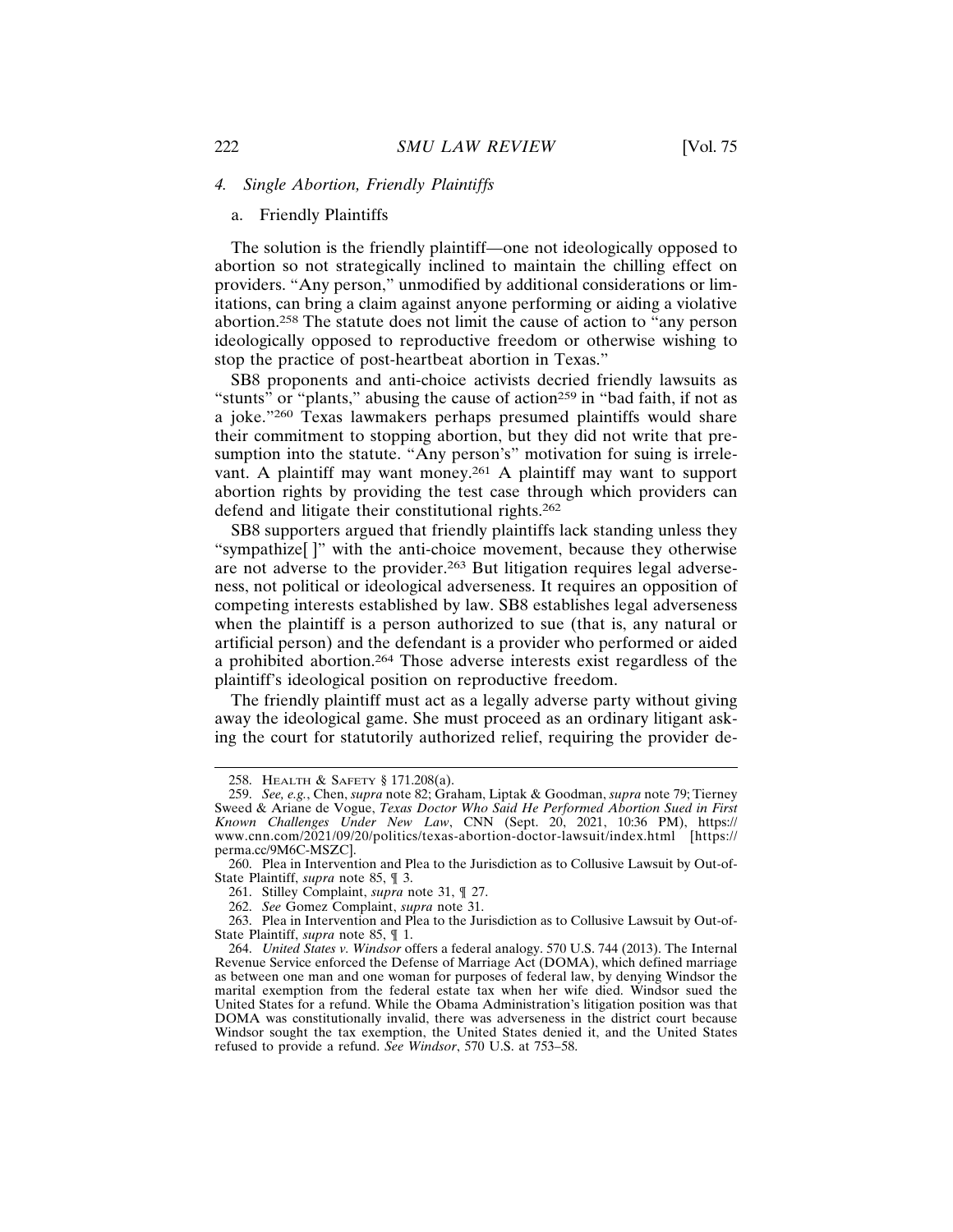fendant to litigate its interests and to challenge the constitutional validity and enforceability of the heartbeat ban. The plaintiff cannot do the provider–defendant's job for it.265 One pro-reproductive-freedom SB8 plaintiff made this mistake, using his complaint to ask the court to declare the heartbeat ban invalid and illegal.<sup>266</sup>

It is unclear whether SB8 supporters or lawmakers anticipated the friendly plaintiff strategy. But it counters strategic and deliberate nonenforcement. Reproductive-freedom opponents cannot stand idle and rely on the law's chilling effect to make legal abortion practically unavailable in the state. Sophisticated and ideologically committed advocates do not want SB8's constitutional validity to be litigated by someone who does not share their anti-choice values. They must sue to ensure zealous advocacy and that the task of litigating the constitutional issue is not left to those who lack ideological commitment or legal competence.

The availability of friendly litigation distinguishes *Ex parte Young* and shows why the Constitution does not require offensive litigation.267 The opportunity for defensive litigation was not adequate in *Young* because a single statutory violation might not trigger government prosecution or enforcement.268 The railroad in *Young* had no mechanism for forcing litigation through which it could defend. Providers have that mechanism; they can guarantee enforcement and the opportunity to defend and challenge the law's constitutional validity by collaborating with willing ideologically sympathetic but legally adverse plaintiffs.

## b. Limiting the Friendly Plaintiff

Legislators might avoid the friendly plaintiff problem by limiting exclusive, private-enforcement causes of action in two ways, although neither achieves the desire goal. First, the legislature could define eligible plaintiffs as "any person ideologically opposed to reproductive freedom or otherwise wishing to stop abortion practices in the state." But limiting the cause of action to those holding certain political views violates the First Amendment by discriminating because of political or ideological viewpoint in establishing legal rights or benefits.<sup>269</sup>

Ideological adverseness inheres in some statutory injuries. An environmental plaintiff likely holds environmental-protectionist political views and wants to stop mercury discharge into public waters.270 But those views are not necessary to the cause of action. A plaintiff could seek a

<sup>265.</sup> *See* Davis v. First Nat'l Bank of Waco, 161 S.W.2d 467, 472 (Tex. 1941); TEX. R. CIV. P. 13.

<sup>266.</sup> *See* Gomez Complaint, supra note 31, ¶ 4. This plaintiff nonsuited three months after filing. *Supra* note 83 and accompanying text.

<sup>267.</sup> Wasserman & Rhodes, *supra* note 27, at 1057–58; *supra* notes 244–49 and accompanying text.

<sup>268.</sup> *Ex parte* Young, 209 U.S. 123, 163 (1908).

<sup>269.</sup> *See* Iancu v. Brunetti, 139 S. Ct. 2294, 2299 (2019); Rosenberger v. Rector of Univ. of Va., 515 U.S. 819, 829 (1995).

<sup>270.</sup> Friends of the Earth, Inc. v. Laidlaw Env't Servs. (TOC), Inc., 528 U.S. 167, 181–82 (2000).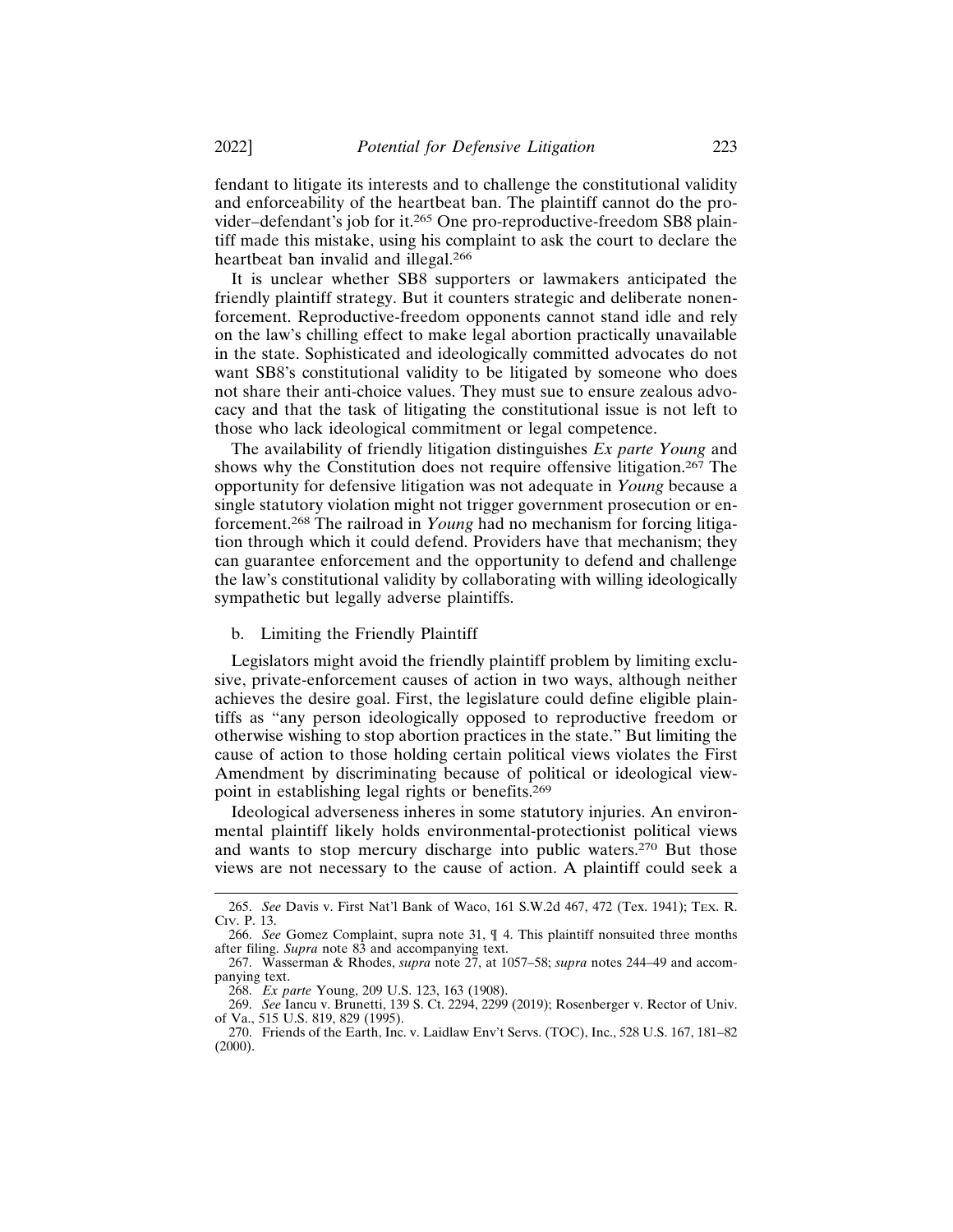remedy if the discharge of mercury prevents her from using and enjoying certain waters, even if she otherwise supports allowing hazardous-waste incinerators to discharge mercury without close environmental oversight.271

This becomes more obvious when the cause of action is not limited to those suffering personal injury. In our hypothetical racist-speech law,<sup>272</sup> the likely plaintiff is offended by racist speech. But a person who agrees with the "all lives matter" message can sue, for the same goals or reasons as SB8 plaintiffs—for the money or to enable a simpatico speaker to defend and litigate his First Amendment rights. The law cannot impose an ideological or political litmus test as a condition for defining a right of action or granting a right to sue.

Second, the legislature might require that any plaintiff show some injury caused by that abortion. But narrowing the cause of action undermines the legislative strategy of creating a wave of lawsuits to bankrupt or drive out providers. Limiting the universe of potential plaintiffs limits providers' legal exposure by removing the threatened avalanche of hundreds of lawsuits by hundreds of random people. The narrower cause of action resembles ordinary tort law<sup>273</sup> or past attempts to target reproductive-health providers with medical malpractice and other civil litigation, which did not achieve what anti-choice advocates hoped.<sup>274</sup>

Texas Solicitor General Stone compared an SB8 action to a tort of "outrage," where an individual becomes aware of a non-compliant abortion and it causes them moral or psychological harm.275 This establishes a unique injury that might be ideologically limited—only an opponent of reproductive freedom would suffer, and be able to plead and prove, moral harm or psychological outrage because a random doctor performed and a random person obtained a post-heartbeat abortion. But like the environmental plaintiff, "any person" could support reproductive freedom generally but assert outrage at a specific abortion, satisfying that added injury requirement

In any event, that point is moot. SB8 as drafted does not require a plaintiff to plead and prove outrage or moral harm, does not compensate for moral outrage, and does not distinguish an uninjured anti-choice plaintiff from an uninjured pro-choice plaintiff. The legislature could narrow the cause of action in this way. But it has not done so.

#### B. DEFENDING IN FEDERAL COURT?

Challenging a state-law defensively does not necessarily mean proceeding in state court. Having been named in a private suit in state court, defendants may remove to federal court if the federal district court would

<sup>271.</sup> *Id.* at 175–76.

<sup>272.</sup> *See supra* Section III.C.4.a.

<sup>273.</sup> *See supra* Section III.C.4.b.

<sup>274.</sup> *See* ZIEGLER, *supra* note 11, at 130, 173–74; Ziegler, *supra* note 39.

<sup>275.</sup> Transcript of Oral Argument, *supra* note 17, at  $\overline{47}$ –49.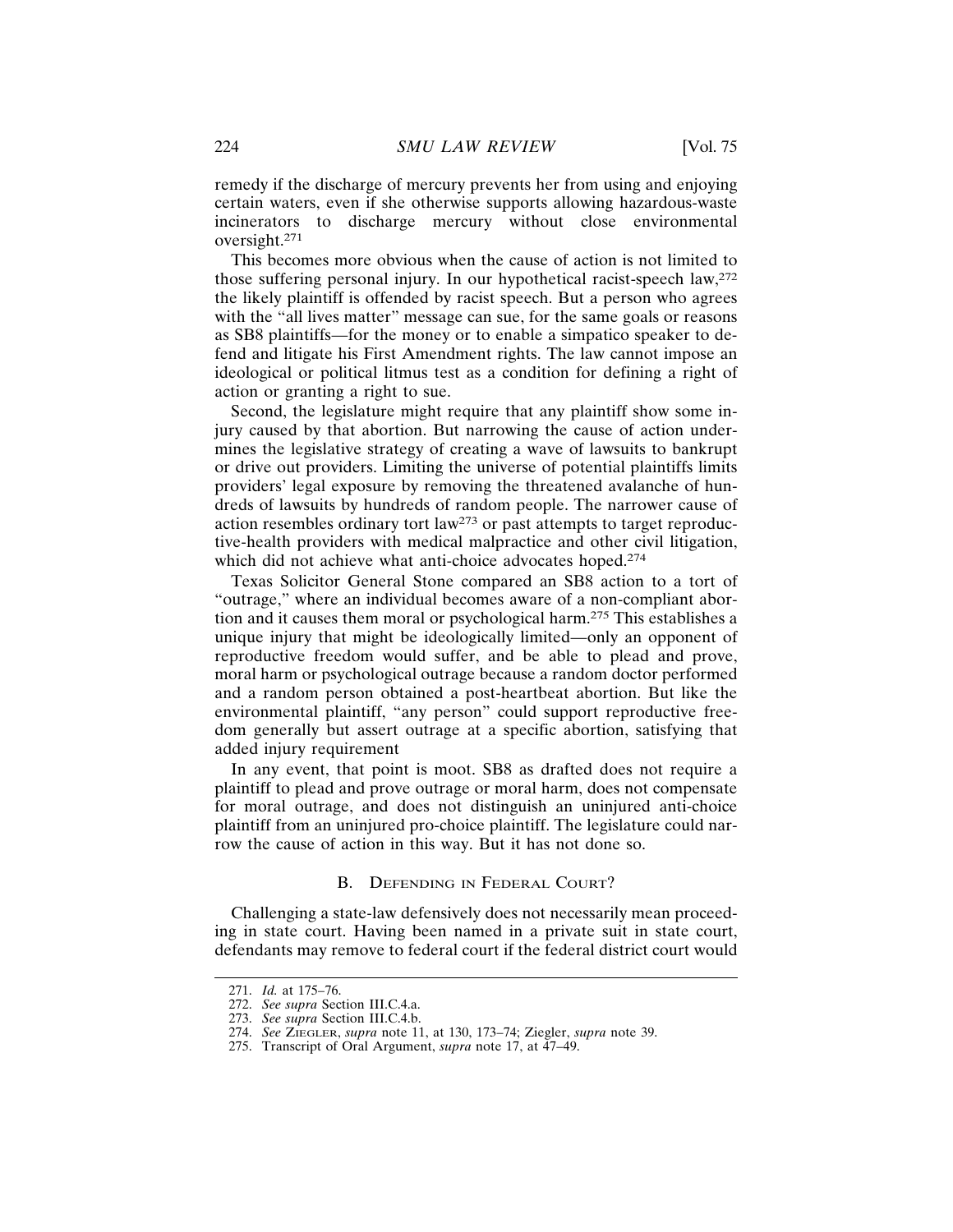have had jurisdiction and if the state plaintiff could have filed in federal court.276 Although remaining in a defensive posture, they can litigate in a potentially more favorable forum before a judge with Article III protections who has expertise in and solicitude for federal rights, while gaining a faster path to Supreme Court review.

## *1. Federal Question Jurisdiction*

A plaintiff can sue in, and a defendant can remove to, federal court when the action arises under the Constitution, laws, or treaties of the United States.277 The central defense for advocates and providers in SB8 suits is that the fetal-heartbeat provision violates Fourteenth Amendment guarantees of reproductive freedom.<sup>278</sup>

But the "well-pleaded complaint" rule requires the federal issue enter the case as part of the plaintiff's well-pleaded complaint; an anticipated federal defense to a state claim is insufficient to establish jurisdiction or to make the case removable.279 Although providers will raise SB8's constitutional defects and its constitutional validity will determine the outcome,280 SB8 actions are state-law claims not within the district court's original federal-question jurisdiction.

SB8 demonstrates a major critique of the well-pleaded complaint rule—it eliminates a species of case that, given the purposes of federalquestion jurisdiction, belong in federal district court. Federal-question jurisdiction ensures a judicial forum with the necessary expertise, respect, and solicitude for federal law, rights, and interests. Federal judges, armed with Article III structural protections of life tenure and guaranteed salary and with a federal institutional orientation, better identify the appropriate level of enforcement of federal law and rights than state judges who lack those protections and who are more oriented to the local community.281 If the goal is to provide an original judicial forum to vigorously and competently respect and enforce federal rights, the procedural posture in which the federal issue presents does not matter; these underlying policies are implicated as much when the federal issue arises as a defense

<sup>276. 28</sup> U.S.C. § 1441(a).

<sup>277. 28</sup> U.S.C. § 1331.

<sup>278.</sup> *See* Complaint, *supra* note 16, ¶ 6.

<sup>279.</sup> Vaden v. Discover Bank, 556 U.S. 49, 60 (2009); Louisville & Nashville R.R. Co. v. Mottley, 211 U.S. 149, 152 (1908); MARTIN H. REDISH, FEDERAL JURISDICTION: TENSIONS IN THE ALLOCATION OF JUDICIAL POWER 106 (2d ed. 1990); Martin H. Redish, *Reassessing the Allocation of Judicial Business Between State and Federal Courts: Federal Jurisdiction and "The Martian Chronicles*,*"* 78 VA. L. REV. 1769, 1794–95 (1992); Wasserman, *supra* note 146, at 908.

<sup>280.</sup> REDISH, *supra* note 279, at 105–08; Donald L. Doernberg, *There's No Reason for It; It's Just Our Policy: Why the Well-Pleaded Complaint Rule Sabotages the Purposes of Federal Question Jurisdiction*, 38 HASTINGS L.J. 597, 626–27, 656 (1987); Redish, *supra* note 279, at 1796.

<sup>281.</sup> REDISH, *supra* note 279, at 83, 153, 346; Matthew I. Hall, *Asymmetrical Jurisdiction*, 58 UCLA L. REV. 1257, 1264 (2011); Burt Neuborne, *The Myth of Parity*, 90 HARV. L. REV. 1105, 1119–20, 1124–25 (1977); Wasserman, *supra* note 146, at 908–09.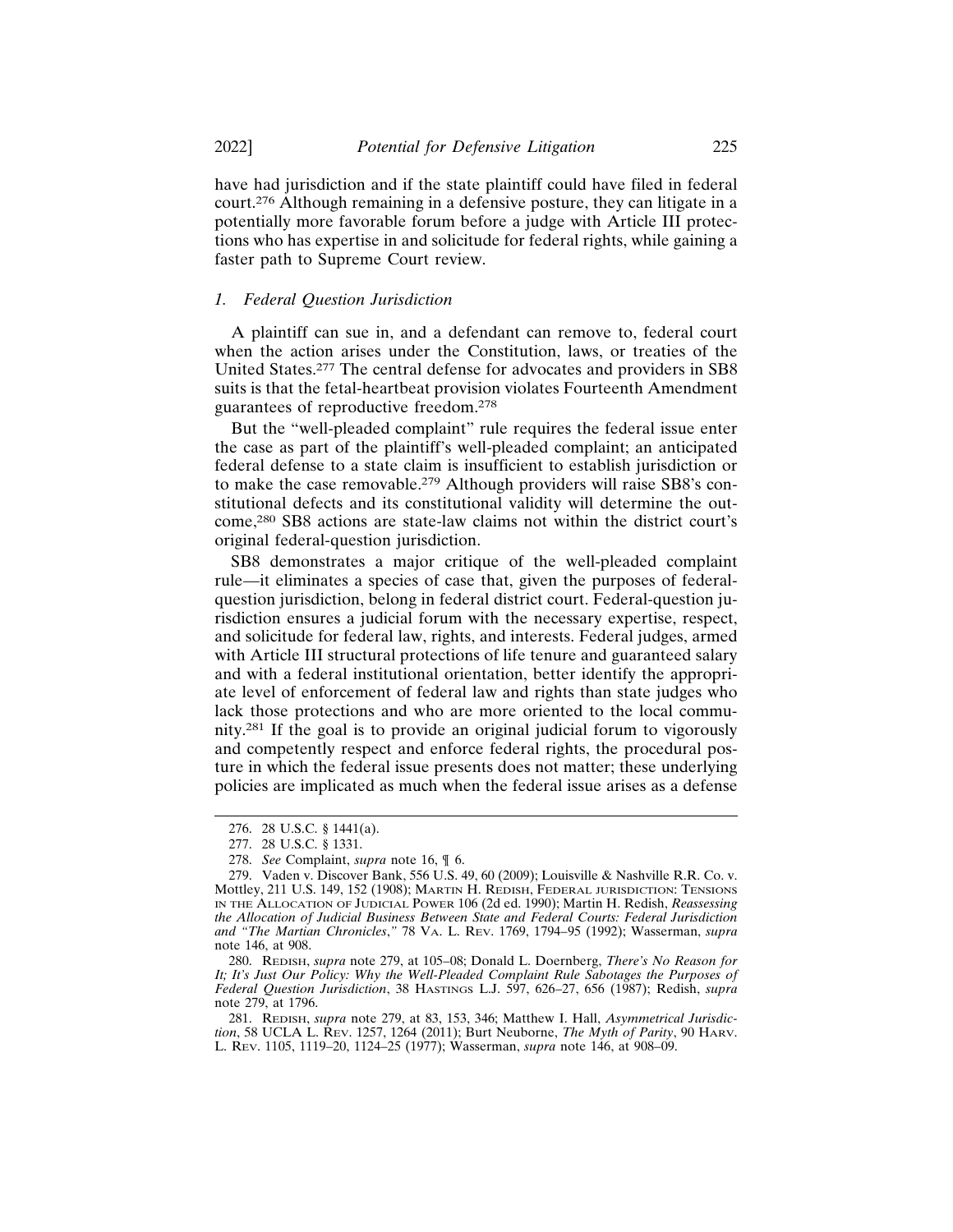than as part of the claim.<sup>282</sup>

This reflects another way in which SB8 mirrors *New York Times Co. v. Sullivan*. 283 Like the Times, providers face a coordinated campaign of state-court litigation and massive judgments, intended to chill locally disfavored-but-constitutionally protected activity. Both have meritorious and outcome-determinative federal constitutional defenses to liability, and it is clear from the outset that they will raise those defenses. And the well-pleaded complaint rule requires both to remain and defend in state court.

The well-pleaded complaint rule reflects federal courts' reluctance "to insult state courts and state judges or to distrust their ability or willingness to understand and apply"284 the Constitution. But *New York Times* reflected a time and place—the Jim Crow South—in which insults and distrust were warranted.285 The nationwide wave of restrictive abortion legislation286 of which SB8 is part suggests a similar time and place with regard to the right to reproductive freedom. As the Times desired a federal forum to defend its First Amendment rights against this wave of lawsuits<sup>287</sup> so do providers desire a federal forum committed to vindicating the federal right to reproductive freedom. And as the Times's First Amendment defense was not sufficient to move the defamation actions into federal court,<sup>288</sup> neither is the providers' Fourteenth Amendment defense sufficient to move SB8 actions into federal court.

#### *2. Diversity Jurisdiction*

A second basis for federal jurisdiction and possible removal is diversity of citizenship, where the civil action is between citizens of different states and the amount in controversy exceeds \$75,000.289 The first SB8 lawsuits were filed against a Texas doctor by non-Texans: one from Arkansas requesting \$100,000 and one from Illinois.290 A Texas provider might create federal jurisdiction by coordinating with a friendly out-of-state plaintiff to open diversity jurisdiction.

This strategy runs into several hurdles. The "forum-defendant rule" precludes removal when one defendant is from the forum state.291 Be-

<sup>282.</sup> Wasserman, *supra* note 146, at 909.

<sup>283.</sup> *See supra* Section III.C.1.

<sup>284.</sup> Wasserman, *supra* note 146, at 909.

<sup>285.</sup> *See* Vincent Blasi, *The Pathological Perspective and the First Amendment*, 85 COLUM. L. REV. 449, 451–52 (1985); Neuborne, *supra* note 281, at 1119 & n.55; Wasserman, *supra* note 146, at 910.

<sup>286.</sup> ZIEGLER, *supra* note 11, at 205; Wasserman & Rhodes, *supra* note 27, at 1032–33, 1037–38.

<sup>287.</sup> Wasserman, *supra* note 146, at 909.

<sup>288.</sup> *Id.* at 908–09.

<sup>289.</sup> *See* 28 U.S.C. § 1332(a)(1).

<sup>290.</sup> *Supra* notes 83–88 and accompanying text.

<sup>291. 28</sup> U.S.C. § 1441(b)(2); Lincoln Prop. Co. v. Roche, 546 U.S. 81, 84 (2005). Unless Dr. Braid removed before being served. *See* § 1441(b)(2); Howard M. Wasserman, *The Forum-Defendant Rule, the Mischief Rule, and Snap Removal*, 62 WM. & MARY L. REV. ONLINE 51, 54 (2021).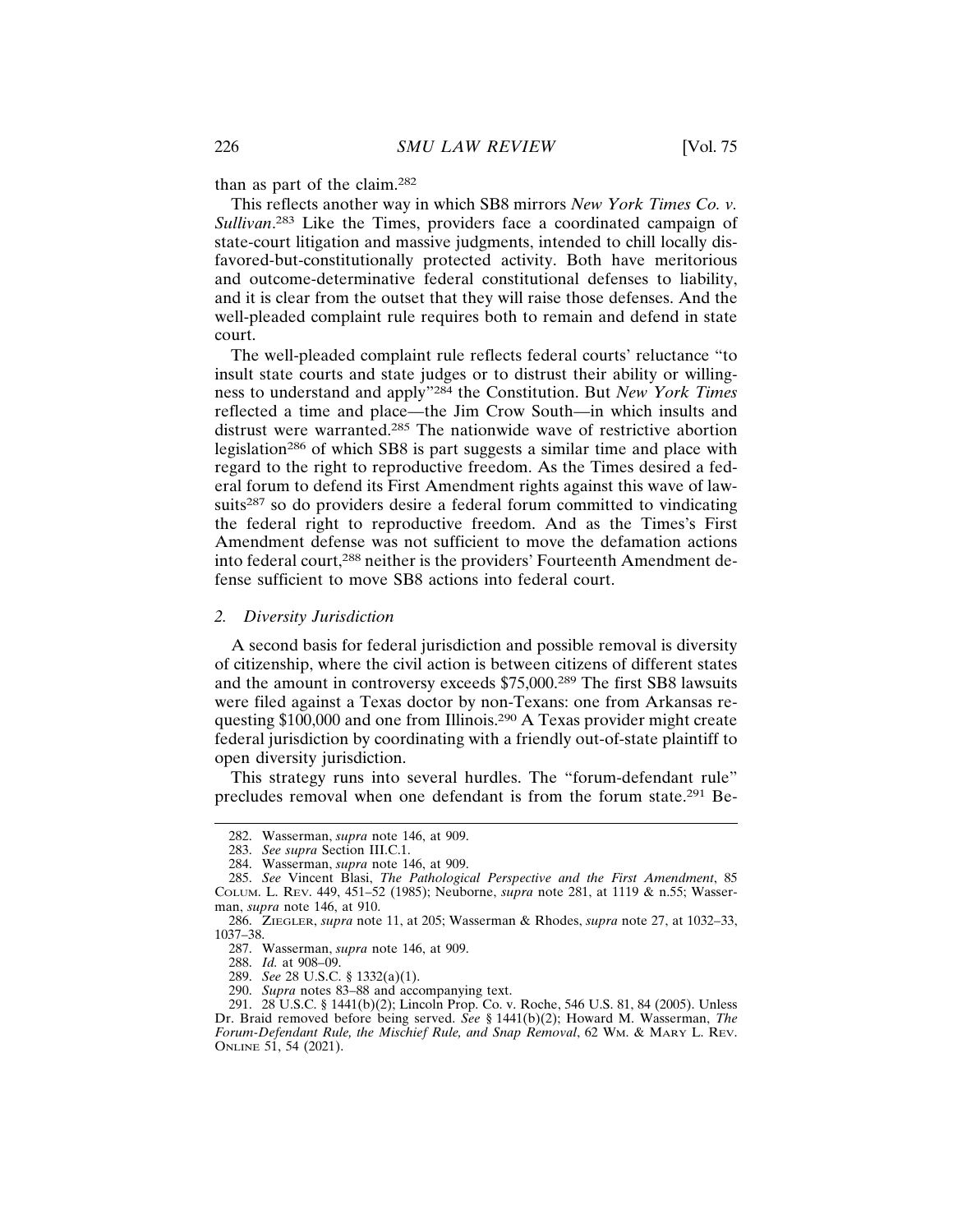cause plaintiffs sued Braid, a Texan, in Texas state court, he cannot remove to a federal court in Texas after he was served. Providers might overcome this problem if the friendly out-of-stater sues in federal court, rather than beginning in state court with the defendant removing.

The diversity strategy becomes more difficult in a genuine adversarial action by a reproductive-freedom opponent. Jurisdiction requires complete diversity, meaning no party is from the same state as an adverse party.292 The paradigm SB8 suit pits an anti-choice Texas "any person" against Texas doctors, nurses, and providers operating in the state. And if a Texas "any person" targeted an out-of-state provider or advocate, he could include one Texas defendant, which destroys complete diversity, adds a forum defendant, and precludes removal.<sup>293</sup>

#### *3. Lack of Standing*

Unlike in *New York Times*, the well-pleaded complaint rule, lack of complete diversity, and forum-defendant rule do not create the sole barriers to removal. SB8 actions face a second insurmountable hurdle to removal—lack of standing.

SB8 authorizes "any person" to bring a civil action.<sup>294</sup> That person need not have any connection to a particular post-heartbeat abortion or to a particular woman who sought, considered, or obtained a post-heartbeat abortion. He need not have suffered any physical, monetary, or other personal injury.295 It is enough that he wants to file suit and obtain the available statutory relief.<sup>296</sup>

Such plaintiffs lack standing in federal district court.<sup>297</sup> Even where a legislature creates a cause of action and authorizes a person to sue, federal plaintiffs must show they suffered an "injury in fact," meaning some personal injury, tangible or intangible, analogous to recognized commonlaw injuries.298 A court lacks jurisdiction to hear a claim based on a mere statutory violation, absent further personal harm.299 And ideological objections do not constitute sufficient injuries.<sup>300</sup>

SB8 actions recall the California litigation in *Kasky v. Nike, Inc*. 301 State law authorized "any person acting for the interests of . . . the general public" to sue over consumer misinformation, regardless of whether

<sup>292.</sup> *Lincoln Prop. Co.*, 546 U.S. at 84.

<sup>293.</sup> This offers another analogy to *New York Times*. While the Alabama plaintiff targeted the New York-based Times, he added four non-diverse Alabama civil rights advocates as defendants to prevent removal and keep the case in Alabama state court. Papandrea, *supra* note 146, at 237–38; Wasserman, *supra* note 146, at 905–07.

<sup>294.</sup> TEX. HEALTH & SAFETY CODE ANN. § 171.208(a).

<sup>295.</sup> *See id.* § 171.208(a)–(b).

<sup>296.</sup> *See id.*

<sup>297.</sup> *See* TransUnion LLC v. Ramirez, 141 S. Ct. 2190, 2203–04 (2021); Spokeo, Inc. v. Robins, 578 U.S 330, 338–341 (2016).

<sup>298.</sup> *See TransUnion*, 141 S. Ct. at 2203–04; *Spokeo*, 578 U.S. at 339–41.

<sup>299.</sup> *Spokeo*, 578 U.S. at 341.

<sup>300.</sup> Hollingsworth v. Perry, 570 U.S. 693, 704 (2013); Diamond v. Charles, 476 U.S. 54,

<sup>62 (1986).</sup>

<sup>301. 45</sup> P.3d 243 (Cal. 2002).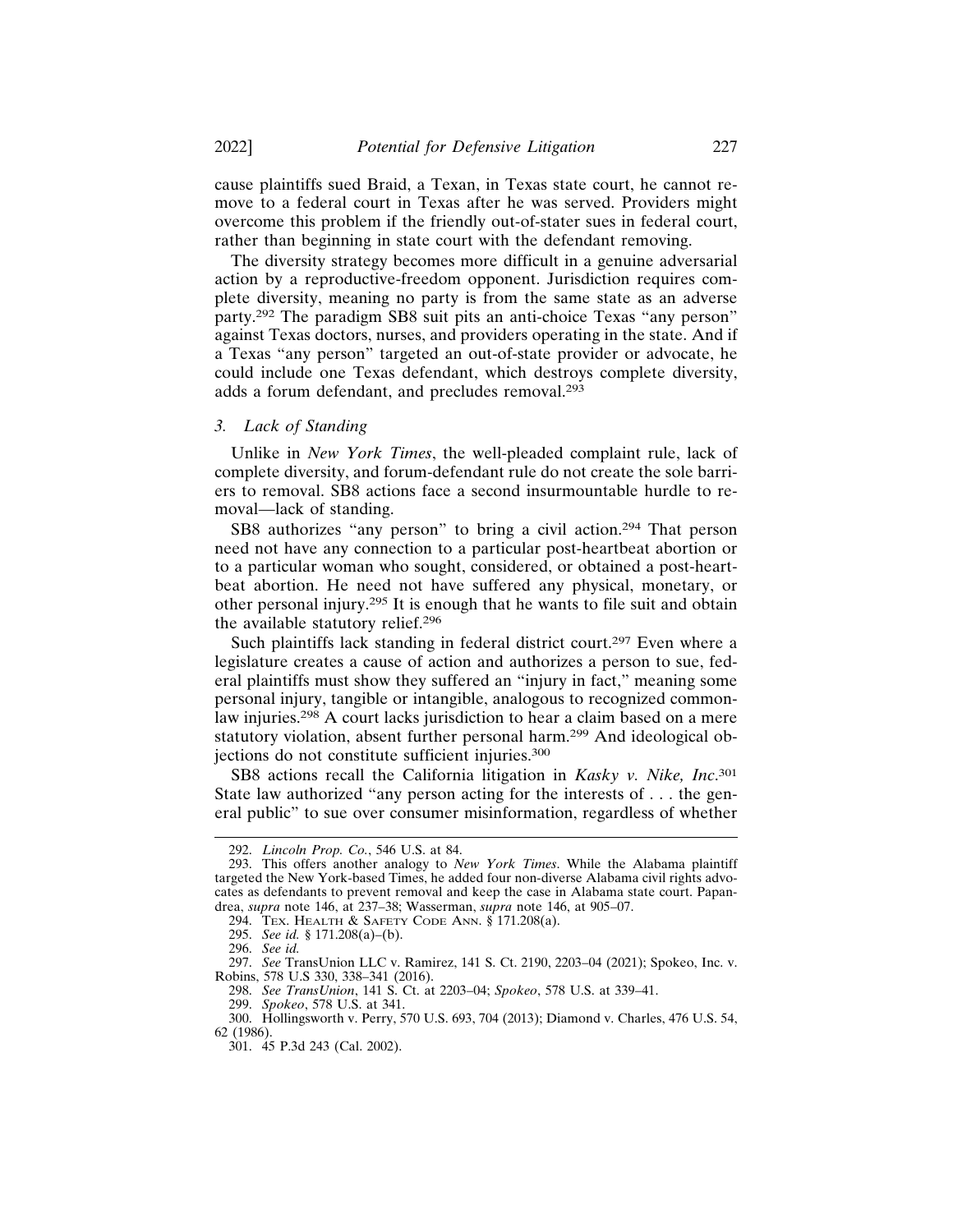the plaintiff was injured. This cause of action was as broad as the one in SB8, although it retained public action as the primary enforcement mechanism supplemented by private action.302 The plaintiff, a politically active consumer advocate, sued Nike in state court for false advertising based on Nike press releases rebutting news reports about overseas factory working conditions; Nike argued that these statements, if false, were protected by the First Amendment.303 The California Supreme Court reversed dismissal of the action, holding that Nike's press releases were commercial speech subject to less constitutional protection and regulable under consumer-protection laws if false.<sup>304</sup>

The Supreme Court of the United States granted certiorari, then dismissed as improvidently granted, avoiding a significant First Amendment ruling.305 Justice Stevens, concurring in the dismissal, and Justice Breyer, dissenting from the dismissal, agreed that the plaintiff lacked Article III standing to obtain original jurisdiction in federal court, by original filing or removal, because he had not suffered any personal injury beyond the statutory violation.306 Like Kasky, an "any person" SB8 plaintiff lacks standing to file in federal court (not that someone ideologically opposed to abortion would want to do so) and defendants cannot remove because the action could not have originated in federal court.

The standing problem might resolve if federal courts must apply state justiciability doctrines in diversity cases.<sup>307</sup> Andrew Hessick argues a state-law claim that can be brought in state court should be able to be brought in federal court because federal courts provide an alternate forum for a permissible state claim.308 This point gains strength if SB8 were amended to require outrage in line with a tort such as intentional infliction of emotional distress, which federal courts have long heard and resolved.309 Texas Solicitor General Stone proposed that some SB8 plaintiffs could have standing based on a state-law moral injury from that person's awareness of a prohibited abortion.<sup>310</sup>

<sup>302.</sup> *Id.* at 249 (alteration in original) (citing CAL. BUS. & PROF. CODE § 17204 (West 2003) (amended 2004)); Wasserman & Rhodes, *supra* note 27, at 1081.

<sup>303.</sup> *Kasky*, 45 P.3d at 247–48.

<sup>304.</sup> *Id.* at 260–63. *See generally* Collins & Skover, *supra* note 156, at 965.

<sup>305.</sup> Nike, Inc. v. Kasky, 539 U.S. 654, 654 (2003) (per curiam); Collins & Skover, *supra* note 156, at 966.

<sup>306.</sup> *Nike*, 539 U.S. at 661 (Stevens, J., concurring); *id.* at 667–68 (Breyer, J., dissenting).

<sup>307.</sup> This cannot apply to federal-question cases, as SB8 actions cannot "arise under" given the well-pleaded complaint rule. *Supra* Section IV.B.1.

<sup>308.</sup> F. Andrew Hessick, *Cases, Controversies, and Diversity*, 109 NW. U. L. REV. 57, 59 (2014) [hereinafter Hessick, *Cases*]; F. Andrew Hessick, *Standing in Diversity*, 65 ALA. L. REV. 417, 418, 424 (2013) [hereinafter Hessick, *Standing*].

<sup>309.</sup> Gerber v. Herskovitz, 14 F.4th 500, 506 (6th Cir. 2021); Hessick, *Standing*, *supra* note 308, at 425.

<sup>310.</sup> *Supra* note 275 and accompanying text.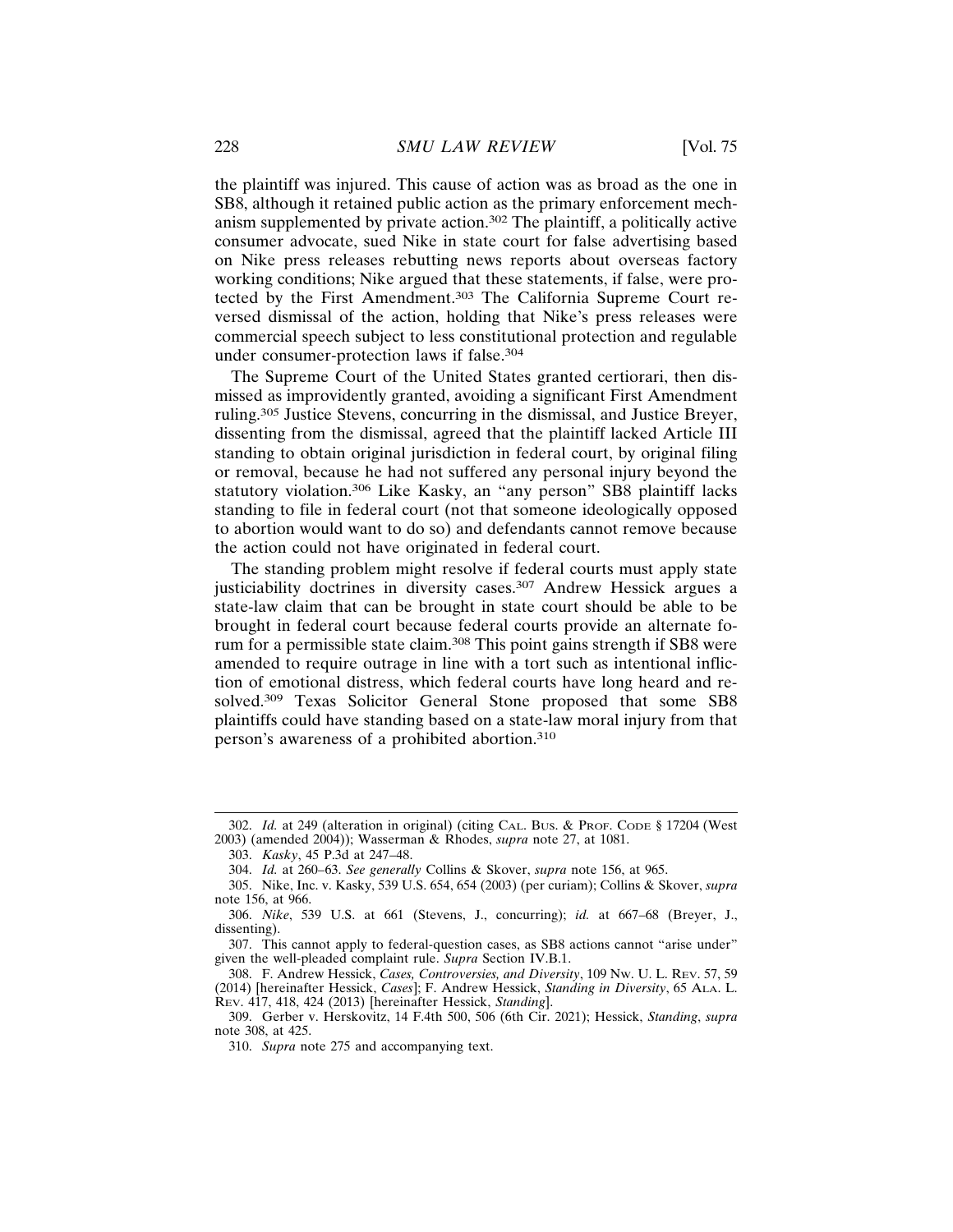#### C. DEFENDING IN STATE COURT

Absent rare circumstances, SB8 actions will be filed and litigated in state court and providers will assert their constitutional rights in a defensive posture there. But that posture does not prevent providers from litigating and vindicating constitutional rights. Even on defense in state court, they have state and federal defenses available to defeat claims, despite SB8's intent to disadvantage them in state-court proceedings.<sup>311</sup>

#### *1. Standing in State Court*

Providers want to focus on the federal constitutional defects in SB8's core ban on post-heartbeat abortions; their litigation goal is a judicial declaration that SB8 is invalid as much as avoiding liability in that action (especially actions by friendly plaintiffs).

But a dispositive state-law defense looms in the individual case and as to the overall viability of SB8's enforcement scheme—whether the statutorily authorized "any person" who has suffered no injury and bears no personal connection or interest to any abortion has standing under Texas law. This is an essential piece of the procedural and jurisdictional puzzle. Texas lawmakers targeted providers with the cost, burden, and expense of defending a tidal wave of lawsuits and liability from random individuals throughout Texas state courts. If Texas standing law prohibits the legislature from authorizing random and attenuated lawsuits, that effort collapses.

#### a. Texas Standing

Texas, like every state, has unique standing principles applicable to its courts.312 These rules may be different and more forgiving than Article III's rigid "case or controversy" requirement.313 While Texas purports to mostly follow federal standing jurisprudence and principles,<sup>314</sup> nothing in Article III or federal due process demands that it do so.

In *Texas Ass'n of Business v. Texas Air Control Board*, the Texas Supreme Court grounded state standing doctrines in two provisions of the Texas Constitution.<sup>315</sup> An express separation of powers provision,<sup>316</sup> parallel to the unenumerated structural principles of the U.S. Constitution, precludes the judiciary from exercising governmental authority vested in

<sup>311.</sup> Whole Woman's Health v. Jackson, 142 S. Ct. 522, 546 (2021) (Sotomayor, J., concurring in the judgment in part and dissenting in part); *supra* Section II.A.

<sup>312.</sup> *See* RHODES, *supra* note 234; Thomas B. Bennett, *State Rejection of Federal Law*, 97 NOTRE DAME L. REV. (forthcoming 2022) (manuscript at 30–35), https://papers.ssrn.com/sol3/papers.cfm?abstract\_id=3915553 [https://perma.cc/A2ZY-VNSS]; Hessick, *Standing*, *supra* note 308, at 425; Hessick, *Cases*, *supra* note 308, at 65–66.

<sup>313.</sup> *See, e.g.*, ASARCO Inc. v. Kadish, 490 U.S. 605, 617 (1989); Pennell v. City of San Jose, 485 U.S. 1, 8 (1988); Hessick, *Cases*, *supra* note 308, at 66–67.

<sup>314.</sup> *See, e.g.*, Data Foundry, Inc. v. City of Austin, 620 S.W.3d 692, 696 (Tex. 2021); Pike v. Tex. EMC Mgmt., LLC, 610 S.W.3d 763, 776 (Tex. 2020).

<sup>315.</sup> Tex. Ass'n of Bus. v. Tex. Air Control Bd., 852 S.W.2d 440, 443–45 (Tex. 1993) (first citing TEX. CONST. art. II, § 1; and then citing *id.* art. I, § 13).

<sup>316.</sup> TEX. CONST. art. II § 1.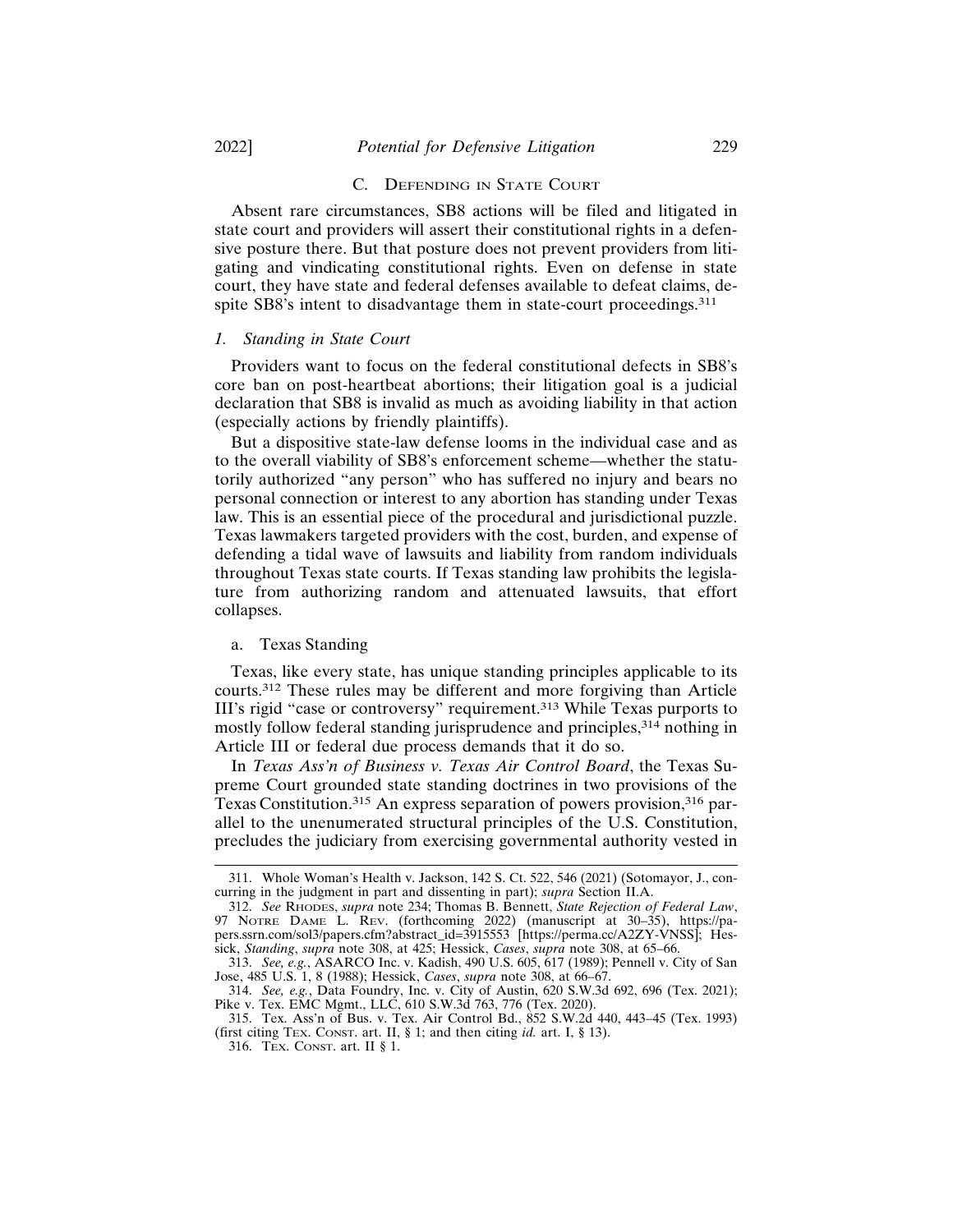other government departments.317 This provision supports the state judiciary's longstanding refusal to issue advisory opinions, a power vested in the executive branch.318 An express open-courts provision guarantees that "every person for an injury done him, in his lands, goods, person, or reputation, shall have remedy by due course of law."<sup>319</sup> *Texas Ass'n of Business* found a personal-injury requirement "implicit" in this provision's guarantee of a remedy for those injured.<sup>320</sup>

Since *Texas Ass'n of Business*, the court has borrowed familiar standing principles from federal decisions.321 It adopted the *Lujan v. Defenders of Wildlife* three-prong requirement of injury-in-fact, causation, and redressability for most state standing questions, tracing those limits to the twin state constitutional principles of separation of powers and open courts.<sup>322</sup> Texas Solicitor General Stone emphasized the identity between federal and Texas justiciability principles.<sup>323</sup>

The reality of Texas standing law is more complicated and less certain. Pre-*Texas Ass'n of Business* precedent departed federal principles and has not been pulled back into the federal line in some areas.<sup>324</sup> Texas grants standing to political subdivisions,<sup>325</sup> to taxpayers,<sup>326</sup> and to plaintiffs under certain statutes.<sup>327</sup> The legislature may confer standing on individuals lacking a particularized individual injury that differentiates them from the public at large. "Within constitutional bounds, the Legislature may grant a right to a citizen or to a taxpayer to bring an action against a public body or a right of review on behalf of the public without proof of particular or pecuniary damage peculiar to the person bringing the suit."<sup>328</sup>

For example, an early 20th-century statute authorized "any citizen" to bring an action to enjoin operation of a "bawdy or disorderly house," without requiring the citizen "to show that he is personally injured by the actions complained of"; the court allowed private litigants to pursue private actions for injunctive relief without showing specific damage to their

<sup>317.</sup> *Tex. Ass'n of Bus.*, 852 S.W.2d at 444.

<sup>318.</sup> *Id.*

<sup>319.</sup> TEX. CONST. art. I, § 13.

<sup>320.</sup> *Tex. Ass'n of Bus.*, 852 S.W.2d at 444.

<sup>321.</sup> *See* Bennett, *supra* note 312, at 32–35.

<sup>322.</sup> *See, e.g.*, *In re* Abbott, 601 S.W.3d 802, 807 (Tex. 2020); Garcia v. City of Willis, 593 S.W.3d 201, 206–07 (Tex. 2019); Meyers v. JDC/Firethorne, Ltd., 548 S.W.3d 477, 484–85 (Tex. 2018); Heckman v. Williamson County, 369 S.W.3d 137, 147, 154–56 (Tex. 2012); City of Houston v. Williams, 353 S.W.3d 128, 145 (Tex. 2011); Tex. Dep't of Transp. v. City of Sunset Valley, 146 S.W.3d 637, 646 (Tex. 2004).

<sup>323.</sup> Transcript of Oral Argument, *supra* note 17, at 10 (statement of Justice Alito); *id.* at 47–48.

<sup>324.</sup> RHODES, *supra* note 234, at 115.

<sup>325.</sup> W. Orange-Cove Consol. Indep. Sch. Dist. v. Alanis, 107 S.W.3d 558, 583–84 (Tex. 2003).

<sup>326.</sup> Williams v. Lara, 52 S.W.3d 171, 179 (Tex. 2001).

<sup>327.</sup> *Cf.* Andrade v. NAACP of Austin, 345 S.W.3d 1, 17 (Tex. 2011).

<sup>328.</sup> Scott v. Bd. of Adjustment, 405 S.W.2d 55, 56 (Tex. 1966).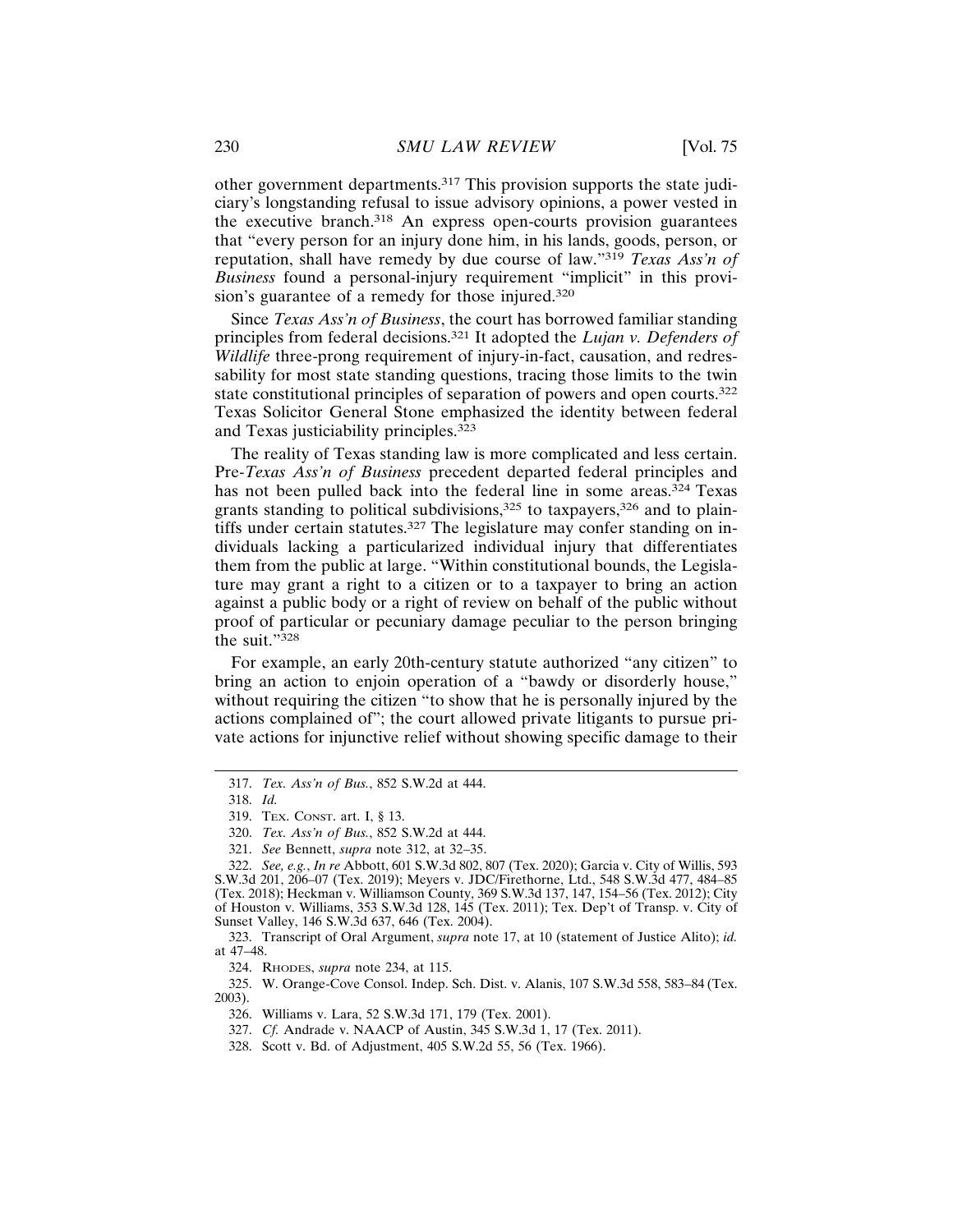person or property caused by the bawdy house.329 The state attorney general and local prosecutors retained power to enforce the law, applying the same dual-enforcement mechanism to bawdy houses that California applied to false advertising.<sup>330</sup>

Fifty years later, the court upheld standing under a statute authorizing "any taxpayer" to challenge the legality of a zoning board decision, such as granting a variance allowing the erection of a large sign.331 The authorization of suit by "any taxpayer" (as opposed to anyone "aggrieved") meant plaintiffs need not prove that the zoning decision diminished the value of their property.<sup>332</sup>

The Texas Supreme Court has not issued a holding on statutory standing since *Texas Ass'n of Business*. But its dicta implies that statutory standing works an exception to ordinary standing rules requiring a particularized injury.333 Texas appellate courts have followed that dicta and permitted legislatively conferred standing, such as "[a]ny property tax paying citizen" suing to enjoin a contract awarded in violation of the County Purchasing Act334 or "[a] citizen" bringing an action to enjoin a violation of the Antiquities Code.<sup>335</sup>

Independent statutory standing in Texas renders standing more plausible in an SB8 action brought in state court. And it makes the analysis more complicated than parroting *Lujan* and other federal standing law, as in the *Whole Woman's Health* argument.

#### b. State Standing and SB8

Despite Texas's broader rules, "any person" plaintiffs should not have standing to bring SB8 actions in state court, as the state Multi-District Litigation judge concluded.<sup>336</sup> Again, however, state law dictates this conclusion, not the federal Constitution, Article III, or due process.

<sup>329.</sup> Spence v. Fenchler, 180 S.W. 597, 602–03 (Tex. 1915). A "bawdy house" was kept for prostitution, while a "disorderly house" sold liquor and employed "lewd" women or prostitutes. *Id.* at 602.

<sup>330.</sup> *See supra* Section III.C.4.a.

<sup>331.</sup> *Scott*, 405 S.W.2d at 55–57.

<sup>332.</sup> *Id.* at 57.

<sup>333.</sup> *E.g.*, Jefferson County v. Jefferson Cnty. Constables Ass'n, 546 S.W.3d 661, 666 (Tex. 2018); Sneed v. Webre, 465 S.W.3d 169, 180 (Tex. 2015); Williams v. Lara, 52 S.W.3d 171, 178 (Tex. 2001).

<sup>334.</sup> Labrado v. County of El Paso, 132 S.W.3d 581, 587 (Tex. App.—El Paso 2004, no pet.) (alteration in original).

<sup>335.</sup> Grossman v. Wolfe, 578 S.W.3d 250, 256–57 (Tex. App.—Austin 2019, pet. denied).

<sup>336.</sup> Order Declaring Certain Civil Procedures Unconstitutional and Issuing Declaratory Judgment at 46, Van Stean v. Tex. Right to Life, No. D-1-GN-21-004179 (98th Dist. Ct., Travis County, Tex., Dec. 9, 2021), https://www.justsecurity.org/wp-content/uploads/ 2021/12/Van-Stean-Filemarked-Order-Declaring-Certain-Civil-Procedures-Unconstitutional.pdf [https://perma.cc/Q6E4-7ZU3]. We agree with the conclusion about lack of

standing under SB8, although we question the court doing so in an offensive pre-enforcement posture, rather than waiting for an SB8 action and analyzing standing then.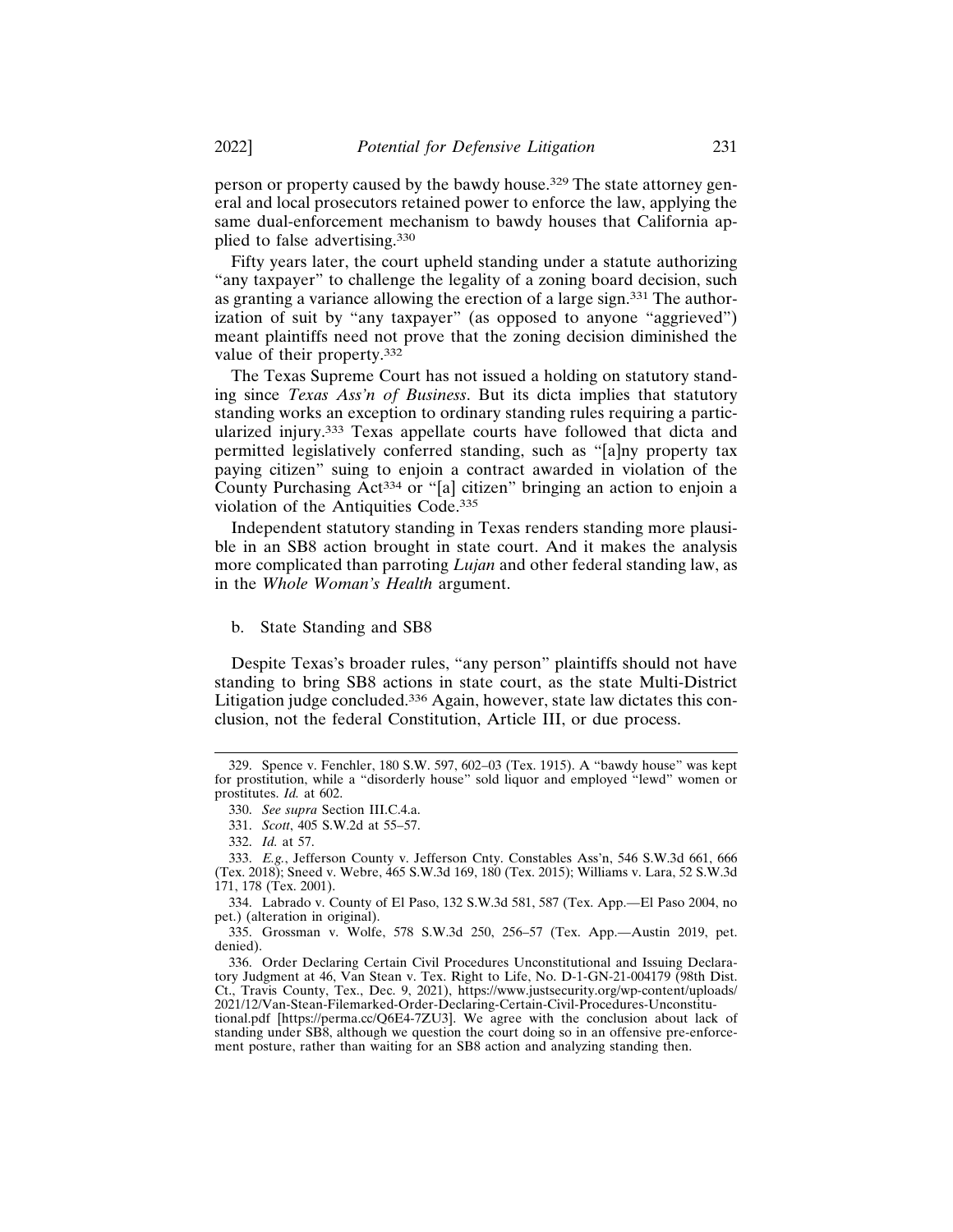#### *i. The Checking Function of Private Litigation*

Prior Texas cases authorized citizens or taxpayers to sue to check government officials. Private suits ensured compliance with laws cabining government authority. Or private citizens acted where government failed or refused to act. The statute allowing private suits against the proprietors of bawdy houses began from the premise that elected officials failed to enforce the law against such places of ill repute, whether because of bribery or because officials were partaking in the services provided.

SB8 "any person" plaintiffs do not check government failure. They pursue a monetary bounty to act as the government and in the government's stead in enforcing the law.337 No government failure or refusal created an enforcement gap—Texas's executive branch willingly and happily enforces abortions restrictions.338 The state turned to exclusive private enforcement to make it more difficult for providers to challenge the constitutional validity of the heartbeat ban in an offensive posture, recognizing it would have been declared invalid and public enforcement enjoined under prevailing jurisprudence.<sup>339</sup> This represents a new species of private state statutory standing, beyond anything Texas courts have allowed.

## *ii. Exclusivity of Enforcement*

Prior grants of statutory private standing did not bar public enforcement or prohibit executive departments from pursuing their constitutional responsibilities.

The Supreme Court grounds federal standing limitations in the scope of executive power. Private enforcement of environmental laws, even to supplement public enforcement, interferes with the President's essential constitutional duty to "take Care that the Laws be faithfully executed."<sup>340</sup> But the Texas Constitution divides the executive power among state and local officials, none subject to unilateral removal by the governor.<sup>341</sup> A supplemental private mechanism for checking abuse or failure by independent public officials is consistent with that divided system because the state executive department, however authority is distributed, continues the executive function of causing the laws to be faithfully executed.<sup>342</sup> Delegating enforcement power responsibility—exclusively and unchecked—to random individuals defies that executive power. It also aggrandizes the judicial power by authorizing claims by plaintiffs with no

<sup>337.</sup> *See Van Stean*, No. D-1-GN-21-004179, slip op. at 31–34.

<sup>338.</sup> *See, e.g.*, Whole Woman's Health v. Hellerstedt, 136 S. Ct. 2292, 2300 (2016); Whole Woman's Health v. Paxton, 10 F.4th 430, 435 (5th Cir. 2021); Whole Woman's Health v. Smith, 338 F. Supp. 3d 606, 615–617 (W.D. Tex. 2018); Whole Woman's Health v. Hellerstedt, 231 F. Supp. 3d 218, 222 (W.D. Tex. 2017).

<sup>339.</sup> Wasserman & Rhodes, *supra* note 27, at 1038, 1059–60.

<sup>340.</sup> Lujan v. Defs. of Wildlife, 504 U.S. 555, 577 (1992) (quoting U.S. CONST. art. II, § 3).

<sup>341.</sup> *See* RHODES, *supra* note 234, at 563–68, 593.

<sup>342.</sup> TEX. CONST. art. II, § 1; *id.* art. IV, § 10.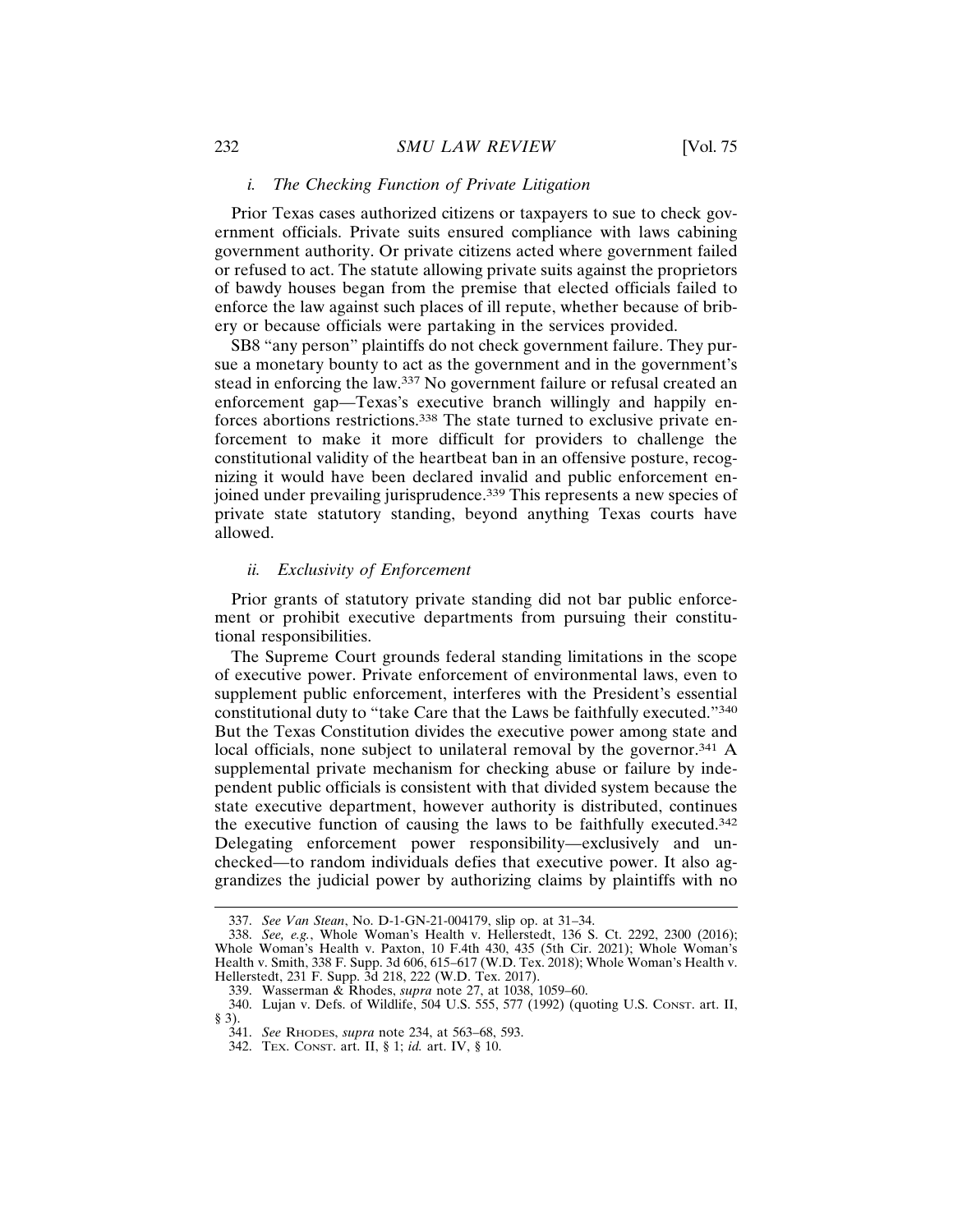justiciable interest. And it is boundless, allowing the legislature to follow this approach with numerous laws, eliminating state and local executive officials' constitutionally mandated enforcement power.

## *iii. Non-Texan Enforcement of Texas Law*

SB8 delegates enforcement power to non-Texans—"any person" can come from anywhere, as demonstrated by the first lawsuits.343 But a non-Texan cannot perform a checking function on Texas officials. SB8 abdicates sovereign power to strangers, those without connection to Texas and with no interest in proper Texas governance or enforcement of Texas law, beyond a generalized desire for a bounty or an ideological objection (not required to sue) to abortion.

#### *iv. Implied Injury*

Texas' open-courts provision implies an injury requirement.<sup>344</sup> Plaintiffs in prior statutory-standing cases suffered an actual (if generalized rather than particularized) potential financial or property harm—from the public nuisance of a neighborhood bawdy house,  $345$  from a sign obstruction,346 or from an unlawful expenditure of county funds—that injunctive relief redressed.347 One appellate court recognized this point: "When the Legislature confers citizen standing, it waives the requirement that an injury be particularized, that is, distinct from the injury to the general public, but the Legislature does not waive the requirement that the plaintiff suffer any injury at all."348 SB8 plaintiffs, whether opponents or supporters of reproductive rights, fall in the latter category of those who do not "suffer any injury at all."<sup>349</sup> "Any person" suffers nothing resembling a financial, physical, or property harm from a provider performing a post-heartbeat abortion on a random patient.

The statutory prohibition on multiple recoveries for one prohibited abortion demonstrates the absence of personal connection or injury between a statutory violation and any plaintiff.350 That is why Plaintiff *A* gets no remedy if Plaintiff *B* has recovered for that abortion—Plaintiff *A* needs no remedy because Plaintiff *A* suffered no injury.351 The remedy belongs to the state, with not even a shared injury to either individual. This is not sufficient under the state open-courts provision as interpreted in *Texas Ass'n of Business*. 352

<sup>343.</sup> *See* Chen, *supra* note 82.

<sup>344.</sup> *Supra* notes 319–23 and accompanying text.

<sup>345.</sup> *See* Spence v. Fenchler, 180 S.W. 597, 599–600 (Tex. 1915).

<sup>346.</sup> *See* Scott v. Bd. of Adjustment, 405 S.W.2d 55, 55–56 (Tex. 1966).

<sup>347.</sup> *See* Labrado v. County of El Paso, 132 S.W.3d 581, 587 (Tex. App.—El Paso 2004, no pet.).

<sup>348.</sup> Denucci *ex rel.* Best Buy Stores, Inc. v. Hegar, No. 03-19-00246-CV, 2021 WL 1432313, at \*4 n.5 (Tex. App.—Austin April 16, 2021, no pet.).

<sup>349.</sup> *See id.*

<sup>350.</sup> *See* TEX. HEALTH & SAFETY CODE § 171.208(c).

<sup>351.</sup> *See id.*

<sup>352.</sup> *See* Tex. Ass'n of Bus. v. Tex. Air Control Bd., 852 S.W.2d 440, 448–50 (Tex. 1993).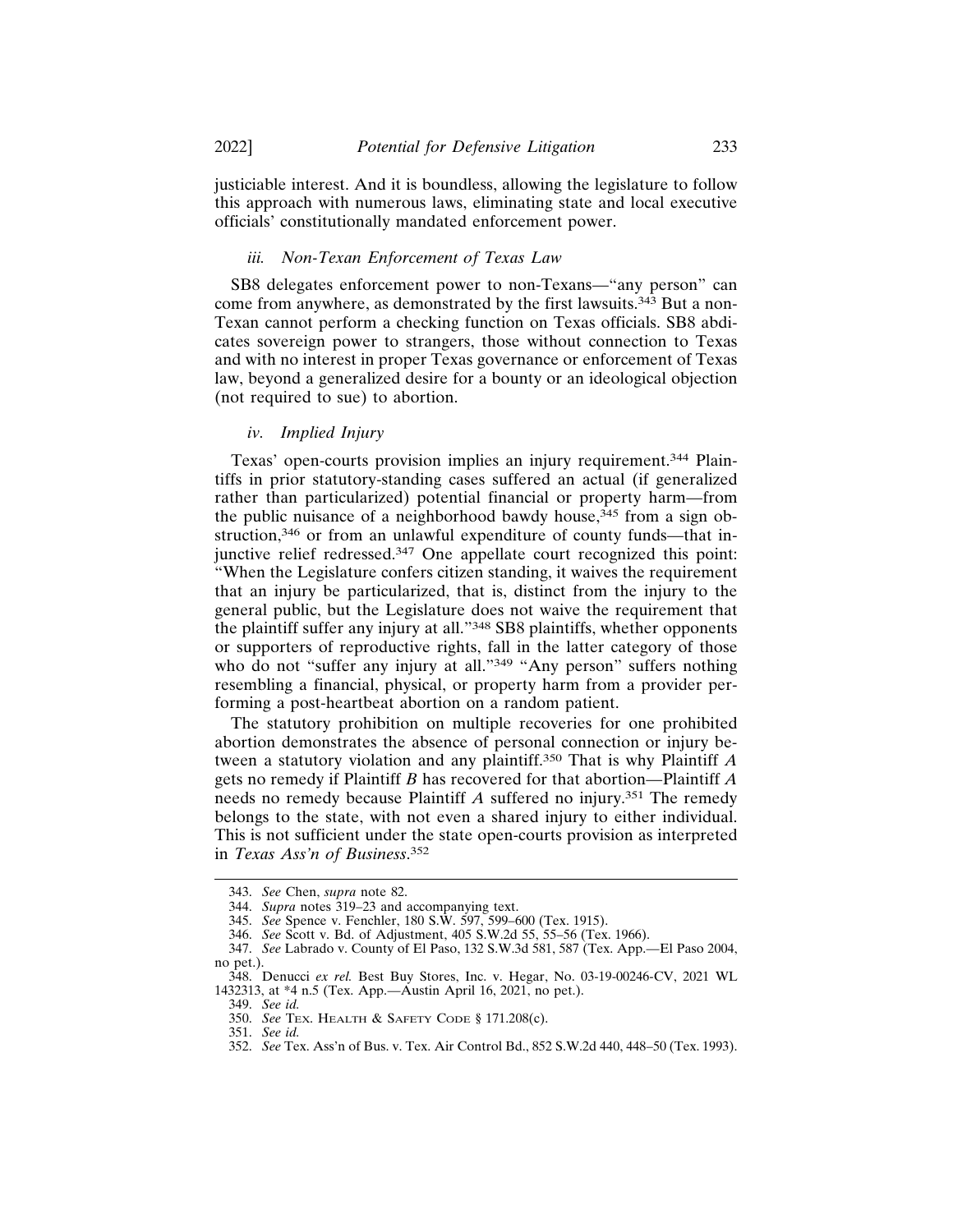\* \* \*

If SB8 plaintiffs lack standing even under Texas's broader approach, providers face a strategic choice. They want a court to declare the constitutional invalidity of the fetal-heartbeat ban as a matter of federal law and they want the courts, especially the Supreme Court of the United States, to do so as quickly as possible. They might be tempted to avoid state and jurisdictional issues in favor of focusing and resolving the federal constitutional merits. But the court may not allow that because standing is a preliminary jurisdictional issue that cannot be skipped.<sup>353</sup> And providers may choose not to skip the issue. If the state constitution prohibits the legislature from delegating enforcement authority to noninjured, disconnected individuals, SB8's basic framework and strategy fail. That defeats all SB8 lawsuits and deters future state efforts to enact copycat laws.

#### *2. Defending in State Court*

Offensive litigation offers rights holders the twin benefits of interim relief through an order prohibiting enforcement pending litigation and speedy resolution through immediate review of the grant or denial of the request for interim relief.354 Defensive litigation does not offer interim relief—because the defending rights holder does not seek a remedy (other than defeating and dismissing the enforcement action), there is no interim relief to provide.<sup>355</sup> Nevertheless, Texas procedure allows for expeditious litigation and resolution of federal and state constitutional defenses in SB8 actions, without placing a judgment burden on providers. While not as procedurally favorable as offensive litigation, litigating defensively in state court is not impossible (and certainly not a distinct constitutional problem),356 as state procedure enables providers to minimize the costs and burdens of vindicating their rights in court.

a. Motion to Dismiss

Providers can and will move to dismiss the SB8 petition as having no basis in law under Rule 91a of the Texas Rules of Civil Procedure, the state equivalent to Federal Rule of Civil Procedure  $12(b)(6)$ .<sup>357</sup> A cause of action is legally baseless "if the allegations, taken as true, together with inferences reasonably drawn from them, do not entitle the claimant to the relief sought."358 The constitutional invalidity of the law being enforced provides a proper basis for a Rule 91a motion, raising a pure question of law requiring no evidence.<sup>359</sup> The motion must be filed and the trial court

<sup>353.</sup> *See id.* at 443–45.

<sup>354.</sup> Wasserman & Rhodes, *supra* note 27, at 1052–54.

<sup>355.</sup> *See supra* note 115 and accompanying text.

<sup>356.</sup> *See supra* Section III.C.

<sup>357.</sup> *See* 2 ROY W. MCDONALD & ELAINE A. GRAFTON CARLSON, MCDONALD & CARLSON TEXAS CIVIL PRACTICE § 9:27.10 (2d ed. 2020).

<sup>358.</sup> TEX. R. CIV. P. 91a.1.

<sup>359.</sup> *See* TEX. R. CIV. P. 91a.6.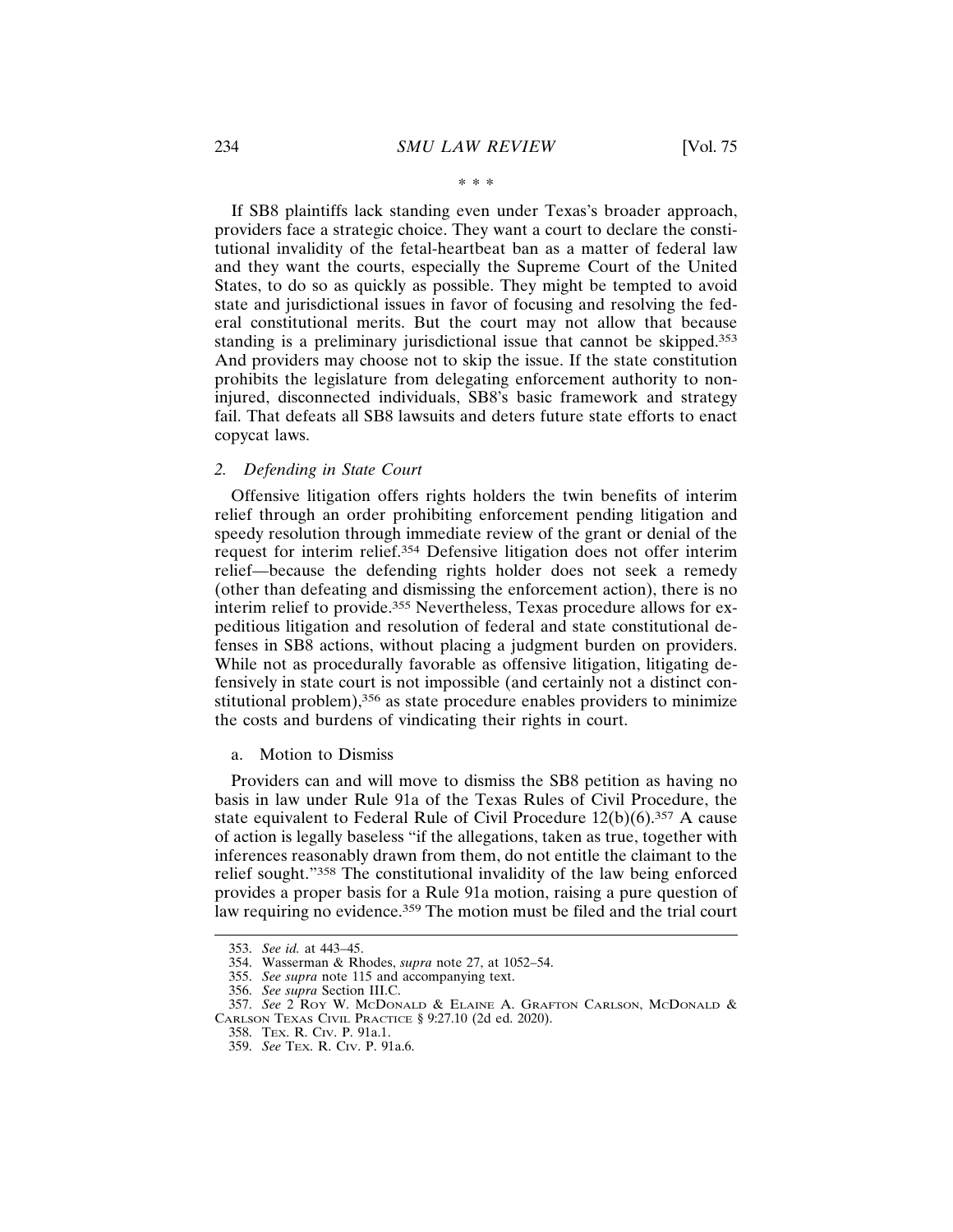must rule quickly; providers have sixty days after service to file the motion, which must be granted or denied within forty-five days of filing.360 A quick motion and quick decision yield quick resolution in the trial court.

Given the heartbeat ban's clear contradiction of *Roe* and *Casey*, a state trial judge adhering to her judicial oath and obligation to follow Supreme Court precedent must grant this motion and dismiss the case. Of course, Texas lawmakers designed SB8 to push cases into state court with the hope (and perhaps expectation) that judges will not adhere to their oath and to binding precedent.

- b. Appellate Review of the Motion to Dismiss
	- *i. Granting Dismissal*

If the trial court dismisses on either state standing $361$  or federal constitutional grounds, the SB8 plaintiff can appeal the final judgment to the appropriate state court of appeals. The losing party in that court can petition the Texas Supreme Court for discretionary review;362 the loser in the Texas Supreme Court can seek review in the Supreme Court of the United States.<sup>363</sup>

A trial-court dismissal reveals SB8's perverse incentive structures. Recall that anti-choice activists and organizations chose not to sue in SB8's first weeks, allowing the threat of suit and liability to chill providers unwilling to risk an adverse judgment, without giving them an opportunity to litigate SB8's constitutional validity.364 Having sued and lost in the trial court, "any person" may choose not to appeal the judgment, accepting the loss but depriving providers of binding precedent on the constitutional issue from the Texas Supreme Court or the Supreme Court of the United States. And that loss may be one suit in a broader campaign. That "any person" may file a new lawsuit against the same or different provider over a different post-heartbeat abortion or watch a different "any person" file a new lawsuit against that provider over the same abortion.

Friendly plaintiffs again solve this problem.<sup>365</sup> As they have the incentive to sue and to create litigation, they have the incentive to pursue appellate review. If the friendly plaintiff wants to help providers establish SB8's constitutional invalidity, they will pursue that litigation to higher courts and to binding precedent on the constitutional issues, even if the result is "adverse" to the position the friendly plaintiff urges in litigation.

## *ii. Denying Dismissal*

A trial-court denial of the motion to dismiss complicates matters for providers. Denial of a motion to dismiss is not a final and appealable

<sup>360.</sup> TEX. R. CIV. P. 91a.3.

<sup>361.</sup> *Supra* Section IV.C.1.

<sup>362.</sup> *See* TEX. CIV. PRAC. & REM. CODE ANN. § 51.012.

<sup>363.</sup> *See* 28 U.S.C. § 1257.

<sup>364.</sup> *Supra* note 79 and accompanying text.

<sup>365.</sup> *See supra* Section IV.A.4.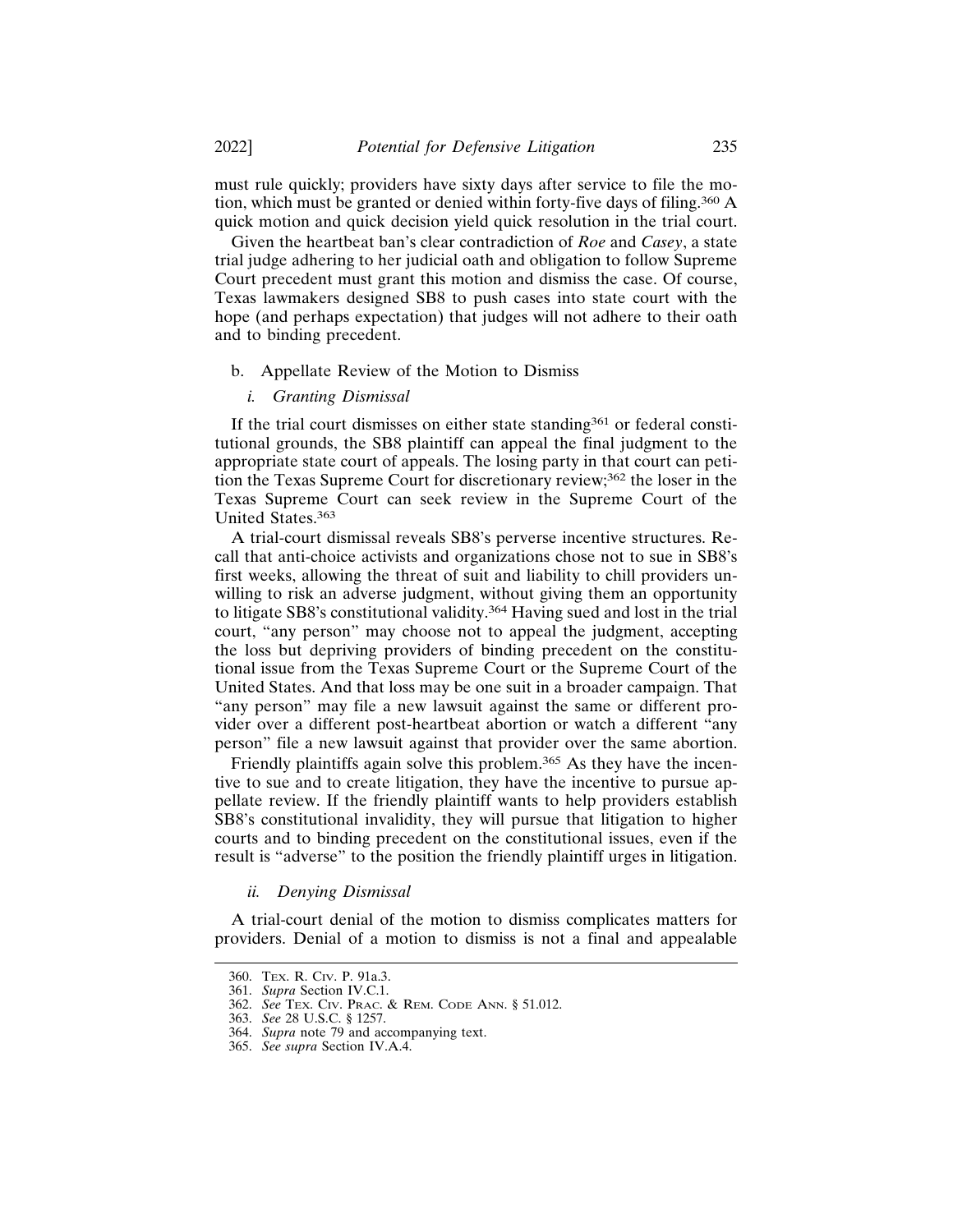order.366 Providers must continue in the trial court, prolonging the process and delaying resolution of the central constitutional question.<sup>367</sup> Texas law provides two mechanisms for immediate review of the denial of the motion to dismiss.

One is a writ of mandamus, which is more available under Texas practice than federal practice.368 Mandamus is proper if the trial court clearly fails to properly apply the law and the benefits of mandamus review outweigh the costs, considering the facts and public policy.<sup>369</sup> Given SB8's blatant contradiction of *Roe* and *Casey*, a decision denying dismissal and refusing to declare the fetal-heartbeat ban constitutionally invalid constitutes a clear failure to properly apply the law. Public policy favors immediate review of the denial,<sup>370</sup> given the potential for numerous identical SB8 suits and the serious constitutional issues involved.

A second option, more complex and time-consuming, is a permissive interlocutory appeal on a "controlling question of law" subject to a "substantial ground for difference of opinion" when "an immediate appeal from the order may materially advance" the suit's resolution.371 A declaration that the fetal heartbeat prohibition is valid satisfies that standard— SB8's constitutional validity is a pure question of controlling law that has not been judicially resolved, and reversal means the prohibition is invalid and the SB8 action must be dismissed. Interlocutory review is discretionary; the trial court and court of appeals must agree that the order is worthy of immediate review.<sup>372</sup>

After the court of appeals asserts jurisdiction via either mandamus or interlocutory review and decides the substantive issues, the Texas Supreme Court can review that decision and establish binding precedent for Texas courts.373 The Supreme Court of the United States can review the state supreme court decision.<sup>374</sup>

Texas procedure's greater receptivity to nonfinal appellate review minimizes the objection and concern that defensive litigation is slower than offensive.375 A quick denial of the motion to dismiss plus broad interlocutory review of an (obviously incorrect) decision allowing the action to

<sup>366.</sup> City of Beaumont v. Guillory, 751 S.W.2d 491, 492 (Tex. 1988); N.E. Indep. Sch. Dist. v. Aldridge, 400 S.W.2d 893, 895 (Tex. 1966); TEX. CIV. PRAC. & REM. CODE §§ 51.011-.016.

<sup>367.</sup> Offensive litigation can be speedier than defensive litigation because the rights holder seeks preliminary injunctive relief and the grant or denial of preliminary relief is immediately appealable as of right. 28 U.S.C. § 1292(a)(1); Wasserman & Rhodes, *supra* note 27, at 1053–54.

<sup>368.</sup> *See* 6 MCDONALD & CARLSON, *supra* note 357, § 35:1; Charles W. "Rocky" Rhodes, *Demystifying the Extraordinary Writ: Substantive and Procedural Requirements for the Issuance of Mandamus*, 29 ST. MARY'S L.J. 525, 528–30 (1998).

<sup>369.</sup> *See In re* Prudential Ins. Co. of Am., 148 S.W.3d 124, 135–36 (Tex. 2004).

<sup>370.</sup> *Cf. In re* Essex Ins. Co., 459 S.W.3d 524, 528 (Tex. 2014).

<sup>371.</sup> TEX. CIV. PRAC. & REM. CODE ANN. § 51.014(d).

<sup>372.</sup> TEX. R. CIV. P. 168; TEX. R. APP. P. 28.3(a).

<sup>373.</sup> *See* TEX. CONST. art. V, § 3.

<sup>374.</sup> *See* 28 U.S.C. § 1257.

<sup>375.</sup> *See* Wasserman & Rhodes, *supra* note 27, at 1051–54.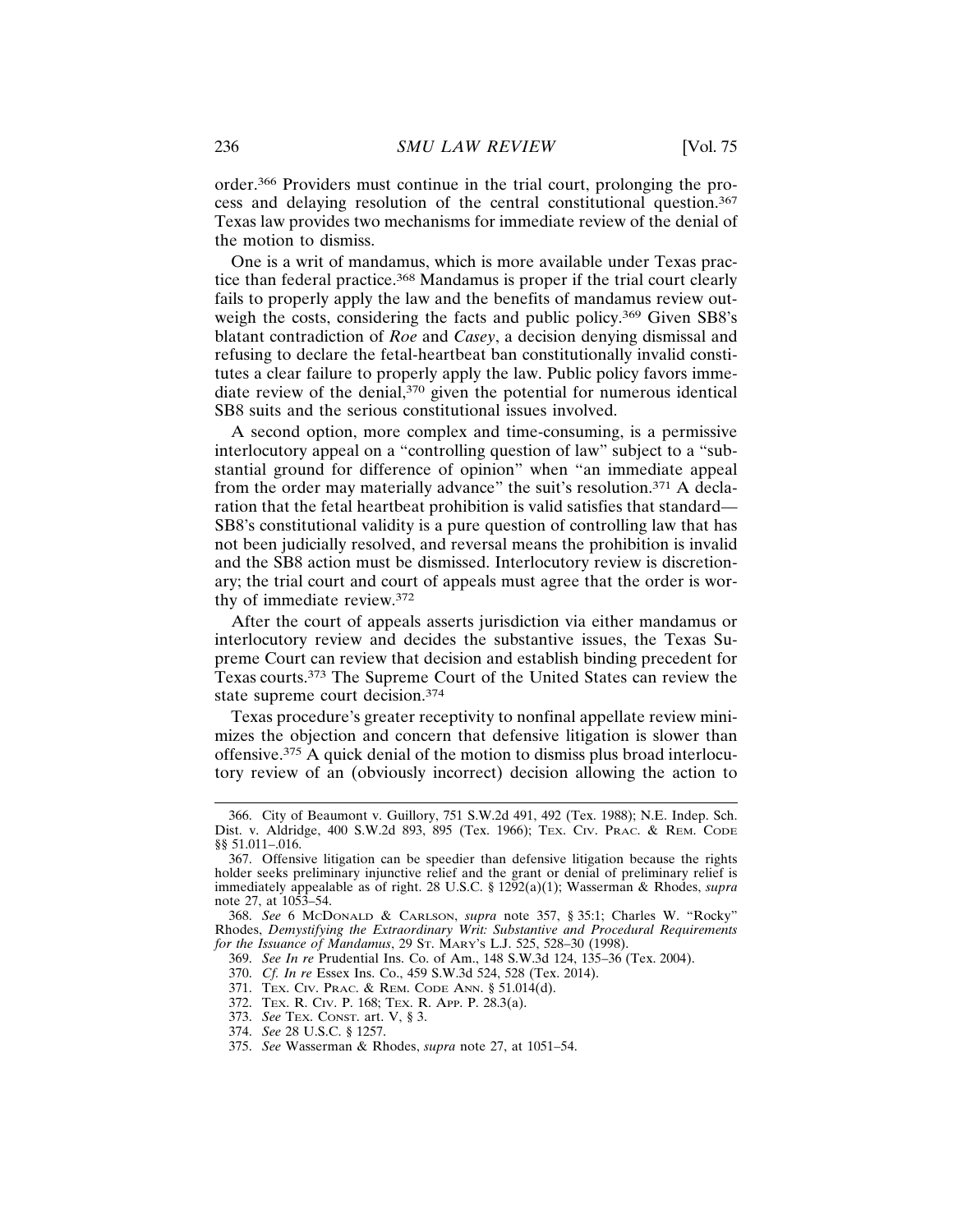continue could allow an SB8 case to move through the courts as quickly as an offensive case. On the other hand, the discretionary nature of these doctrines and the political controversy surrounding SB8 incentivize courts to slow-walk these cases.

## c. Abatement of Multiple Suits

Providers worry about the risk of multiple simultaneous suits by multiple non-friendly plaintiffs across the state. Although one plaintiff can recover for one post-heartbeat abortion,<sup>376</sup> multiple plaintiffs can force a provider to defend multiple suits over that abortion. And if providers continue business as usual by performing all abortions, multiple plaintiffs may target multiple abortions.377 Obtaining dismissal and appellate review of one lawsuit over one abortion does not relieve providers of the cost and burden of litigating a campaign of lawsuits.

Texas offers a solution in the plea in abatement,<sup>378</sup> in which a court may abate one action in deference to another ongoing action, considering the practicalities and "the interrelation[ship] of the subject matter of the two suits."379 Abatement is not mandatory when suits do not involve the same parties.380 And appellate review of denial of abatement is under an abuse of discretion standard.<sup>381</sup>

Abatement of subsequent suits offers an appropriate response to an avalanche of SB8 lawsuits. Every suit raises the legal question of SB8's constitutional validity and the precedent established in the first action resolves or helps resolve others. That every SB8 plaintiff litigates public rather than personal interests strengthens the argument for abatement. Abating *B*'s lawsuit in deference to *A*'s lawsuit does not deprive *B* of the opportunity to litigate and vindicate distinct personal rights, as *B* and *A* act on behalf of the same public. This process lowers costs and allows providers to focus on litigating and prevailing in one case against one enforcer, as they might in offensive litigation.

d. Suspension of Judgments

A final monetary judgment against a provider appears unlikely. The trial court will grant or deny the motion to dismiss and either decision should be immediately appealed,<sup>382</sup> if the losing "any person" does not give up. But providers may fear having to litigate to a final judgment in the trial court and incurring substantive judgments as a condition of seeking review. Following the trial in *New York Times Co. v. Sullivan* and as the case wound through the Alabama Supreme Court and to the Supreme

<sup>376.</sup> TEX. HEALTH & SAFETY CODE ANN. § 171.208(c).

<sup>377.</sup> *See id.* § 171.208(b)(2).

<sup>378.</sup> *See* 2 MCDONALD & CARLSON, *supra* note 357, at § 9:20.

<sup>379.</sup> Dolenz v. Cont'l Nat'l Bank of Fort Worth, 620 S.W.2d 572, 575 (Tex. 1981) (quoting Timon v. Dolan, 244 S.W.2d 985, 987 (Tex. App.—San Antonio 1951, no writ)).

<sup>380.</sup> *See id.*

<sup>381.</sup> *Id.*

<sup>382.</sup> *See, e.g.*, Kasky v. Nike, Inc., 45 P.3d 243, 302–04 (Cal. 2002).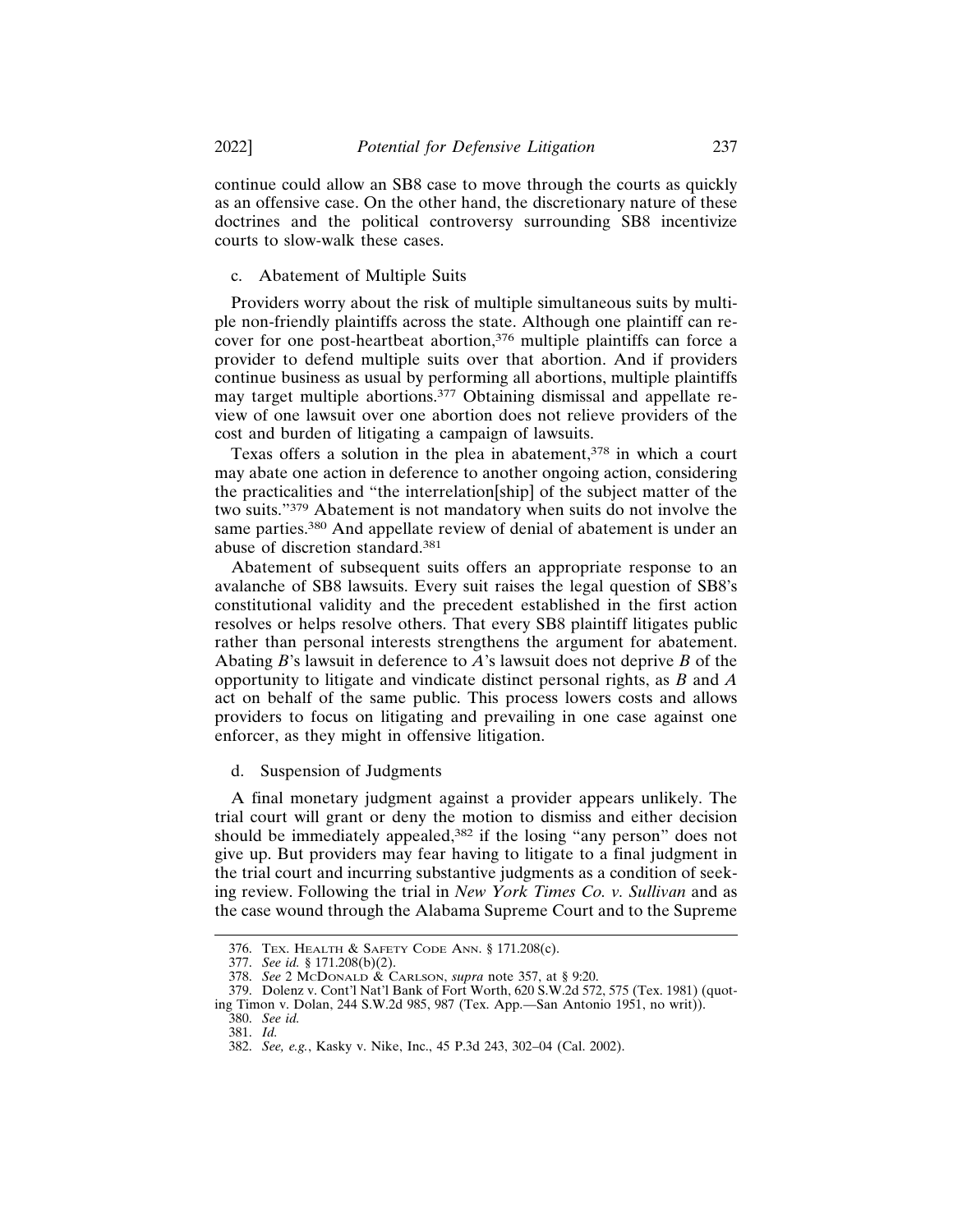Court of the United States, Sullivan sought to collect on the judgment from the four individual defendants; the state seized and auctioned their automobiles and real estate to satisfy the judgment, driving one defendant from Alabama for a ministry in Ohio.<sup>383</sup>

Providers facing adverse judgments can suspend enforcement of the judgment pending a final "adverse judgment . . . on appeal."384 This eases the financial threat of defensive litigation, as providers need not pay damages or may not have to comply with an injunction until they have exhausted all appeals.

This process is not costless, however. Providers must file a supersedeas bond, post a cash deposit, obtain an order of alternate security from the court, or enter into a private supersedeas agreement negotiated by the parties.385 The bond or cash deposit must be in the amount of compensatory damages, costs, and anticipated interest during the course of the appeal, not exceeding the lesser of \$25 million or half the current net worth of the judgment debtor.386 The trial court may suspend injunctive relief pending appeal, with the defendant filing security to cover a loss or damage to the plaintiff caused by the delay on appeal.<sup>387</sup> If the Texas Supreme Court affirms a judgment against providers, it can stay issuance of the mandate pending a petition for certiorari to the Supreme Court of the United States, if the state court determines "that the grounds [for review] are substantial," and that "serious hardship" would result if the mandate issued and the Supreme Court later reversed the judgment.<sup>388</sup>

## *3. Raising Defenses in State Court*

Channeled into a defensive posture, providers assert SB8's constitutional defects as defenses to liability—a basis for the court to dismiss the enforcement suit or otherwise enter judgment in their favor, denying SB8 plaintiffs their sought remedies and protecting providers from liability.

SB8 purports to limit the defenses available to rights holders in state litigation.389 Providers cannot assert patients' reproductive rights unless they can show third-party standing.390 This bars providers from raising the primary defense that the substantive ban on post-heartbeat abortion—prohibiting a large swath of pre-viability abortions—violates pregnant people's rights under the Fourteenth Amendment as interpreted in *Roe* and *Casey*. Providers cannot avoid liability because the post-heart-

<sup>383.</sup> LEWIS, *supra* note 145, at 162; *supra* text accompanying note 148.

<sup>384.</sup> *See* TEX. R. APP. P. 24.1.

<sup>385.</sup> *See id.* 24.1(a).

<sup>386.</sup> *Id.*  $24.2(a)(1)$ . The trial court must also lower the required security to an amount that will not cause the judgment debtor "substantial economic harm" upon a finding that the full amount would cause such harm. *Id.* 24.2(b).

<sup>387.</sup> *See id.*  $24.2(a)(3)$ . These trial court orders on suspending judgments are then subject to appellate review in the court of appeals and by mandamus from the state supreme court. *See In re* Smith, 192 S.W.3d 564, 567–68 (Tex. 2006) (per curiam).

<sup>388.</sup> TEX. R. APP. P. 18.2.

<sup>389.</sup> *See* TEX. HEALTH & SAFETY CODE § 171.208(e).

<sup>390.</sup> *See supra* note 61 and accompanying text.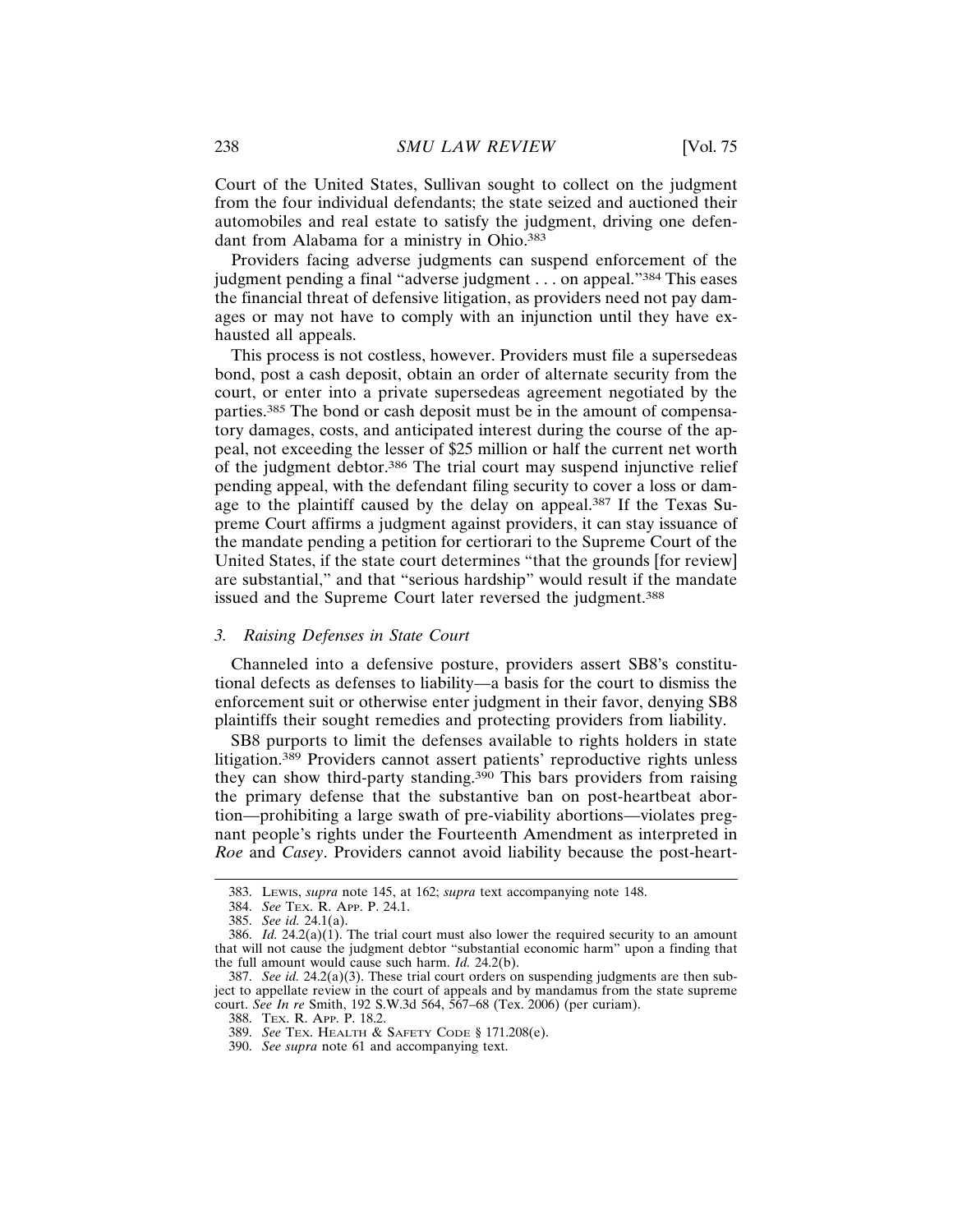beat abortion was lawful at the time of performance under existing judicial precedent or court order.391 If the Court overrules *Roe* and *Casey*, "any person" can sue and recover over an abortion performed before precedent changed. This creates practical retroactivity—a provider may be liable for conduct that at the time could not provide a basis for liability.392

Whether these limitations are constitutionally valid and whether they stymie providers and advocates in defending these suits is beyond the scope of this paper. For our purposes, it is enough that constitutional defects in state procedures can be raised and adjudicated in the defensive proceedings, with state resolution providing a federal issue for Supreme Court review.393 To the extent the limitations on defenses are constitutionally invalid, state judges must disregard them in SB8 litigation and allow rights holders to raise all defenses they are constitutionally entitled to pursue, just as state judges must disregard an invalid substantive claimproviding law.

## *4. Review in the Supreme Court of the United States*

Pushing providers onto defense in state court does not thwart federal judicial review of the constitutional validity of the heartbeat ban and any limits on defenses. Defensive litigation delays the federal forum to the end of the process and shifts it to appellate rather than original jurisdiction, via review and reversal by the Supreme Court of the United States.394 But providers may not find this option satisfactory.

#### a. Time and Risk

Providers remain on the defensive, waiting for a random plaintiff to initiate a lawsuit at a random moment and perhaps in a far-flung Texas county. Meanwhile, they are chilled in the exercise of constitutionally protected conduct or must risk violating state law and subjecting themselves to liability as a condition of vindicating their constitutional rights. All to the detriment of patients seeking reproductive-health services. And the federal forum comes at the end of expensive and time-consuming defensive litigation through the three-tiered state judiciary, imposing the costs, burdens, and expenses of a longer state-court litigation process.

#### b. Discretionary Review

The federal forum is not guaranteed because all Supreme Court review is by certiorari; the Court will take the case if the Justices want to hear

<sup>391.</sup> *See supra* notes 62–63 and accompanying text.

<sup>392.</sup> *See* Charles W. "Rocky" Rhodes, *Loving Retroactivity*, 45 FLA. ST. U. L. REV. 383, 411–19 (2018).

<sup>393.</sup> *See, e.g.*, Nelson v. Colorado, 137 S. Ct. 1249, 1252 (2017); Phila. Newspapers, Inc. v. Hepps, 475 U.S. 767, 770 (1986).

<sup>394. 28</sup> U.S.C. § 1257(a).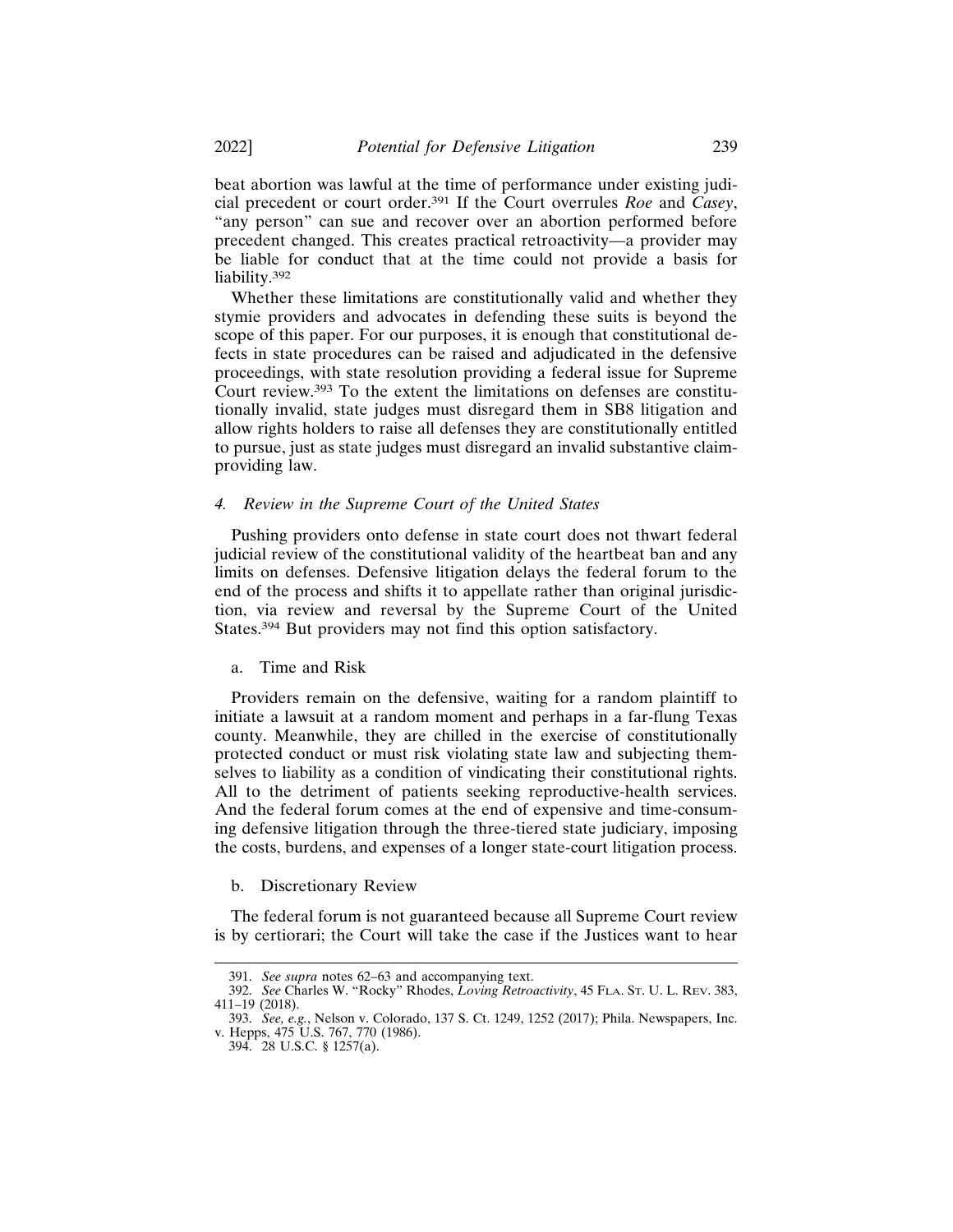it.395 Prior to 1988, the Court exercised appellate (mandatory) jurisdiction over state-court judgments declaring state law valid in the face of a federal constitutional challenge.396 The legislatively desired outcome of an SB8 suit is that the Texas courts reject providers' Fourteenth Amendment defenses and find the statute constitutionally valid.

Such a case would have required Supreme Court review, making SB8 challenges a casualty of the Court's shift to an all-discretionary docket. Critics argue that change transformed the Court from a judicial body to a super-legislature, controlling its agenda and seeking out and deciding "controversial questions" at a macro level rather than resolving cases at a micro level.<sup>397</sup> The Court's docket has shrunk for the past three decades, with October Term 2019 featuring the fewest argued cases since the Civil War.398 State-court cases declined as part of the docket following the shift to all-discretionary review,<sup>399</sup> suggesting Congress and the Court succeeded in withdrawing these cases from the docket.400 The combination of all-discretionary review and the shrinking docket explains providers' imperative for offensive litigation in federal court;<sup>401</sup> with no guarantee of Supreme Court review, defensive state-court litigation does not ensure review by an Article III court.

Although discretionary, review seems likely in any SB8 case. A statecourt judgment declaring valid a ban on pre-viability abortions conflicts with Supreme Court precedent in *Roe* and *Casey*, a common basis for Supreme Court review.402 Although not obligated, the Court often exercises its discretion to hear cases challenging the constitutional validity of state law, regardless of whether the state court accepted or rejected the federal arguments.<sup>403</sup>

SB8's procedural uniqueness might attract the Court's attention, returning to the *New York Times Co. v. Sullivan* analogue.<sup>404</sup> *New York Times* fit the Warren Court's larger jurisprudential project of expanding

399. Hellman, *National Law*, *supra* note 140, at 411 & tbl.1; Charles W. "Rocky" Rhodes, *What Conservative Constitutional Revolution? Moderating Five Degrees of Judicial Conservatism After Six Years of the Roberts Court*, 64 RUTGERS L. REV. 1, 48–51 (2011). 400. Boskey & Gressman, *supra* note 396, at 96; Hartnett, *supra* note 397, at 1732.

401. Wasserman & Rhodes, *supra* note 27, at 1057; *supra* notes 397–400 and accompanying text.

402. SUP. CT. R. 10(c).

403. *See, e.g.*, Lawrence Gene Sager, *Fair Measure: The Legal Status of Underenforced Constitutional Norms*, 91 HARV. L. REV. 1212, 1243–44, 1260–61 (1978).

404. *Supra* notes 143–47 and accompanying text.

<sup>395. 28</sup> U.S.C. § 1257(a); Wasserman, *supra* note 146, at 912.

<sup>396. 28</sup> U.S.C. § 1257(2) (1982) (amended 1988); Bennett Boskey & Eugene Gressman, *The Supreme Court Bids Farewell to Mandatory Appeals*, 121 F.R.D. 81, 95–96 (1988); Hellman, *National Law*, *supra* note 140, at 409.

<sup>397.</sup> Edward A. Hartnett, *Questioning Certiorari: Some Reflections Seventy-Five Years* After the Judges' Bill, 100 COLUM. L. REV. 1643, 1716-18, 1733-34 (2000); Boskey & Gressman, *supra* note 396, at 95–96; Paul D. Carrington, *Politics and Civil Procedure Rulemaking: Reflections on Experience*, 60 DUKE L.J. 597, 599–600 (2010).

<sup>398.</sup> Adam Feldman, *Empirical SCOTUS: Something We Haven't Seen in the Supreme Court Since the Civil War*, SCOTUSBLOG (Apr. 16, 2020, 5:22 PM), https:// www.scotusblog.com/2020/04/empirical-scotus-something-we-havent-seen-in-the-supremecourt-since-the-civil-war [https://perma.cc/4SUU-8FTJ].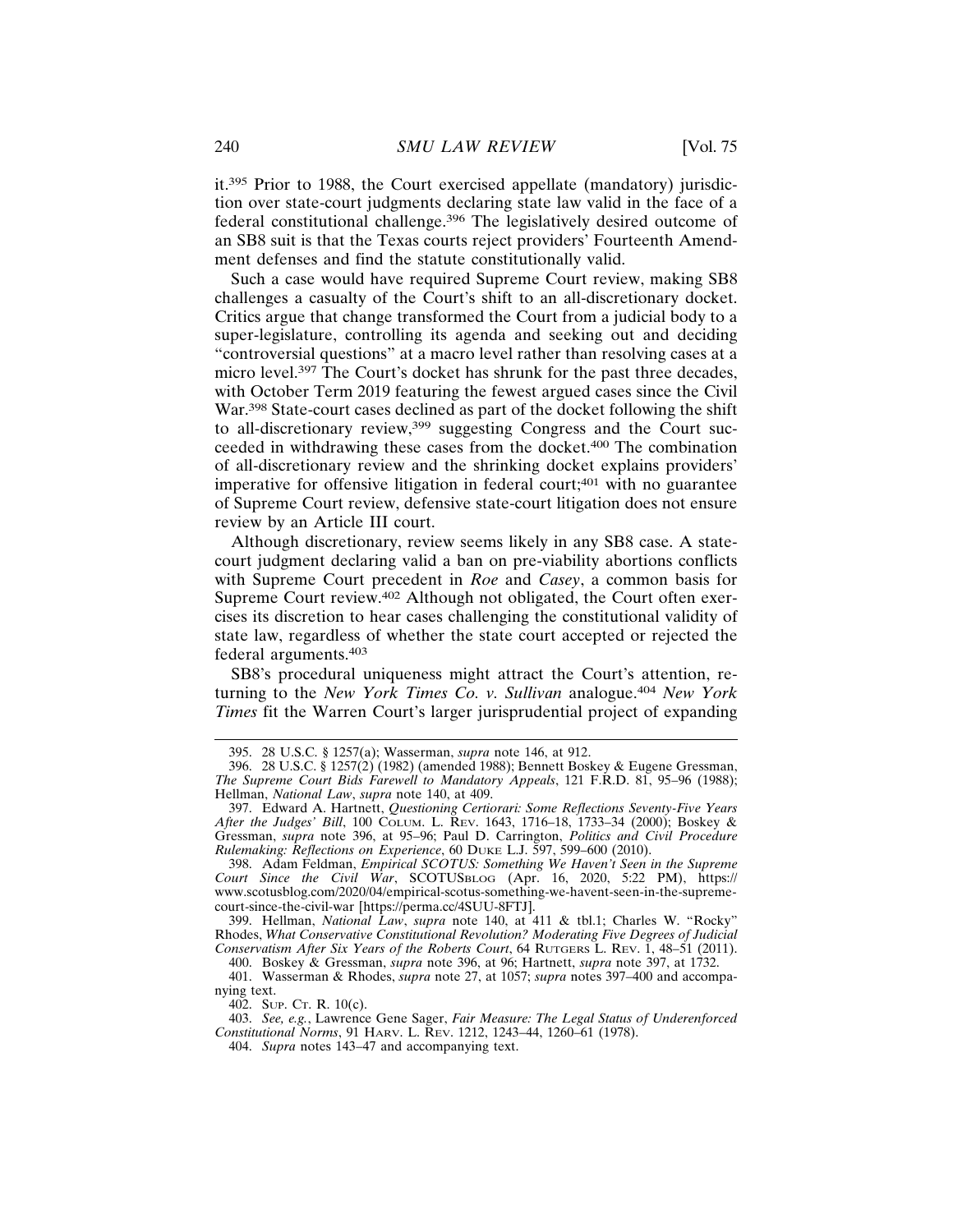First Amendment liberties in disputes touching race and civil rights during a volatile historical period.405 And the case involved dubious harm to a random plaintiff from an innocuous publication that did not warrant a half-million-dollar judgment.<sup>406</sup> The current Court does not share a jurisprudential project of expanding constitutional rights to reproductive freedom—quite the opposite, as the Court may be receptive to new limitations on abortion, if not to overruling *Roe* and *Casey*. 407 But everyone recognizes SB8's unusual structure and its obvious constitutional invalidity under current precedent.408 Assuming the Court does not overrule *Roe* and *Casey* in *Dobbs*, it is difficult to believe the Justices would not address SB8's constitutional validity when presented with a procedurally appropriate vehicle at the appropriate time—one originating in Texas court, litigated defensively, and coming from Texas's highest court.

## c. Finality

The Court reviews "[f]inal judgments or decrees rendered by the highest court of a State in which a decision could be had."409 This requires litigants to exhaust the state judiciary before getting to federal court. The availability of the federal forum thus may depend on how Texas courts resolve the constitutional issues and when. It also may depend on how much Texas judges and the Justices wish to expedite this unusual case.

The simplest case is the most appropriate outcome under *Roe* and *Casey*. The state court dismisses the SB8 action; the losing "any person" appeals to the state court of appeals and state supreme court; and the state supreme court's decision affirming the lower courts is final.410 Further litigation depends on the basis for the court's decision. If the Texas Supreme Court decides the plaintiff lacks standing under state law, the case ends, as the state supreme court has the final word on state law.411 If the Texas Supreme Court resolves the federal issues by declaring SB8 constitutionally invalid, the Supreme Court of the United States could review this final judgment as to federal law, although some argue that the Court's resources are not well spent on reviewing cases in which a state supreme court adopts an expansive view of the federal Constitution and

<sup>405.</sup> Blasi, *supra* note 285, at 482; Kalven, *supra* note 146, at 192; Logan, *supra* note 206, at 763–64; McGowan, *supra* note 206, at 513–14; Neuborne, *supra* note 204, at 79; Wasserman, *supra* note 146, at 836–37.

<sup>406.</sup> Wasserman, *supra* note 146, at 912; s*ee also* Papandrea, *supra* note 146, at 234–37; Frederick Schauer, *Harm(s) and the First Amendment*, 2011 SUP. CT. REV. 81, 105–06.

<sup>407.</sup> ZIEGLER, *supra* note 11, at 205–06; Wasserman, *supra* note 291, at 59; *see also* Dobbs v. Jackson Women's Health, 141 S. Ct. 2619 (2021) (granting certiorari in part); *Dobbs* Transcript of Oral Argument, *supra* note 8, at 9–11.

<sup>408.</sup> *See, e.g.*, Whole Woman's Health v. Jackson, 141 S. Ct. 2494, 2494 (2021) (per curiam).

<sup>409. 28</sup> U.S.C. § 1257(a).

<sup>410.</sup> *See supra* notes 361–62 and accompanying text.

<sup>411.</sup> *See* Michigan v. Long, 463 U.S. 1032, 1040–42 (1983).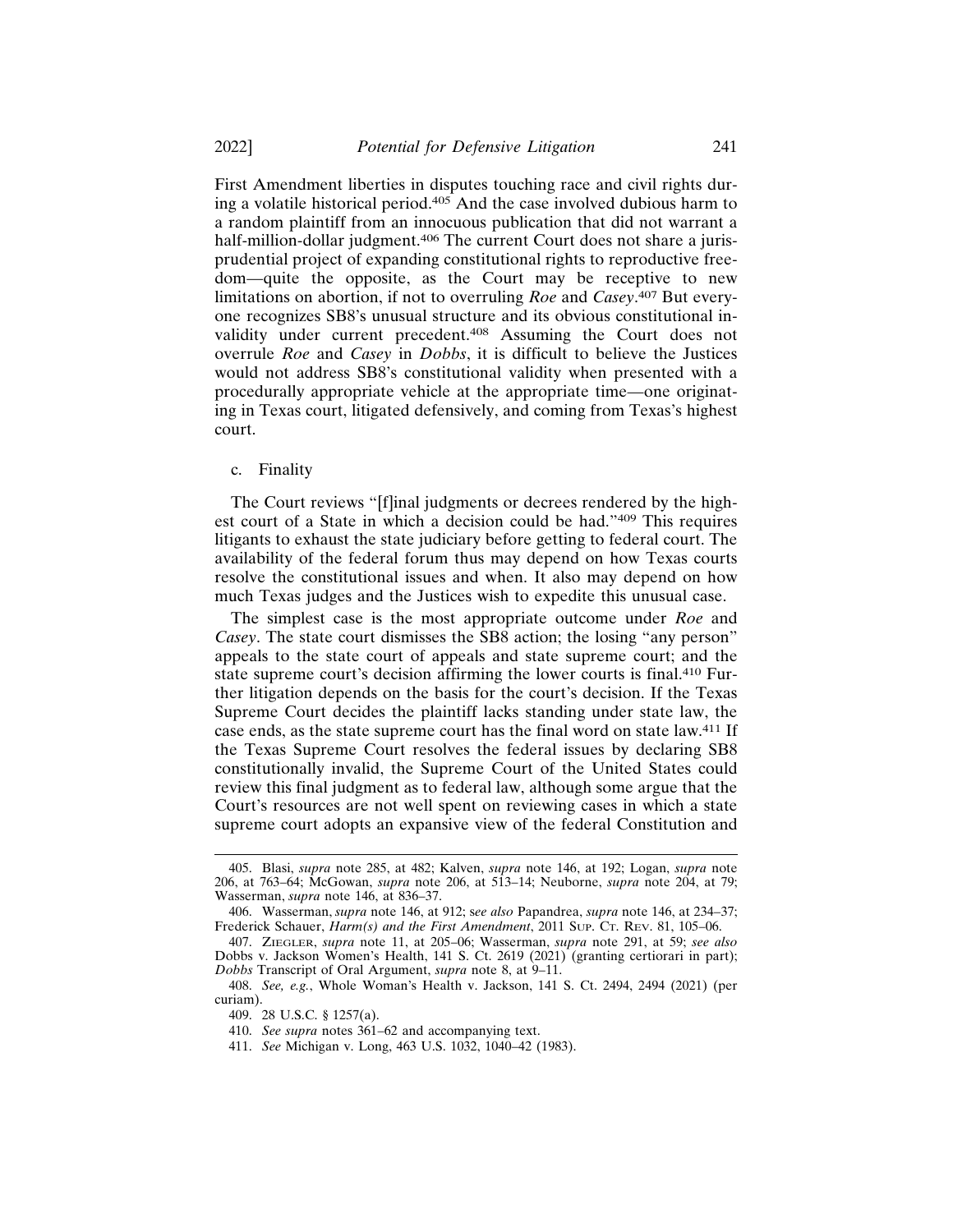declares state law invalid.<sup>412</sup>

The case becomes complicated if the Texas Supreme Court declares SB8 constitutionally valid and allows the SB8 action to proceed. The litigation is not complete if further trial-court proceedings remain on the merits of the SB8 claim.

The Court takes a "practical" approach to § 1257 finality, recognizing several categories of cases in which the Court treats a judgment of a state's highest court as final when the federal issues (the only thing the Court can address) are final and reviewable, even if further state-court litigation on state issues remains.<sup>413</sup> Two categories might apply to render final and appealable a state-court decision declaring SB8 valid.

The first covers cases in which the state court renders a conclusive judgment on the federal issue and the outcome of further proceedings is preordained, as where the party seeking review has no defense other than his federal rights and cannot prevail at trial on the facts or on any nonfederal grounds.414 Further state proceedings "result in a completely unnecessary waste of time," delaying inevitable review.<sup>415</sup> A typical SB8 action fits this category if the provider admits performing the challenged post-heartbeat abortion,416 as Dr. Braid did in announcing his actions in a national newspaper.417 He cannot deny having performed a statutorily prohibited abortion; his only defense is that he cannot be liable under a law that is invalid under the federal Constitution, a defense the state supreme court has rejected. His liability on the state claim is preordained; further proceedings waste time and delay inevitable, dispositive federal review.

The Court established the second, more controversial<sup>418</sup> category in *Cox*. A sexual-assault victim's father brought state-court statutory and common law privacy claims against a news station for publishing the victim's name.419 The Georgia Supreme Court held that a statute prohibiting outlets from publishing such information did not violate the First Amendment and that a common law tort claim could proceed on remand.<sup>420</sup>

Although further state-court proceedings remained, the Supreme Court treated the state supreme court judgment as final and review-

417. *See supra* note 30 and accompanying text.

419. *Cox*, 420 U.S. at 473–74.

<sup>412.</sup> *See* Kansas v. Carr, 577 U.S. 108, 127 (2016) (Sotomayor, J., dissenting); *Long*, 463 U.S. at 1067–68 (Stevens, J., dissenting); Sager, *supra* note 403, at 1243–44, 1260–61.

<sup>413.</sup> Cox Broad. Corp. v. Cohn, 420 U.S. 469, 477–78 & n.7 (1975).

<sup>414.</sup> *Id.* at 479 (citing Mills v. Alabama, 384 U.S. 214 (1966)); REDISH, *supra* note 279, at 254–55.

<sup>415.</sup> *Cox*, 420 U.S. at 479.

<sup>416.</sup> *Cf. Mills*, 384 U.S. at 215–16. In *Mills*, the newspaper editor conceded that he wrote and published an election-day endorsement in violation of state law. *Id.* at 217. Thus, although the Alabama Supreme Court "remanded the case to the trial court for further proceedings," the decision was "final" because the trial court had no choice but to convict Mills for "wr[iting] and publish[ing] the editorial." *Id.*

<sup>418.</sup> REDISH, *supra* note 279, at 256–57.

<sup>420.</sup> *Id.* at 474–75.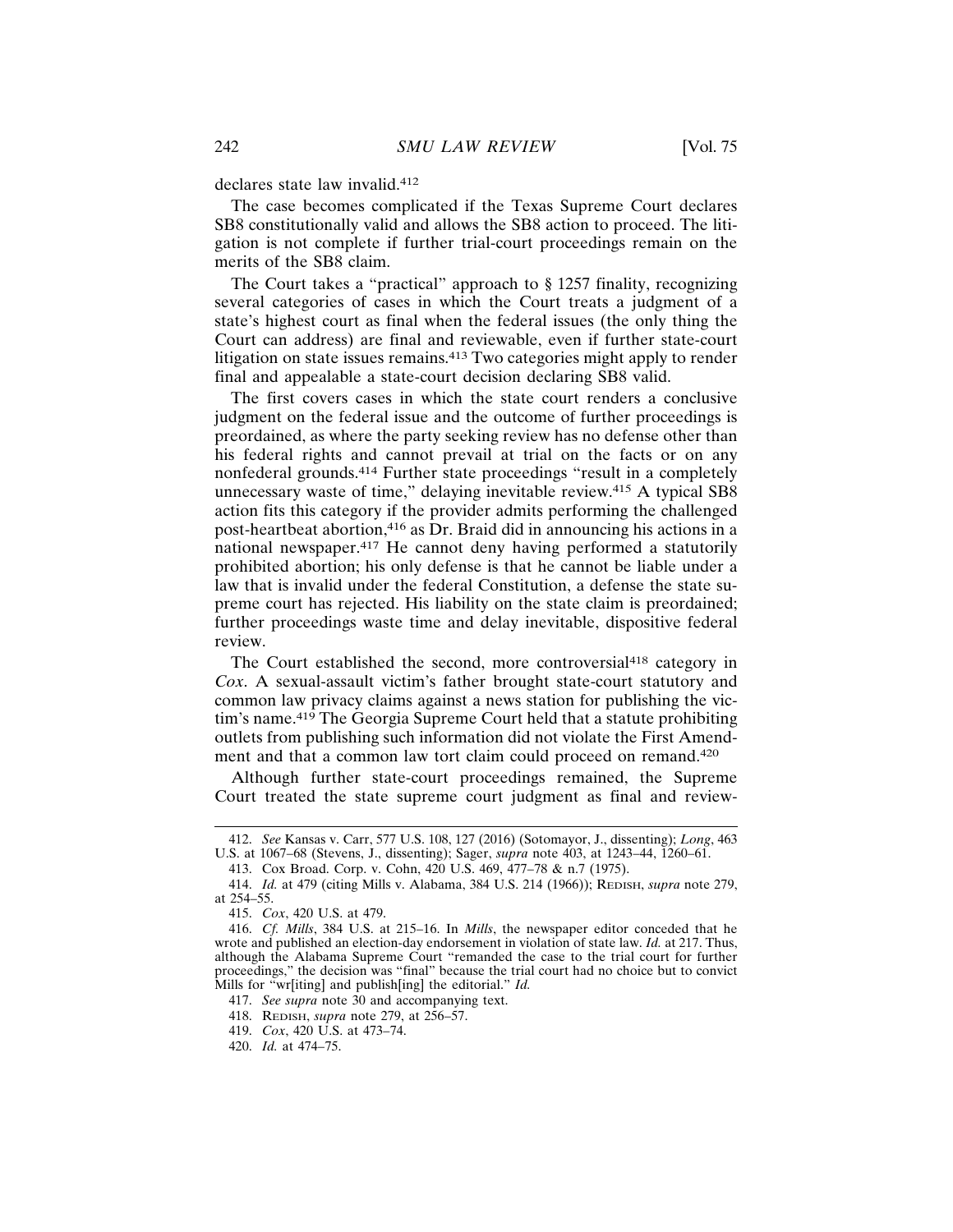able.421 The state court had finally decided the federal issue of the state statute's constitutional validity and allowed claims based on publication of the name to proceed.422 Further state-court proceedings would cover nonfederal issues.423 The party seeking review (the broadcaster in *Cox*) "might prevail on . . . nonfederal grounds, rendering unnecessary review of the federal issue," while immediate reversal on the federal issue precludes further state proceedings.424 And failing to immediately review the state-court decision might "seriously erode federal policy," by leaving in place binding (within the state) precedent on the federal issue that might chill other speakers.<sup>425</sup>

*Cox* renders final and appealable a Texas Supreme Court judgment declaring SB8 valid and allowing the action to continue. The court's determination that SB8 is constitutionally valid is final. Providers and advocates could prevail on state-law grounds in state court (such as by showing that no heartbeat had been detected or that a medical emergency existed), depriving the Supreme Court of the opportunity to review the federal constitutional question. Immediate reversal of the state court on the federal issue and immediate declaration that the fetal-heartbeat ban is constitutionally invalid ends the litigation. And allowing, even temporarily, a binding-in-Texas opinion declaring valid a prohibition on abortions at six weeks of pregnancy seriously erodes the federal constitutional rights of women in Texas and the interests of providers who serve them, who operate in the shadow of a statute whose validity is in serious doubt.

d. Standing in the Supreme Court

A potential standing problem looms for Supreme Court review. If an SB8 plaintiff lacks standing to bring the lawsuit in an Article III court, 426 how can an Article III court review the judgment in that lawsuit. That is, if the case could not have originated in a federal district court, the state judgment should not be reviewable by any federal court. In *ASARCO v. Kadish*, the Court stated:

When a state court has issued a judgment in a case where plaintiffs in the original action had no standing to sue under the principles governing the federal courts, we may exercise our jurisdiction on certiorari if the judgment of the state court causes direct, specific, and concrete injury to the parties who petition for our review, where the requisites of a case or controversy are also met.<sup>427</sup>

In other words, the state-court loser, harmed by an adverse state-court judgment, has standing to obtain Supreme Court review of that judgment and the underlying federal issues. Given the state's hoped-for course of

<sup>421.</sup> *Id.* at 485.

<sup>422.</sup> *Id.*

<sup>423.</sup> *Id.*

<sup>424.</sup> *Id.* at 482–83.

<sup>425.</sup> *Id.* at 483, 485–86; REDISH, *supra* note 279, at 257.

<sup>426.</sup> *See supra* Section IV.B.3.

<sup>427.</sup> *ASARCO Inc. v. Kadish*, 490 U.S. 605, 623–24 (1989).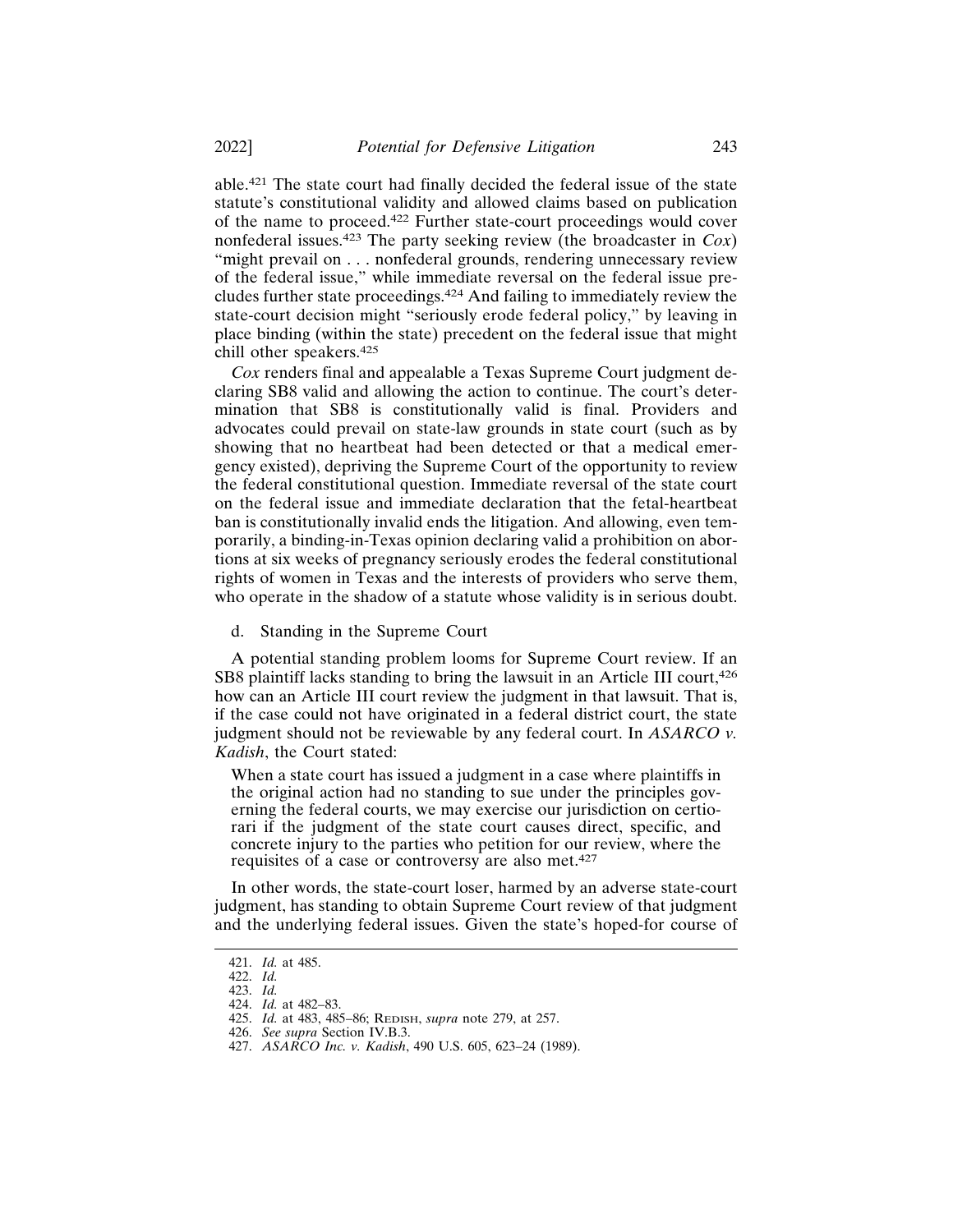SB8 litigation—a plaintiff without Article III standing sues and prevails in the Texas courts—*ASARCO* gives providers Article III standing to seek review of the state-court judgment.

But *ASARCO* may not eliminate all standing problems if providers lose on the federal constitutional question in the Texas courts and jurisdiction depends on the fourth *Cox* category. Such a case repeats the procedural muddle of *Nike v. Kasky*. 428

The California Supreme Court reversed dismissal, holding that Nike's press releases were commercial speech, did not enjoy complete First Amendment protection if false,<sup>429</sup> and could form the basis for civil liability. The Supreme Court of the United States granted certiorari, then dismissed as improvidently granted.<sup>430</sup>

Justices Stevens and Ginsburg concurred in the dismissal,431 while Justices Breyer, Kennedy, and O'Connor dissented.432 Justice Breyer argued that Nike had standing under a synthesis of *ASARCO* and the fourth *Cox* category433—Nike was injured by a state judgment and that judgment had practical finality under *Cox*. Stevens rejected this synthesis as improperly expanding *ASARCO*. He argued that *ASARCO* creates standing in the Supreme Court because an adverse final state-court judgment works a "direct, specific, and concrete injury," by "altering tangible legal rights."434 But the denial of the motion to dismiss in *Kasky* did not alter tangible rights or cause a direct, specific, and concrete injury; it required Nike to litigate further to vindicate those rights, but without finality and thus without an injury to establish Article III standing.<sup>435</sup>

Their points of departure illustrate a potential problem for reviewing SB8 cases in which the Texas Supreme Court determines that the Fourteenth Amendment does not bar the lawsuit and allows the state-law claims to continue. That produces the same interaction of *ASARCO* and *Cox*—an SB8 action that could not be litigated in federal court has not caused defendant providers a "direct, specific, and concrete injury" beyond having to litigate state-law issues in state court. This might prompt the Court to deny certiorari, requiring providers to litigate to a final judgment in state court and reach the Supreme Court on the constitutional claims after complete state-court litigation down the line. That renders defensive litigation longer, more burdensome, and more costly compared with the offensive litigation SB8 precludes,<sup>436</sup> to the detriment of reproductive freedom in Texas.

<sup>428.</sup> *Supra* notes 154–68 and accompanying text.

<sup>429.</sup> Kasky v. Nike, Inc., 45 P.3d 243, 262 (Cal. 2002).

<sup>430.</sup> *See* Nike, Inc. v. Kasky, 539 U.S. 654, 655 (2003) (per curiam).

<sup>431.</sup> *See id.* at 656–65 (Stevens, J., concurring).

<sup>432.</sup> *See id.* at 665–84 (Breyer, J., dissenting).

<sup>433.</sup> *See id.* at 669–70.

<sup>434.</sup> *Id.* at 662 (Stevens, J., concurring) (quoting ASARCO Inc. v. Kadish, 490 U.S. 605, 619, 623–24 (1989)).

<sup>435.</sup> *Id.* at 662–63, 662 & n.4.

<sup>436.</sup> *See supra* Section IV.C.4.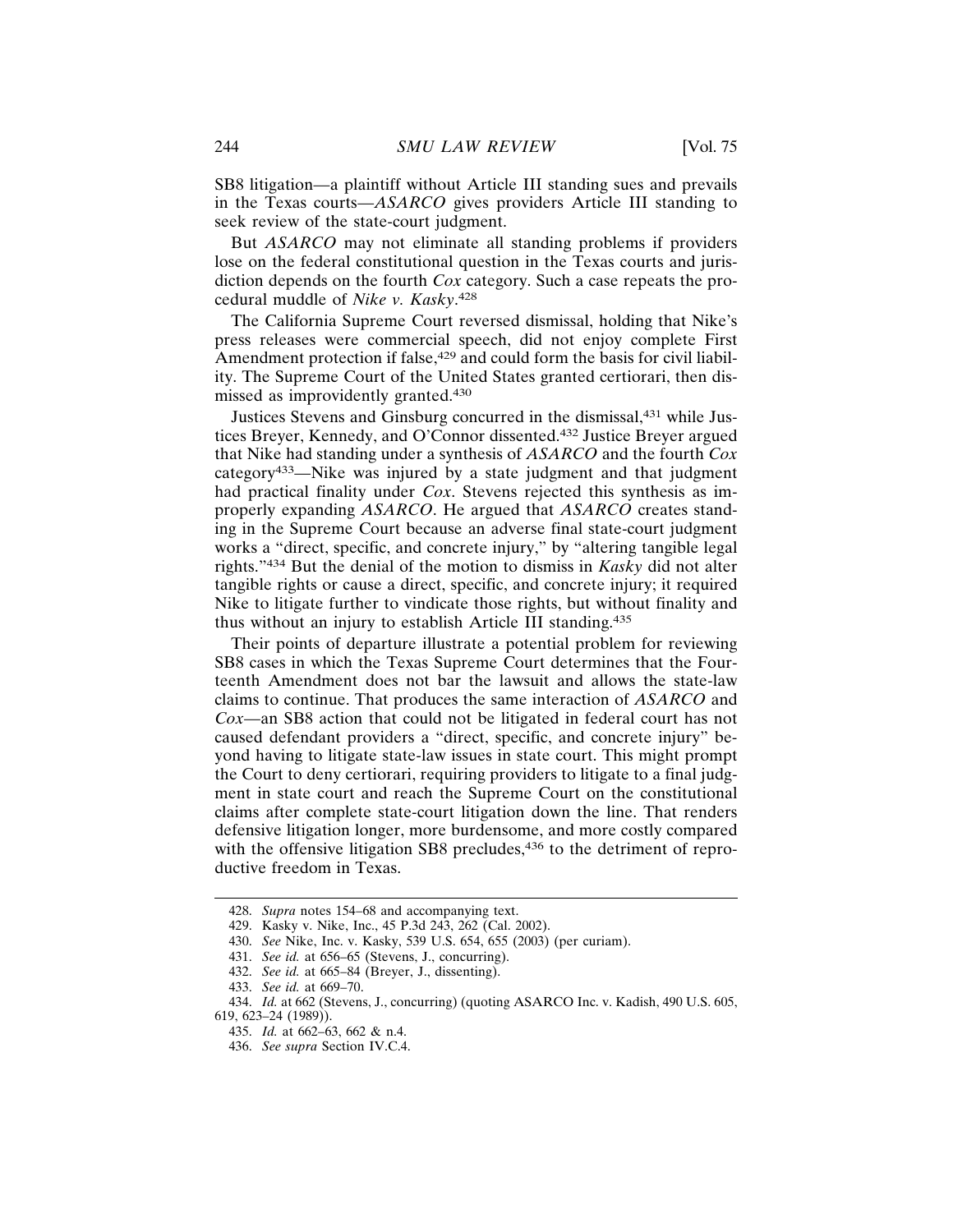#### D. THE LIMITED SCOPE OF DEFENSIVE LITIGATION

Constitutional remedies—issued through offensive or defensive litigation—are limited to the parties, contrary to common perception. Courts do not "strike down" or "block" invalid laws; courts stop their present and future enforcement.<sup>437</sup> And offensive litigation enjoins future enforcement not against all rights holders who might be subject to the law, but against the parties to the offensive litigation—defendant officials cannot enforce the challenged law against the parties to the case, but remain free to enforce that law or a similar law against non-parties.<sup>438</sup>

This is obvious in defensive litigation. Imagine *A* sues Planned Parenthood under SB8; Planned Parenthood defends on the grounds that the law is inconsistent with the Constitution; and the court agrees with Planned Parenthood that the law is constitutionally invalid and cannot be enforced as the rule of decision or provide a basis for liability. The court dismisses *A*'s lawsuit but does nothing more.

The opinion supporting the judgment functions as precedent that influences or dictates the outcome of future cases.439 But judicial precedent cannot prohibit another plaintiff from initiating a future SB8 enforcement action and attempting to litigate anew; it guarantees he loses when the new court adheres to that precedent and applies it to the new case.440 If a court has declared SB8 invalid in *A v. Planned Parenthood*, other actions may follow. *B* could sue Planned Parenthood over the same or a different abortion; *A* could sue Planned Parenthood over a different abortion; and *A* or *B* could sue Whole Woman's Health, a different provider, for a different abortion. Each suit fails before a court following precedent that SB8 is constitutionally invalid. But the provider must defend the action, with the attendant costs and burdens.

This is not unique to SB8 or private enforcement. An executive official could ignore binding precedent and bring a new action under a publicly enforceable law if willing to lose in court.441 Public officials do not follow this course, deterred by political pushback,<sup>442</sup> the threat of attorney's fees awarded to prevailing civil rights plaintiffs,<sup>443</sup> and the ethical obligations of government attorneys.444 This represents a problem under SB8 because private plaintiffs do not operate under the political checks that deter public officials. In fact, ideological commitments to stopping abortion

<sup>437.</sup> *See supra* notes 105–08 and accompanying text.

<sup>438.</sup> *See supra* notes 128–32 and accompanying text.

<sup>439.</sup> *See supra* note 132 and accompanying text.

<sup>440.</sup> *See* Wasserman, *supra* note 98, at 1125.

<sup>441.</sup> *See id.* at 1125–26.

<sup>442.</sup> *See* Tara Leigh Grove, *The Origins (and Fragility) of Judicial Independence*, 71 VAND. L. REV. 465, 498–99 (2018); Merrill, *supra* note 131, at 44; Neil S. Siegel, *Law Is Not Enough*, 45 OHIO N.U. L. REV. 197, 204 (2019); Kevin C. Walsh, *Judicial Departmentalism: An Introduction*, 58 WM. & MARY L. REV. 1713, 1719–20 (2017); Wasserman, *supra* note 98, at 1119.

<sup>443.</sup> *See* 41 U.S.C. § 1988(b); Miller v. Caudill, 936 F.3d 442, 445–46 (6th Cir. 2019); Wasserman, *supra* note 98, at 1128-29.

<sup>444.</sup> *See* Wasserman, *supra* note 98, at 1129–31.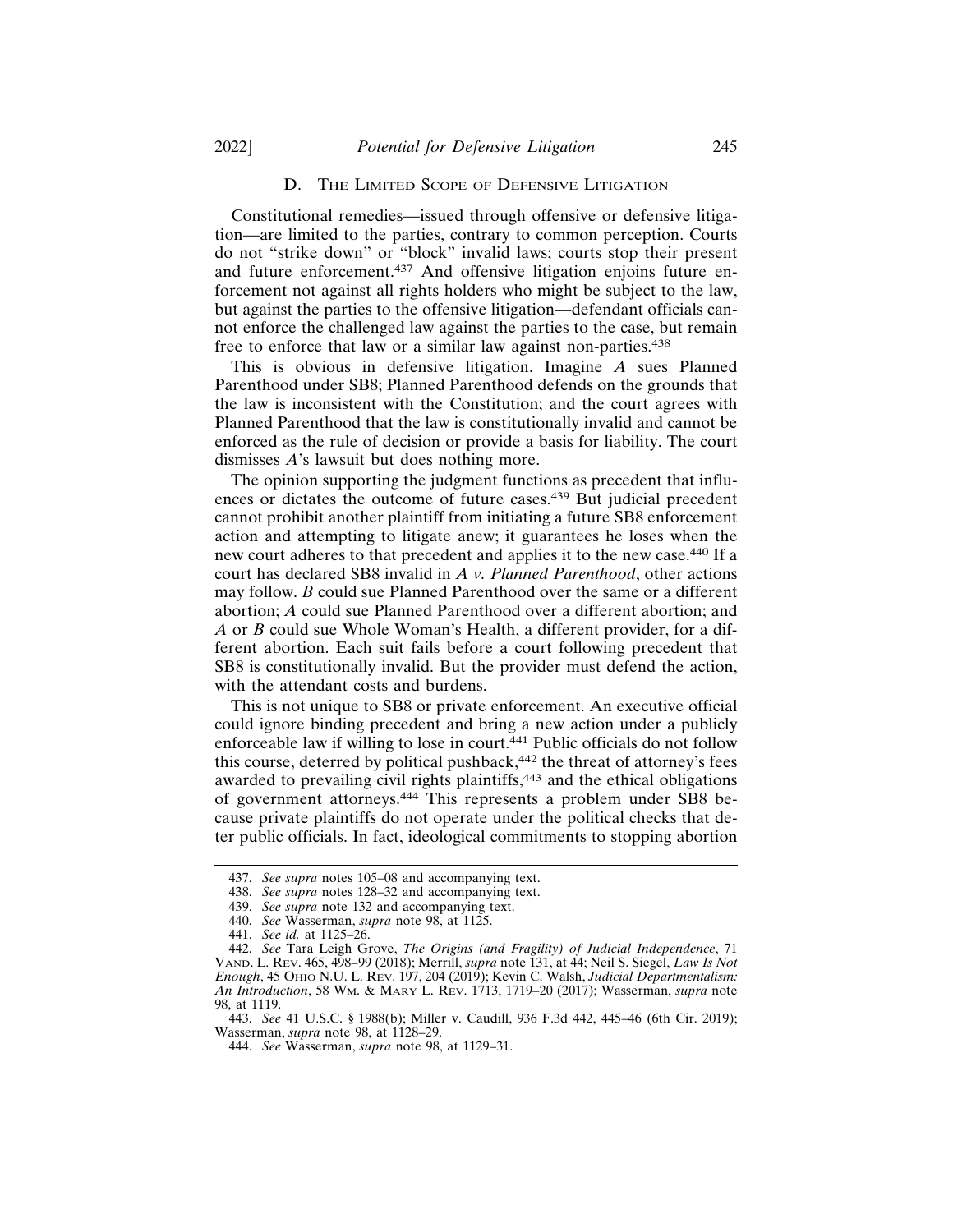may incentivize *A* to file repeated claims. This lends insidious force to SB8's prohibition on attorney's fees against losing plaintiffs or in favor of prevailing defendants, where the claim is meritless or groundless.445 It removes the most significant deterrent of baseless private litigation.<sup>446</sup>

#### E. THE PROBLEM OF NON-MUTUAL PRECLUSION

SB8's elimination of the defense of non-mutual preclusion<sup>447</sup> merits separate commentary because the fear of this provision reflects the outrage—the hypnosis448—and error surrounding SB8 procedure.

Historically, preclusion required "mutuality," meaning it applied in subsequent litigation involving the parties to the first case and prevented those parties from having to relitigate issues or claims on which they prevailed or from having the opportunity to relitigate filed issues or claims on which they lost.449 That changed in the mid-20th century, as courts and commentators recognized possible application of preclusion in Case 2 involving nonparties to Case 1.450 Contrary to ordinary Texas procedure, 451 however, non-mutuality does not apply to SB8 actions—a provider cannot benefit from judgment in Case *1* in litigating Case *2*.

Justice Sotomayor identified this as one way SB8 makes litigation "uniquely punitive" for providers, because "if they prevail, they remain vulnerable to suit by any other plaintiff anywhere in the State for the same conduct."<sup>452</sup> Justice Sotomayor imagined the abortion equivalent of Brainerd Currie's train wreck—instead of a train wreck injuring fifty people and each injured person filing a separate lawsuit that forces the railroad to defend each,<sup>453</sup> a provider performs a single abortion on which

447. CIV. PRAC. & REM. § 171.208(e)(5).

448. Colangelo, *supra* note 26, at 137.

449. *See* Zachary D. Clopton, *National Injunctions and Preclusion*, 118 MICH. L. REV. 1, 10–11 (2019); Brainerd Currie, *Mutuality of Collateral Estoppel: Limits of the* Bernhard *Doctrine*, 9 STAN. L. REV. 281, 281 (1957); Alan M. Trammell, *Demystifying Nationwide Injunctions*, 98 TEX. L. REV. 67, 93 (2019).

450. *See* Clopton, *supra* note 449, at 11; Currie, *supra* note 449, at 282; Trammell, *supra* note 449, at 94; Parklane Hosiery Co. v. Shore, 439 U.S. 322 (1979); Bernhard v. Bank of Am. Nat'l Tr. & Sav. Ass'n, 122 P.2d 892 (Cal. 1942).

451. Sysco Food Servs., Inc. v. Trapnell, 890 S.W.2d 796, 801–05 (Tex. 1994); Eagle Properties, Ltd. v. Scharbauer, 807 S.W.2d 714, 721 (Tex. 1990); Presidio Bridge Co. v. Tex. Dep't of Highways & Pub. Transp., 769 S.W.2d 720, 722 & n.2 (Tex. App.—Austin 1989, no writ).

452. Whole Woman's Health v. Jackson, 142 S. Ct. 522, 546 (2021) (Sotomayor, J., concurring in the judgment in part and dissenting in part).

453. Currie, *supra* note 449, at 281.

<sup>445.</sup> TEX. CIV. PRAC. & REM. CODE ANN. § 171.207(i). Courts might retain power to impose statutory sanctions for signing a frivolous pleading or motion. CIV. PRAC. & REM.  $$10.001 - .006$ .

<sup>446.</sup> The delegation of exclusive enforcement authority could mean SB8 plaintiffs act under color of state law and may be sued under 42 U.S.C. § 1983 for injunctive relief, damages, and attorney's fees. Wasserman & Rhodes, *supra* note 27, at 1079–84, 1092–94. "Any person" might hesitate to pursue further SB8 lawsuits, contrary to binding precedent, if in doing so he becomes a state actor subject to damages equaling the costs the provider incurred in defending that frivolous state-court lawsuit. *Id.*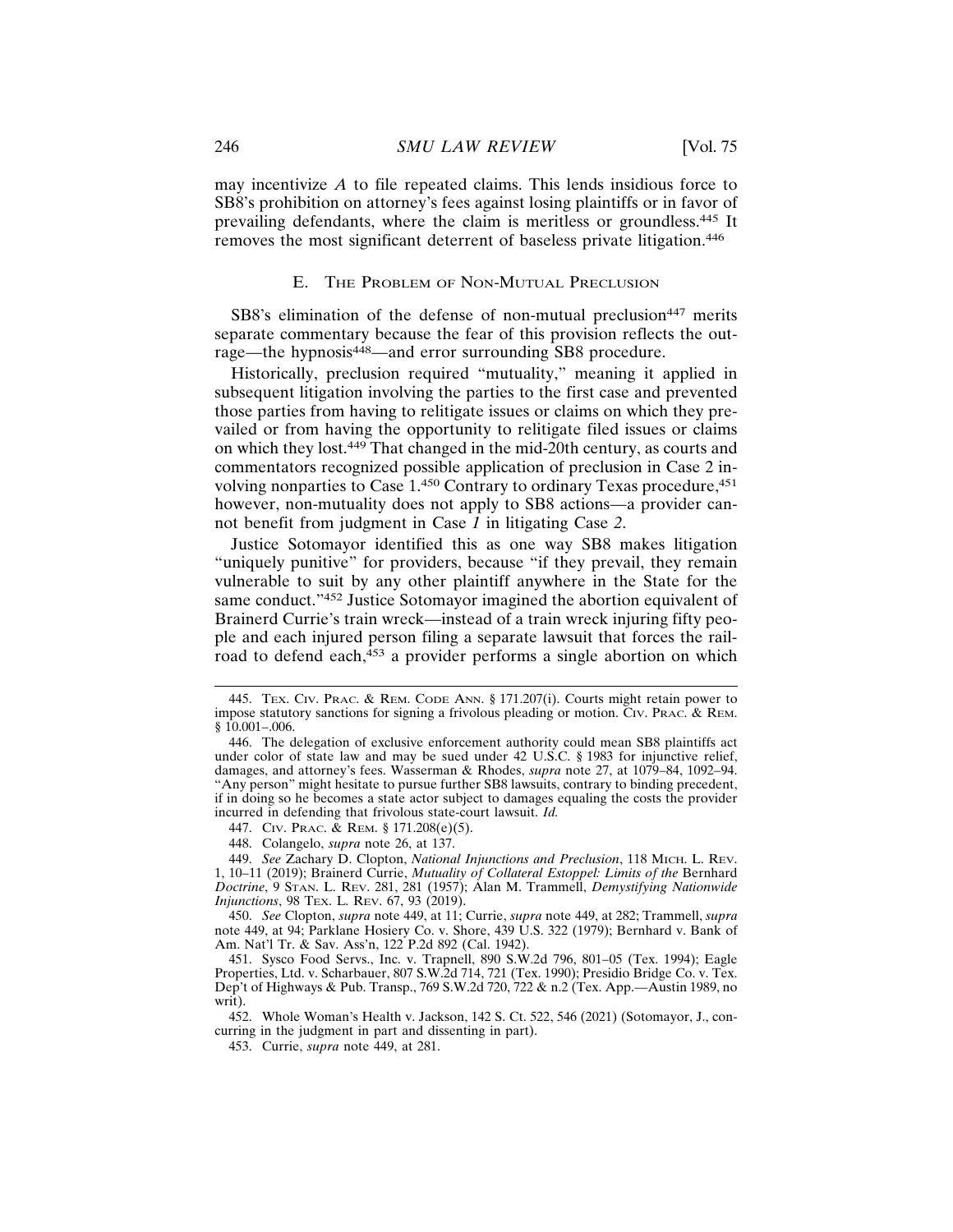fifty "any persons" file separate *seriatim* lawsuits that force the provider to defend each.

But the provider faces this burden under ordinary preclusion rules, not unique SB8 preclusion rules. Non-mutuality never allows a party to use the preclusive effect of a judgment against a non-party to the prior case, who never had a day in court or the opportunity to litigate the issues.<sup>454</sup> In Currie's train wreck, if Passenger *A* loses her suit against the railroad, the railroad never can use that favorable judgment to defeat Passenger *B*'s and *C*'s separate suits, because Passengers *B* and *C* never had an opportunity to litigate their claims;455 the railroad must defend each claim. Similarly, if "any person" *X* loses his suit to Whole Woman's Health over Amy's post-heartbeat abortion, Whole Woman's Health cannot use that favorable judgment to defeat "any person" *Y*'s suit over Amy's abortion, because *Y* never had an opportunity to litigate his claim over that abortion; Whole Woman's Health must defend each claim. This reflects ordinary preclusion rules, in which a defendant may have to defend multiple lawsuits from multiple plaintiffs arising from the same conduct;<sup>456</sup> it neither departs ordinary Texas procedure nor deprives provider–defendants of procedural due process or effective post-enforcement of adjudication.<sup>457</sup>

The absence of non-mutual preclusion under SB8 may deprive a provider of a defense in two situations, although neither imposes an extraordinary burden on defending providers.

First, imagine "any person" *X* sues Whole Woman's Health over Amy's post-heartbeat abortion, the court declares the heartbeat ban constitutionally invalid and enters judgment against *X*, then *X* sues Planned Parenthood over Barb's post-heartbeat abortion. Second, imagine "any person" *X* sues Whole Woman's Health over Amy's post-heartbeat abortion, the court declares the heartbeat ban constitutionally invalid enters judgment against *X*, then *X* sues Dr. Smith, the Whole Woman's Health physician who performed the abortion.

In both cases, the nonparty to the prior case uses preclusion against a party to the prior case. Such defensive non-mutual preclusion is permissible under ordinary rules— $X$  had an opportunity to litigate the legal issue of the heartbeat ban's constitutional validity and lost, so the defendant in the second action can use that judgment to prevent *X* from relitigating the issue.458 Deprived of that preclusion defense under SB8, Planned Parenthood or Dr. Smith must litigate the constitutional issue and give *X*

<sup>454.</sup> Clopton, *supra* note 449, at 12; Currie, *supra* note 449, at 285–86; Trammell, *supra* note 449, at 94–95.

<sup>455.</sup> Currie, *supra* note 449, at 285–86.

<sup>456.</sup> Justice Sotomayor's unstated concern is the limitless future plaintiffs, who outnumber the fifty people injured in Currie's train wreck. That objects to the scope of the cause of the SB8 action, *supra* Section II.A.5, not preclusion defenses.

<sup>457.</sup> *Cf. Whole Woman's Health*, 142 S. Ct. at 546–47 (Sotomayor, J., concurring in the judgment in part and dissenting in part).

<sup>458.</sup> Clopton, *supra* note 449, at 12.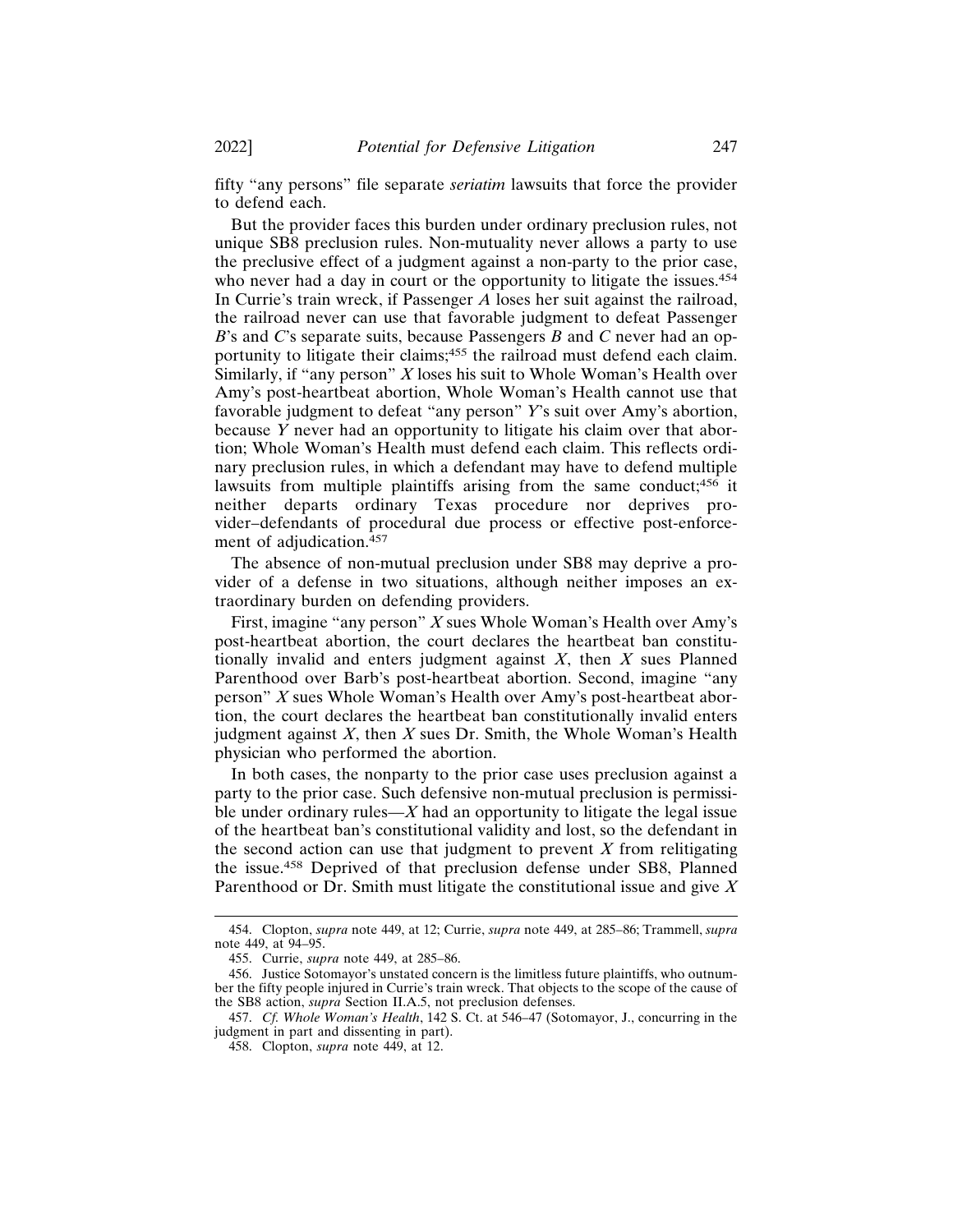the opportunity to relitigate a constitutional issue on which he failed in the first action.

But this may not impose an excessive burden. Under ordinary preclusion rules, Planned Parenthood or Dr. Smith would raise preclusion as a basis for dismissing the second action. Under SB8's special rules, either moves to dismiss, reasserting the heartbeat ban's substantive constitutional invalidity as the basis for dismissal rather than preclusion. And the decision in *X*'s prior failed suit may have precedential effect (depending on how far *X* pursued that case), persuading or compelling Court *2* to agree with Court *1* that the heartbeat ban is constitutionally invalid and to dismiss  $X$ 's new lawsuit.<sup>459</sup>

## F. THE CONSTITUTIONAL VALIDITY OF FETAL-HEARTBEAT BANS

Providers can litigate these constitutional issues and vindicate their constitutional rights in a defensive posture. It requires an initial legal and financial risk in having to violate the law at least once to trigger a lawsuit and potential liability, a less secure position than pre-enforcement litigation. It may require them to litigate multiple cases against multiple plaintiffs, expanding those costs, burdens, and risks.

But this is not unprecedented. Providers stand in the same position as the New York Times or Estelle Griswold—compelled to violate state law, at the risk of civil or criminal liability, and to defend in state court as a step towards Supreme Court review and vindication of their constitutional positions. Insisting that operating from this procedural posture denies judicial review<sup>460</sup> or violates procedural due process<sup>461</sup> denies this history.<sup>462</sup>

Providers fear defensive litigation under SB8 for a different reason they will be unable to vindicate their constitutional rights. A decision protecting the speakers in *New York Times Co. v. Sullivan* seemed likely, part of the Court's broader project of vindicating individual rights in the milieu of challenges to Jim Crow.463 Four years before *Griswold*, two Justices argued that Connecticut's contraception ban was constitutionally invalid464 and a third appeared to await an appropriate application of the statute to say the same;<sup>465</sup> Griswold and others could risk violating the

462. *See id.* at 538 (majority opinion).

<sup>459.</sup> *Cf.* Alan M. Trammell, *Precedent and Preclusion*, 93 NOTRE DAME L. REV. 565, 567–68 (2017).

<sup>460.</sup> *See* Whole Woman's Health v. Jackson, 142 S. Ct. 522, 543 (2021) (Roberts, C.J., concurring in part and dissenting in part); *id.* at 545–46 (Sotomayor, J., concurring in the judgment in part and dissenting in part).

<sup>461.</sup> *See id.* at 547 (Sotomayor, J., concurring in the judgment in part and dissenting in part).

<sup>463.</sup> *See* LEVINE & WERMIEL, *supra* note 146, at 12–13; Blasi, *supra* note 285, at 482; Kalven, *supra* note 146, at 192; Logan, *supra* note 206, at 763–64; McGowan, *supra* note 206, at 513–14; Neuborne, *supra* note 204, at 79; Wasserman, *supra* note 146, at 836–37; *supra* notes 143–51 and accompanying text.

<sup>464.</sup> *See* Poe v. Ullman, 367 U.S. 497, 513–14 (1961) (Douglas, J., dissenting); *id.* at 539 (Harlan, J., dissenting).

<sup>465.</sup> *Id.* at 509 (Brennan, J., concurring in the judgment).